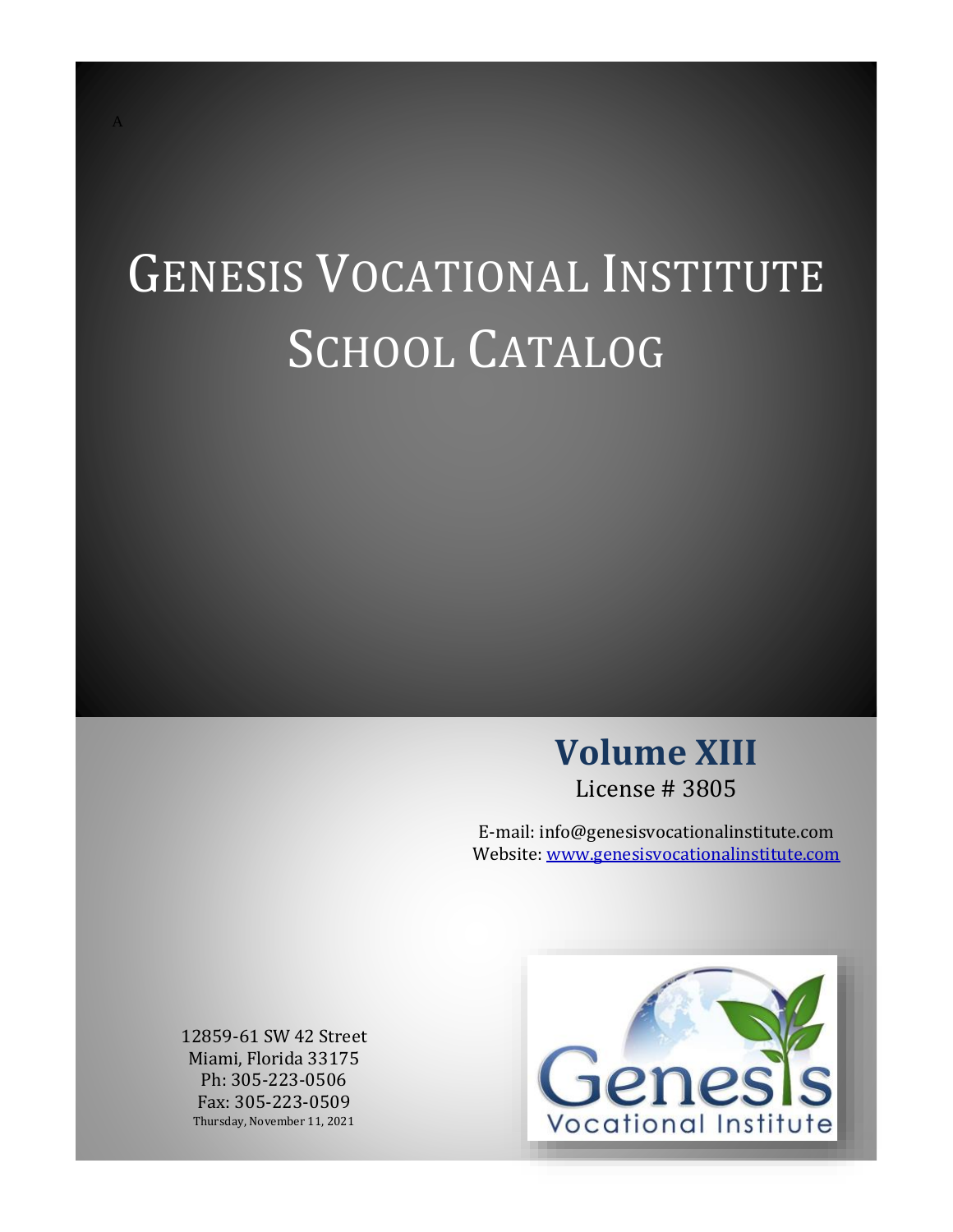# **Table of Contents**

| 12859-61 SW 42 Street Miami, Florida 33175 0                  |
|---------------------------------------------------------------|
|                                                               |
|                                                               |
|                                                               |
| E-mail: info@genesisvocationalinstitute.com0                  |
| Website: www.genesisvocationalinstitute.com0                  |
|                                                               |
|                                                               |
|                                                               |
|                                                               |
|                                                               |
|                                                               |
|                                                               |
|                                                               |
|                                                               |
|                                                               |
|                                                               |
|                                                               |
|                                                               |
|                                                               |
|                                                               |
|                                                               |
|                                                               |
|                                                               |
|                                                               |
|                                                               |
|                                                               |
|                                                               |
|                                                               |
|                                                               |
|                                                               |
|                                                               |
|                                                               |
| <b>Transfer of Credits</b>                                    |
| Policy for Transferability of Credits to other Institutions13 |
| Policy for Granting Credit for Previous Education13           |
| Transfer of Credit Affecting SAP13                            |
| Policy for Transfer of Credit within Genesis13                |
|                                                               |
|                                                               |
|                                                               |
|                                                               |
|                                                               |
|                                                               |
|                                                               |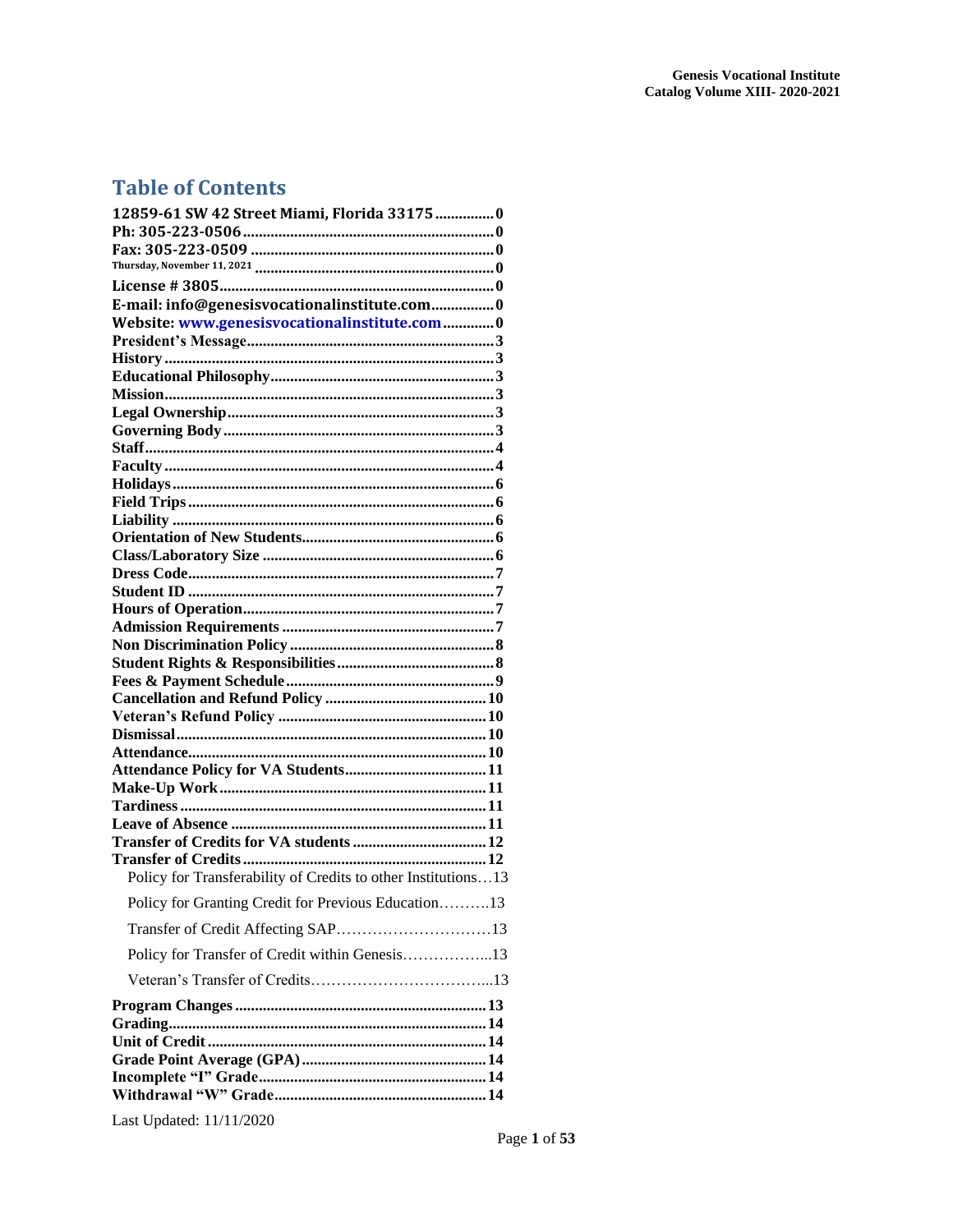| Standards of Academic Progress (SAP) 15                   |  |
|-----------------------------------------------------------|--|
|                                                           |  |
|                                                           |  |
|                                                           |  |
|                                                           |  |
|                                                           |  |
|                                                           |  |
|                                                           |  |
|                                                           |  |
|                                                           |  |
|                                                           |  |
|                                                           |  |
|                                                           |  |
|                                                           |  |
|                                                           |  |
| Non-discrimination/Equal Opportunity Policy21             |  |
|                                                           |  |
|                                                           |  |
|                                                           |  |
|                                                           |  |
|                                                           |  |
|                                                           |  |
|                                                           |  |
|                                                           |  |
|                                                           |  |
|                                                           |  |
|                                                           |  |
|                                                           |  |
| <b>Adverse Weather and Emergency Closing Policy23</b>     |  |
|                                                           |  |
|                                                           |  |
|                                                           |  |
| <b>Description of School Facilities and Equipment  24</b> |  |
|                                                           |  |
|                                                           |  |
|                                                           |  |
|                                                           |  |
|                                                           |  |
|                                                           |  |
|                                                           |  |
|                                                           |  |
|                                                           |  |
|                                                           |  |
|                                                           |  |
|                                                           |  |
|                                                           |  |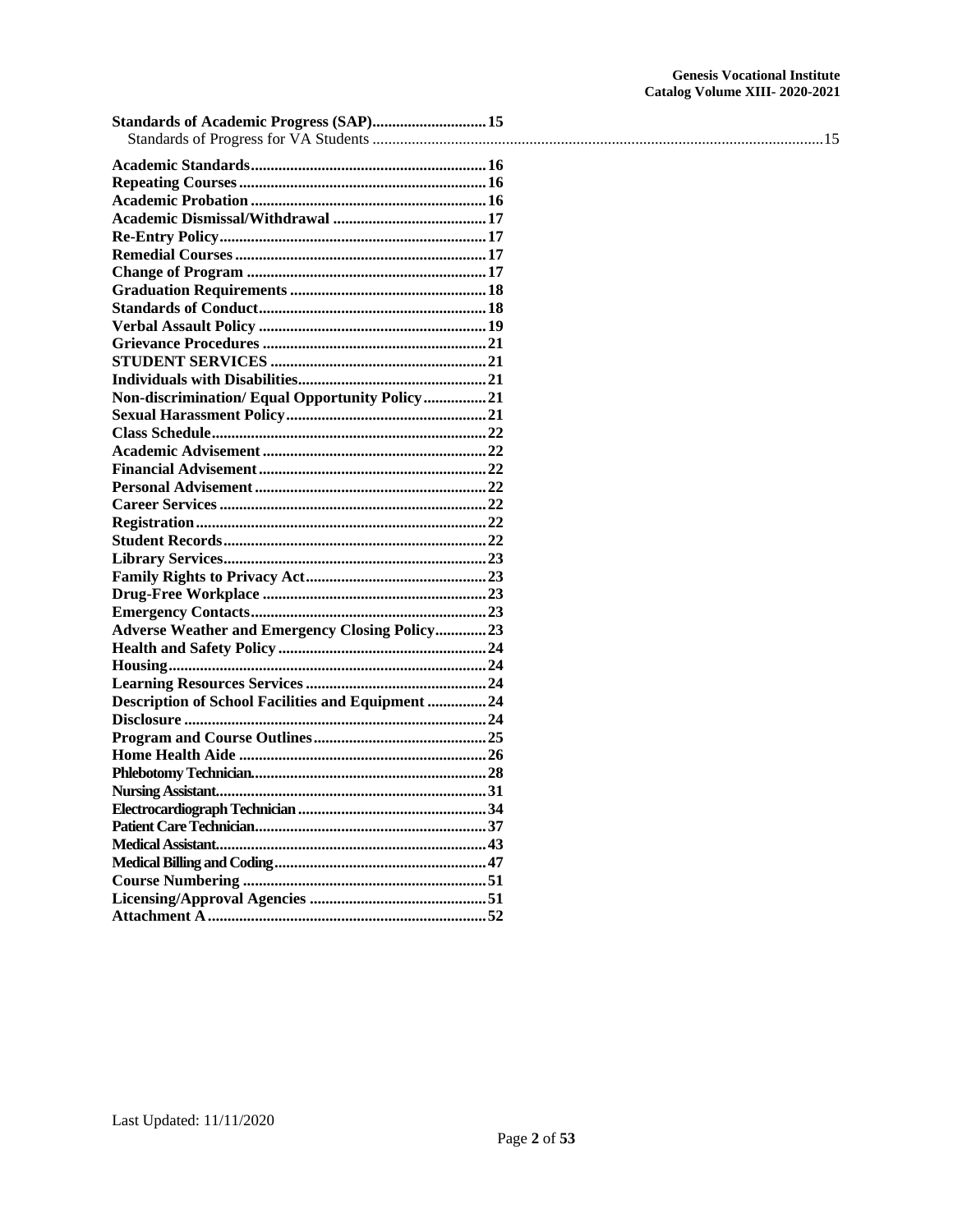#### <span id="page-3-0"></span>**President's Message**

Career training is a road that leads to challenges and roles that force us to take personal leaps and bounds we may never have encountered otherwise. We are honored that you have considered Genesis Vocational Institute as an instrument of your journey. It is our desire to help you reach your goals for a new future that can be filled with professional satisfaction and numerous rewards. We do hope that your career choices continuously lead you to pursue education so that you can continue to grow professionally. So it is with great pleasure that we welcome you to our school let it become your school. Genesis Vocational Institute is ready to serve you and the community, making dreams a reality, and helping people just like you take your place on the road of life.

Thank You.

*Adriana Francese, School Director*

#### <span id="page-3-1"></span>**History**

Genesis Vocational Institute was started in October 2007. Owners of Genesis Vocational Institute possesses a decade of experience with adult learners in career training.

#### <span id="page-3-2"></span>**Educational Philosophy**

Genesis Vocational Institute aims to provide hands on training to our students, and to provide the industries of interest, skilled workers who are ready to engage in a career in high demand.

#### <span id="page-3-3"></span>**Mission**

Our mission is to train students to become entry level professionals in careers that are in high demand. We aim to improve employability and inspire life long career growth, thereby improving the quality of life of individuals in our community.

#### <span id="page-3-4"></span>**Legal Ownership**

Genesis Vocational Institute, Corp. is a corporation formed under the laws of the State of Florida. Current owners and officers are Adriana Francese, President, Samanta Ferrini Vice President and Leandro Ferrini Secretary.

#### **Corporate Name**

The institutions corporate name is Genesis Vocational Institute, Corp. and is doing business as Genesis Vocational Institute.

#### <span id="page-3-5"></span>**Governing Body**

The name and corporate address of the governing body of Genesis Vocational Institute, Corp. is:

**Genesis Vocational Institute, Corp.** 12859-61 SW 42 Street Miami, Florida 33175 305-223-0506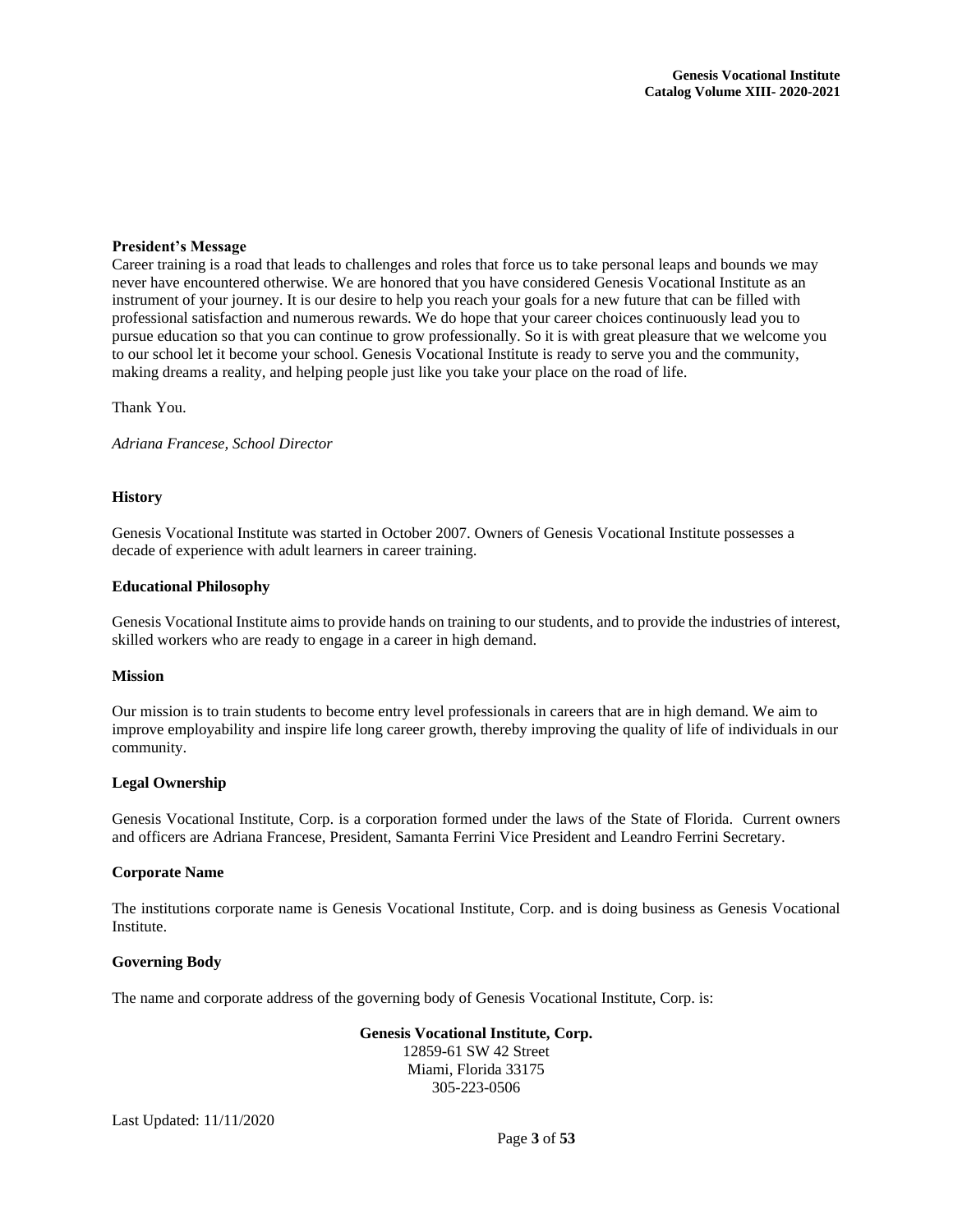#### <span id="page-4-0"></span>**Staff**

Adriana Francese President Campus Director

Samanta Ferrini Vice President Director of Admission Director of Advisement

Leandro Ferrini Secretary Library Coordinator Financial Aid Coordinator

Valentina Candiales Job Placement Representative

Ana Pluas Registrar Coordinator

Leonor Nuñez Admissions Representative

# **Elier Tinoco ARNP**

Director of Education Florida Department of Health Adv. Registered Nurse Practitioner ARNP9428804 Master of Science in Nursing Florida International University, Miami FL Bachelor of Science in Nursing Florida International University, Miami FL

# <span id="page-4-1"></span>**Faculty**

(Amendments on Faculty and Staff will be added as an Addendum to the school catalog as hired).

# **Carmen Beck LPN, C.N.A, RN**

Last Updated: 11/11/2020 Nursing Assistant Program Director Full Time Faculty Member Nursing Assistant Instructor Patient Care Technician Instructor Practical Nurse (Genesis Vocational Institute) Licensed Practical Nurse: (PN5218817) Nursing Assistant (Genesis Vocational Institute) Certified Nursing Assistant: (CNA269280) Phlebotomy Technician (Miami Sunset Senior High School) AMCA #PTC-1826 Registered nurse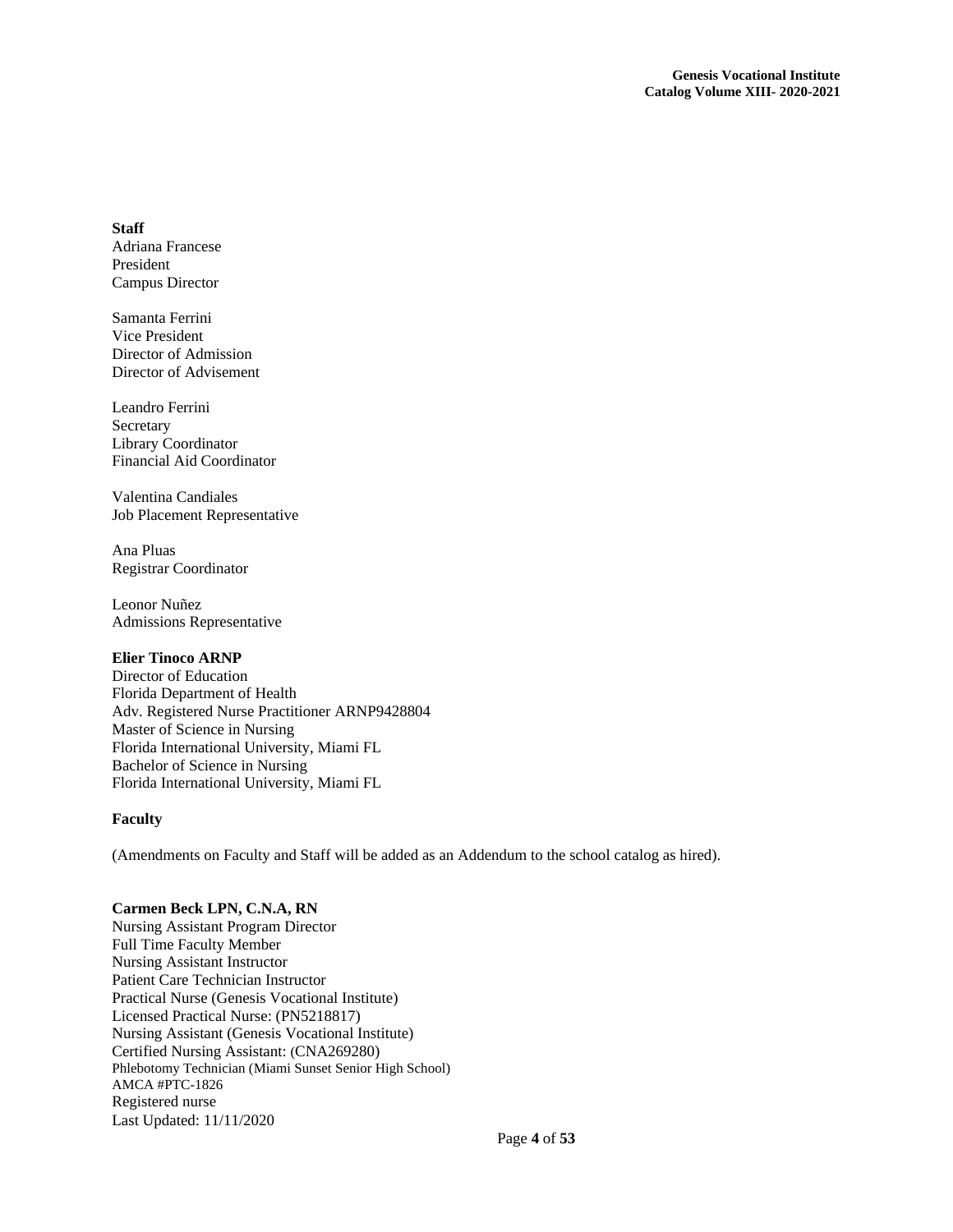Miami Regional College RN9501071

#### **Rodolfo Masferrer**

Full Time Faculty Member Medical Assistant Instructor Electrocardiograph Technician Instructor Phlebotomy Technician Instructor National Healthcareer Association Certified Medical Clinical Assistant Certification #Y8L3P9N2 American Medical Certification Association Professional Healthcare Instructor Certification # PHIC 4453

#### **Marcelo Eduardo Torres**

Part-Time Faculty Member Medical Billing and Coding Instructor Master of Science in International Business Humboldt International University FMG Foreign Medical Graduate School of Medicine, Catholic University of Guayaquil, Ecuador CPC-P – Certified Professional Coder Payers (American Academy of Professional Coders) CENTC- Certified ENT Coder (American Academy of Professional Coders) CCS- Certified Coding Specialist (American Health Information Management Association) CPC- Certified Professional Coder (American Academy of Professional Coders)

#### **Marisol Lopera Perez**

Home Health Aide Instructor Certified Nurse Assistant C.N.A 305445 Genesis Vocational Institute, Miami FL

#### **Katherine Beck**

Phlebotomy Technician Instructor Certified Phlebotomy Technician MEDCA #261-10667 Bachelor of Arts in Chemistry Florida International University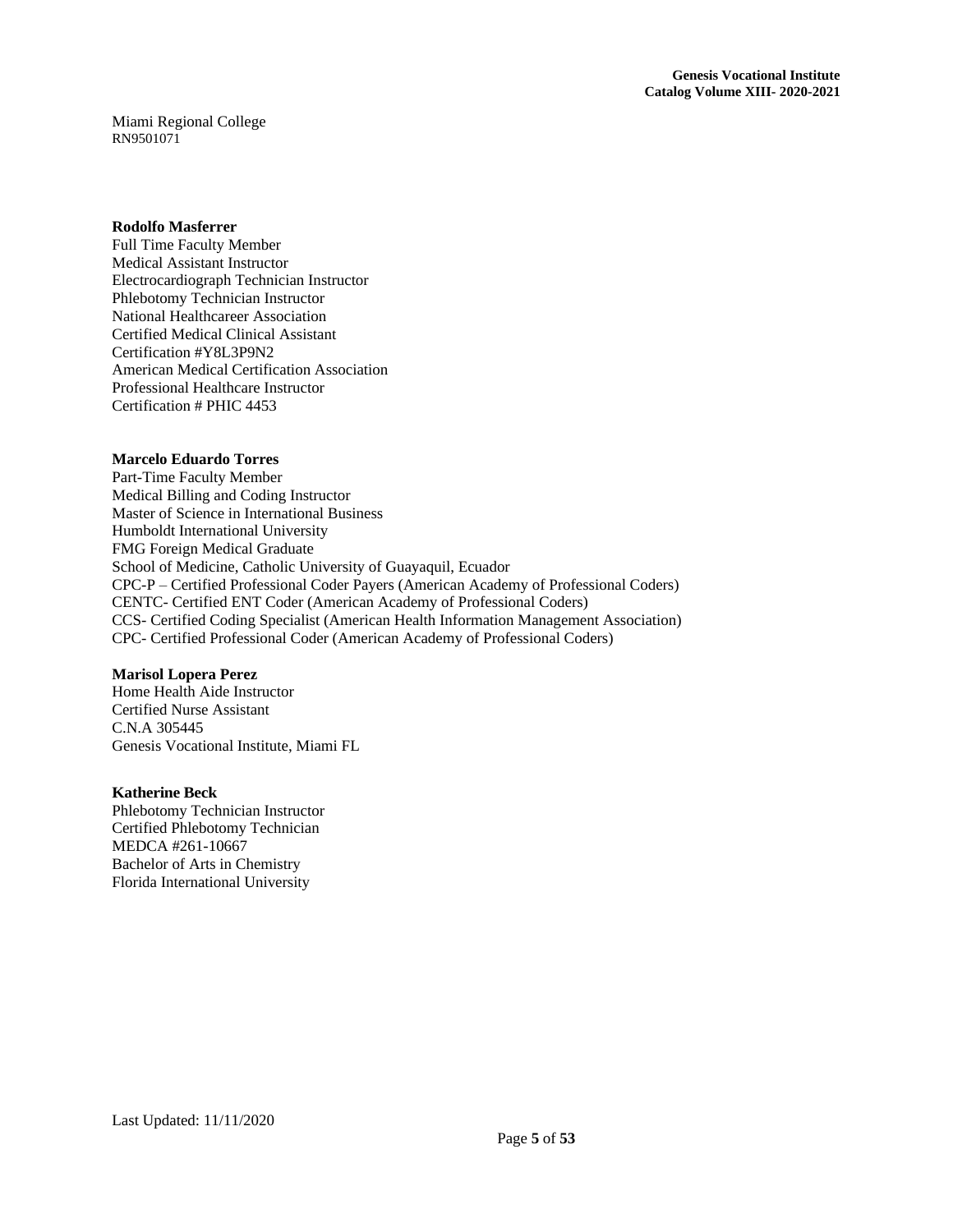# <span id="page-6-0"></span>**Holidays**

Martin Luther King Day President's Day Good Friday Memorial Day Independence Day Labor Day Veteran's Day Thanksgiving Day & Day After Christmas Day through New Year's Day Spring Break Summer Recesses

# **Parking**

Parking and traffic regulations must be maintained for the protection of all students. Students must park in authorized spaces. Students must not park in handicapped spaces (unless possessing the appropriate licensure), on sidewalks, and in "no parking areas." Violators are subject to being towed without prior warning or formal notification.

# <span id="page-6-1"></span>**Field Trips**

Students may be eligible to participate in approved field trips by their instructors at appropriate times during the classroom training period. These trips are designed to supplement the curriculum and to introduce students to situations that cannot be reproduced in the classroom. Students will be notified in advance of any scheduled trips.

#### <span id="page-6-2"></span>**Liability**

Genesis does not provide personal, medical, or liability insurance against fire, theft, or vandalism of students' personal property. Students are covered by professional liability insurance during the clinical components of the programs.

#### <span id="page-6-3"></span>**Orientation of New Students**

Orientation is conducted prior to the beginning of each program as a means of introducing new students to Genesis. During this orientation, students are introduced to the mission of Genesis. Members of the administration familiarize students with Genesis facilities and explain academic policies and regulations. Please allow approximately 2 hours to complete orientation.

#### <span id="page-6-4"></span>**Class/Laboratory Size**

In order for students to receive individualized attention, Genesis will maintain proper ratio between faculty and students to allow adequate attention. The student-faculty ratio will generally not exceed 25:1 in theory class and 15:1 in laboratory classes. Laboratory class size will vary by program.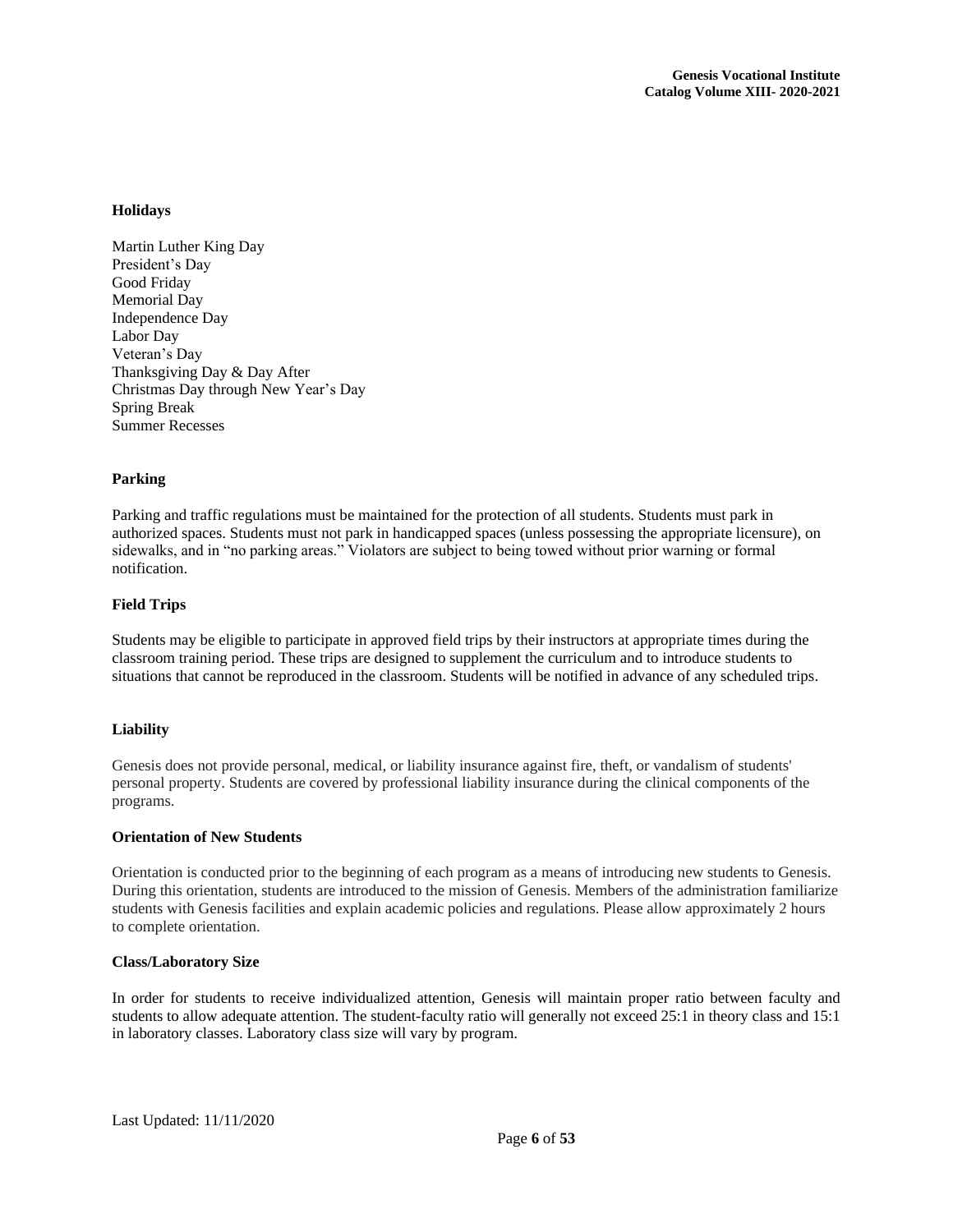#### <span id="page-7-0"></span>**Dress Code**

Genesis maintains a strict dress code for its students. All students are expected to be neat, clean, and dressed in medical scrubs consistent with the type of dress that would be required for the medical/business office, in the color designated by Genesis which is Navy Blue.

The estimated cost of acquiring the uniform is \$50.00

The student's footwear should consist of clean, sneakers or medical clogs. A student's appearance must reflect the demands to maintain astute professional, medical, and hygienic standards. Personal appearance is one of the first features upon which an employer evaluates a candidate for employment.

All students are treated equally and are required to practice good hygiene as a daily routine. A clean, professional appearance is essential in Genesis because of the nature of our work.

Students are not allowed to wear a uniform with the logo of a different institution.

#### **Dress Code for Nursing Assistants**

In addition to the policy described under Dress Code, Nursing Assistant Students must wear their hair up when attending clinical rotations and when taking the State Board exam. Fingernails must be clean and short with no dark nail polish. Earrings must be small and not dangle, hoops are not allowed. No face piercings are allowed except at the ears.

#### <span id="page-7-1"></span>**Student ID**

ID cards are issued to registered students for identification purposes before going to clinical externship.

#### <span id="page-7-2"></span>**Hours of Operation**

| Office Hours: Monday through Friday | $9:00am - 7:00pm$ |
|-------------------------------------|-------------------|
| School Hours: Monday through Friday | $9:00am - 9:00pm$ |
| Saturday                            | $9:00am - 2:00pm$ |
| Sunday                              | Close             |

#### <span id="page-7-3"></span>**Admission Requirements**

- 1. All applicants must present an official picture ID
- 2. Applicants must be at the compulsory age of attendance.
- 3. For programs that are more than 400 hours the applicant should present evidence of a high school diploma, high school certification, or GED.
- 4. Students, who do not have a high school diploma, high school certification or GED and are 17 years and 9 months of age or older must demonstrate the ability to learn from the program of instruction by passing the Wonderlic Basic Skills Test (BST) with a minimum score of 303-321 in English and 294-313 in Math.
- 5. Students that graduated high school in a country other than the United States and do not have a copy of their high school diploma must sign the Educational Affidavit form. This form certifies that the student completed high school in a foreign country. This student must also pass the Wonderlic BST test with a minimum score of 303-321 in English and 294-313 in Math.
- 6. Students who are at least 17 and 9 months years of age, may enroll in any program however, a parent or legal guardian must also sign the Enrollment Agreement.
- 7. All accepted students must complete an Enrollment Agreement and pay the \$100.00 registration fee.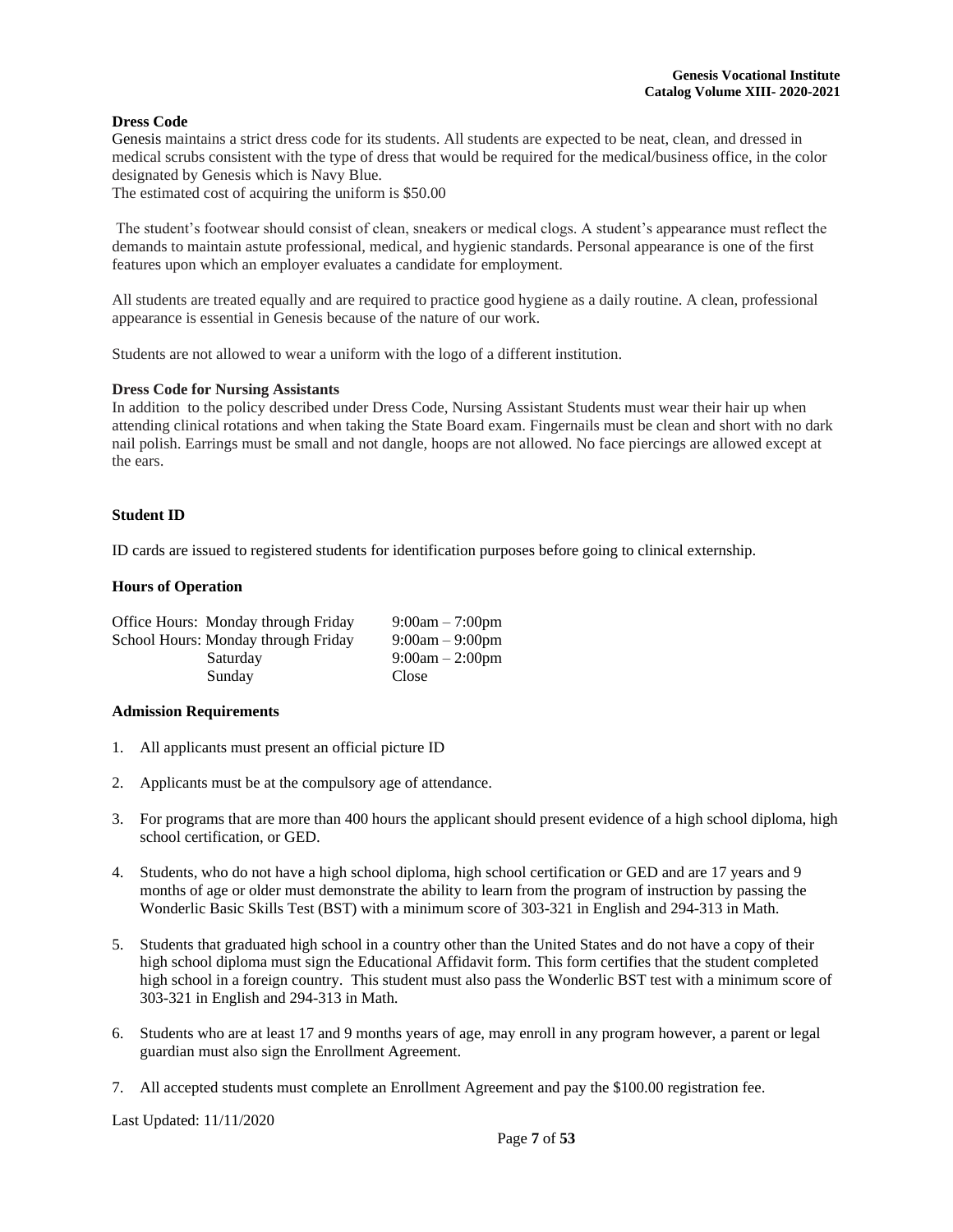- 8. Applicants will receive the school catalog at the time of signing the Enrollment Agreement.
- 9. Genesis Vocational Institute will keep records of prospective students denied admission for at least 5 years.
- 10. Prospective students, who were denied admission and would like to view their file, may submit a written request. Access to view the file will be granted within 24 hours of request.

## **Rotation Requirements**

The following documentation is required from students before they begin their clinical rotations. Students are responsible for paying the below additional costs.

For Nursing Assistant and Patient Care Technician Background Screening Level 2. \$90.00 Completed Physical and PPD Exam \$ 50.00

**For Medical Assistant and Medical Billing & Coding:**

No additional documentation required

#### **Important Note**:

Applicants for Nursing Assistant Training, which require state certification, are advised that they will be required to submit an Additional Criminal History Questionnaire per Florida Statute 456.0635. Presence of criminal convictions on record may cause the rejection of an applicant for state licensure.

Students admitted to the Nurse Assistant program are required to have their physician complete the physical examination form provided by Genesis Vocational Institute. The physical form is required by some clinical sites for rotation purposes.

#### <span id="page-8-0"></span>**Non Discrimination Policy**

Genesis Vocational Institute does not discriminate regarding race, sex, color, creed and/or religion.

# <span id="page-8-1"></span>**Student Rights & Responsibilities**

Genesis Vocational Institute seeks to maintain an environment where students have the following rights:

- Students can freely exchange diverse ideas in an orderly manner inside and outside the classroom;
- Students can associate freely with other individuals, groups of individuals and organizations for purposes which do not infringe on the rights of others;
- Students can expect to participate fully in Genesis Vocational Institute's community without discrimination as defined by federal and state law;
- Students can function in their daily activities without unreasonable concerns for personal safety, and in an environment that is conducive to educational activity;
- Students can expect discipline to be implemented through established procedures containing all elements of due process for the adjudication of charges, and the opportunity for continued school involvement (as appropriate) until the resolution of the charges;
- Student information is maintained confidential, free of unreasonable intrusions into information and/or matters relevant to identity and well-being;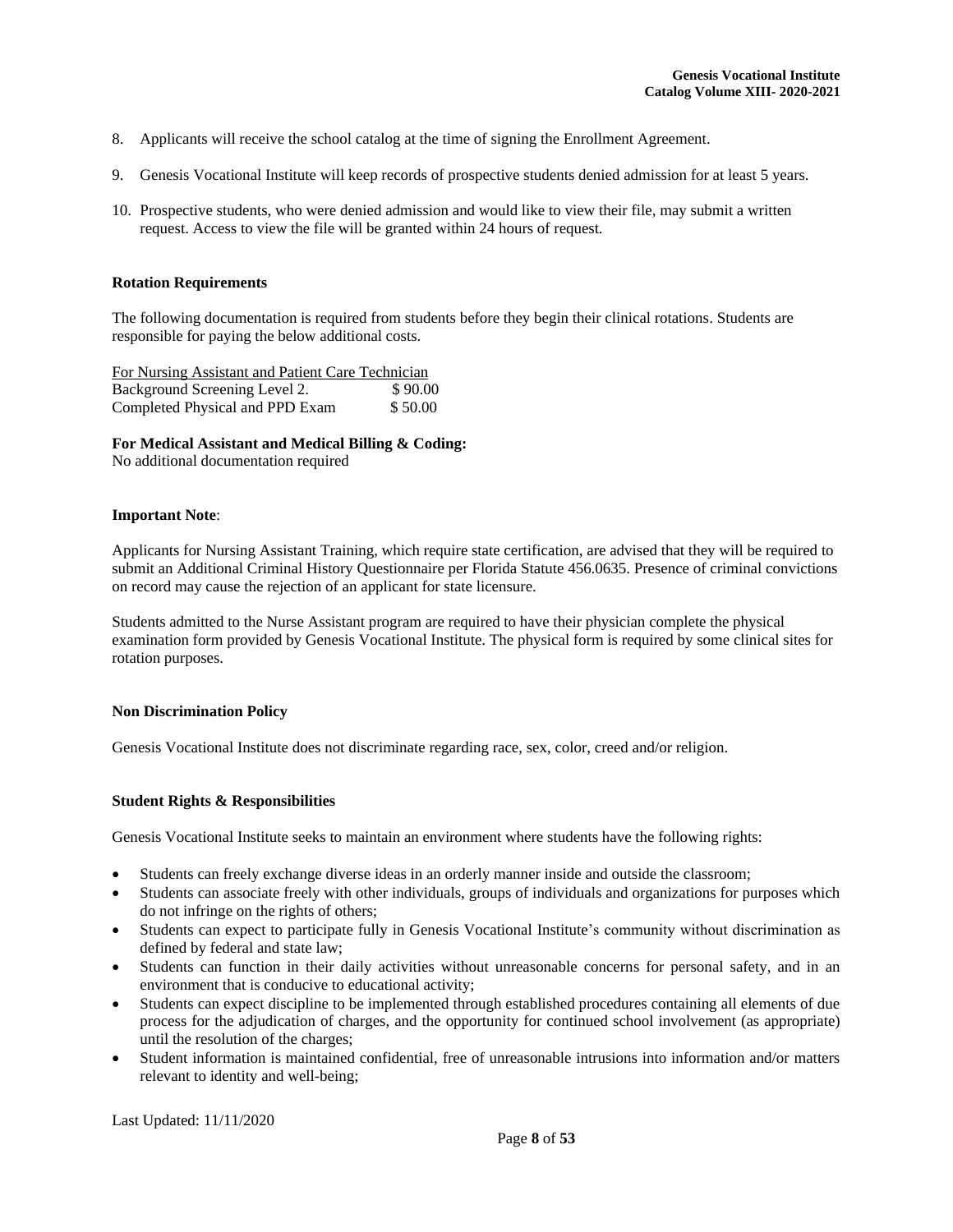- Students have access to established procedures for respectfully lodging a grievance to Genesis Vocational Institute.
- Students have access to all faculty, staff, resources and supplemental educational holdings maintained on campus for the professional development of students and the learning process.
- Students study in a setting that is conducive to personal growth.
- Students have the right to expect responses from Genesis Vocational Institute's academic and administrative departments.
- Students can expect academic and administrative policies that support intellectual exploration, learning, and growth.

# <span id="page-9-0"></span>**Fees & Payment Schedule**

All prices for programs are printed herein. There are no carrying charges, interest charges, or service charges connected or charged with any of these programs. It is suggested that books and uniforms be purchased prior to attending class. Payment of tuition is due, in full, on or before the first day of class, unless a student requires a payment plan. Any students who are unable to pay the tuition and fees in full may arrange a payment plan to Genesis or apply for a private education loan through a third-party lender. Genesis reserves the right to assign any unpaid balances to an outside agency for collections. Genesis does not participate in the federal Title IV program.

Genesis acceptable payment options are as follows:

- **1.** Payment in full on or before the first day of class.
- **2.** Private loans Private education loans, sometimes called alternative loans, are available for students who have a need in order to cover educational costs. Private loans are offered by private lenders, and there are no federal forms to complete. Eligibility for private student loans often depends on your credit score.
- **3.** Employer reimbursement many employers have programs that reimburse students for educational costs. Students should contact the personnel office at their place of employment to determine if such funding is available for attendance at Genesis.
- **4.** Installment plans, which will be set up based upon the student's ability to make monthly payments over the length of the program, with a minimum down payment made on or before the first day of class, are available.

We accept the following methods of payment: Cash, Money Orders, MasterCard, Visa, or other major credit cards. Cost of clock hour is included in the price cost for the goods and services. (Note: The total cost does not include licensing or any other regulating agency fees.)

The Registration fee is due at the time of signing the Admission Application.

The Registration fee is due at the time of signing the Enrollment Agreement for admissions. Students must adhere to the payment plan outlined in the Student Enrollment Agreement which is completed at the time of registration. Payments are due on between the  $1<sup>st</sup>$  and  $10<sup>th</sup>$  day of every month; late payments are subject to the Late Fee policy outlined in the Student Enrollment Agreement.

In the event that a student's account is sent to collections, Genesis Vocational Institute shall be entitled to collection, attorney fees and cost on the account thereof.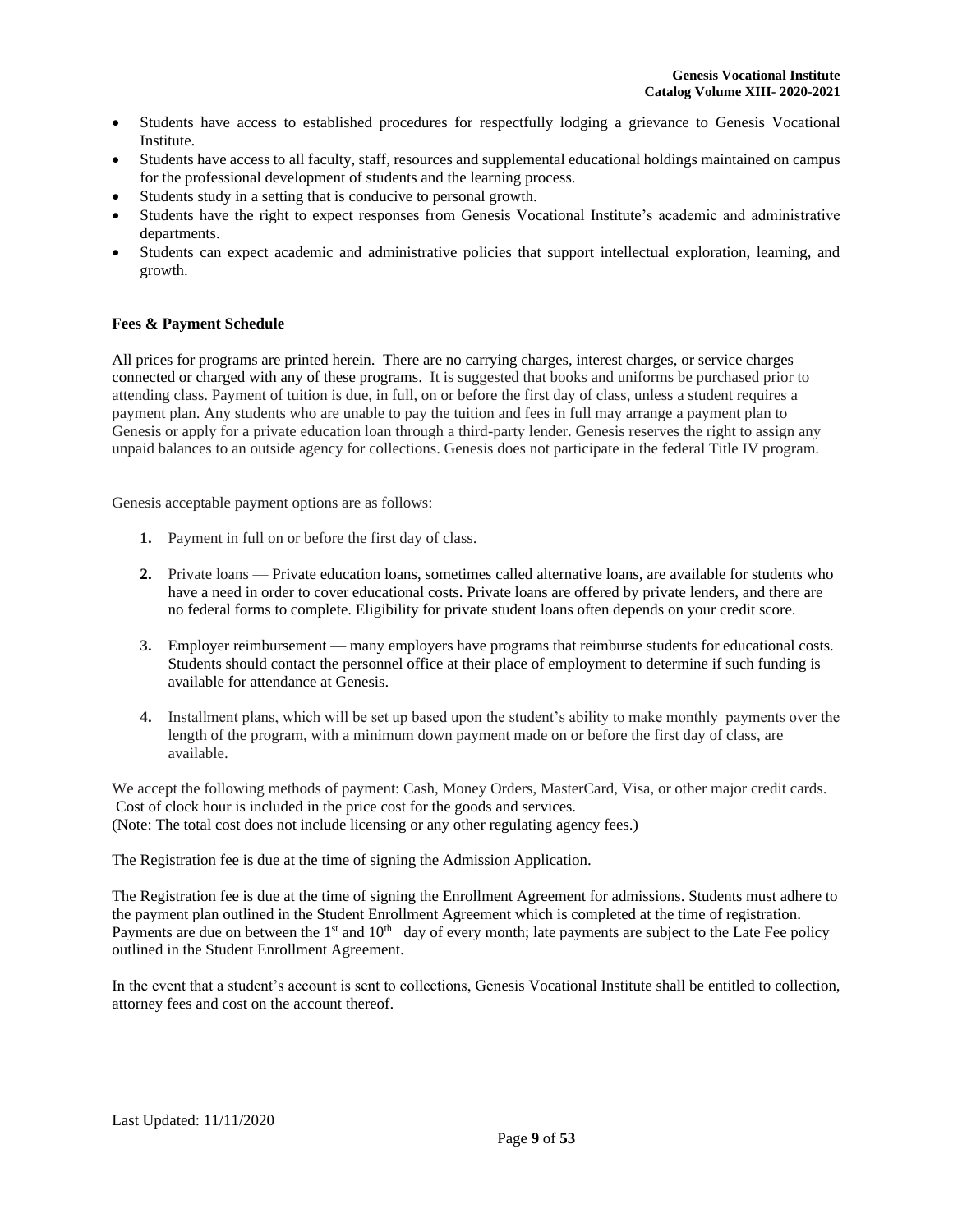## <span id="page-10-0"></span>**Cancellation and Refund Policy**

- 1) Should a student's enrollment be terminated or cancelled for any reason, all refunds will be made according to the following refund schedule:
- 2) Cancellation can be made in person, by electronic mail, by Certified Mail or by termination.
- 3) All monies will be refunded if the school does not accept the applicant or if the student cancels within three (3) business days after signing the enrollment agreement and making initial payment.
- 4) Cancellation after the third (3rd) Business Day, but before the first class, results in a refund of all monies paid, with the exception of the registration fee of \$100.
- 5) Cancellation after attendance has begun, through 40% completion of the program, will result in a Pro Rata refund computed on the number of hours completed to the total program hours.
- 6) Cancellation after completing more than 40% of the program will result in no refund.
- 7) Cancellation of classes or programs by the institution before or after attendance has begun will result in 100 percent refunds.
- 8) Termination Date: In calculating the refund due to a student, the last date of actual attendance by the student is used in the calculation unless earlier written notice is received.
- 9) Refunds will be made within 30 days of termination of students' enrollment or receipt of Cancellation Notice from student.
- 10) A student's enrollment can be terminated at the discretion of the governing board of the school for insufficient academic progress, non-payment of academic costs, or failure to comply with rules.
- 11) Books, materials and fees will not be refunded, thus will not be included in the refund calculation.

#### <span id="page-10-1"></span>**Veteran's Refund Policy**

The refund of the unused portion of tuition, fees, and other charges for veterans or eligible persons who fail to enter a course or withdraw or discontinue prior to completion will be made for all amounts paid which exceed the approximate pro rata portion of the total charges that the length of the completed portion of the course bears to the total length of the course. The proration will be determined on the ratio of the number of days or hours of instruction completed by the student to the total number of instructional days or hours in the course and must be pro rata to the very end.

Effective 04/07/2015 the following policies for VA students have been modified: For programs whose length is over 240 clock hours, students will be placed on academic probation for a period of two months.

#### <span id="page-10-2"></span>**Dismissal**

A student may be dismissed, at the discretion of the Director, for insufficient academic progress, non-payment of costs, or failure to comply with rules of conduct and policies of the institution.

#### <span id="page-10-3"></span>**Attendance**

Students are expected to attend all scheduled class meetings and to arrive on time. Students are expected to inform faculty in advance of any dates where a students may be absent. It is the responsibility of the student to make up missed work. In order for an absence to be excused the student shall provide a doctor's note or court document. Absences due to the death of an immediate family member will also be excused. Students needing to take more than 3 consecutive days off will be required to take a Leave of Absence. Students with excessive absences will be subject to disciplinary action, including termination from their course of study.

All externship hours that are missed must be made up. More than three absences from externship assignments without prior notice may result in termination from school.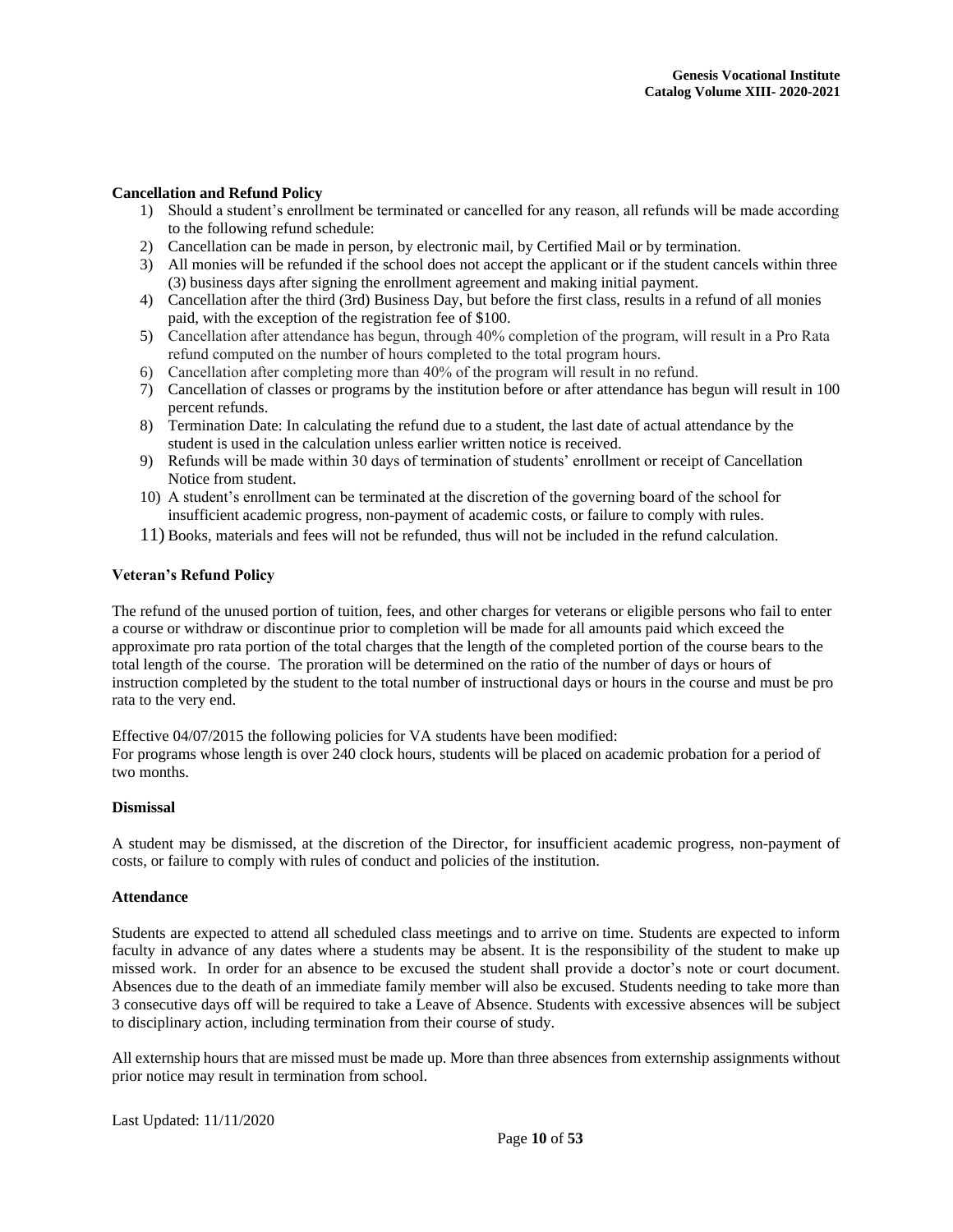#### **Absences for Programs of more than 400 hrs.**

Students will be allowed 1 excused absence per every 100 hours of program length and 1 unexcused per every 200 hours of program length. Students who do not adhere to this policy and have excessive absences will first receive a written warning. Students who continue to have excessive absences in any given period will receive a second warning letter. Finally, a dismissal letter will be issued to any student whose absences have hindered their progress in the program. Once the dismissal letter has been issued the student will be dropped from the program.

#### **Absences for Programs of less than 400 hrs.**

Students will be allowed 1 excused and 1 unexcused absence per month. Absences are not to exceed 2 per month. Students will receive a warning letter after their third absence. A second warning will be issued after a fourth absence. Finally, after a fifth absence the student will receive a dismissal letter. Once the dismissal letter has been issued the student will be dropped from the program.

#### <span id="page-11-0"></span>**Attendance Policy for VA Students**

Early departures, class cuts, tardies, etc., for any portion of a class period will be counted as full-hour of absence.

Students exceeding 10% total absences in a calendar month will be terminated from their VA benefits for unsatisfactory attendance.

In order to show that the cause of unsatisfactory attendance has been removed, students must show good attendance (as defined) for one calendar month after being terminated for unsatisfactory attendance. After such time, the student may be recertified for VA education benefits.

The student's attendance record will be retained in the veteran's file for USDVA and SAA audit purposes. VA students are required to attend all classes.

#### <span id="page-11-1"></span>**Make-Up Work**

The school will schedule one make-up work day per month on a Wednesday. The student will only be allowed to make-up one exam per month with an excused absence. If any other exams are missed, the student will receive a "0" grade. No make-up exam will be given if the student receives a "D" or "F" on the exam. Final exams and unit exams cannot be made-up if the student is absent from these exams he/she will receive a "0" grade.

# <span id="page-11-2"></span>**Tardiness**

Attendance and promptness reflect an individual's level of professionalism and work ethic. Since Genesis Vocational Institute trains students for careers, we believe our policies should reflect the work environment. A student arriving after attendance has been taken is considered late. A student who is more than fifteen minutes late, may not be allowed to enter the classroom at the discretion of the instructor. It is the responsibility of the student to make up the missed work in a timely manner. A student who is tardy three times in one calendar month will have one absence recorded on their attendance record.

#### <span id="page-11-3"></span>**Leave of Absence**

Genesis Vocational Institute requires students to provide a written, signed, and dated request for a Leave of Absence prior to the last date of attendance. However, if unforeseen circumstances prevent a student from providing a prior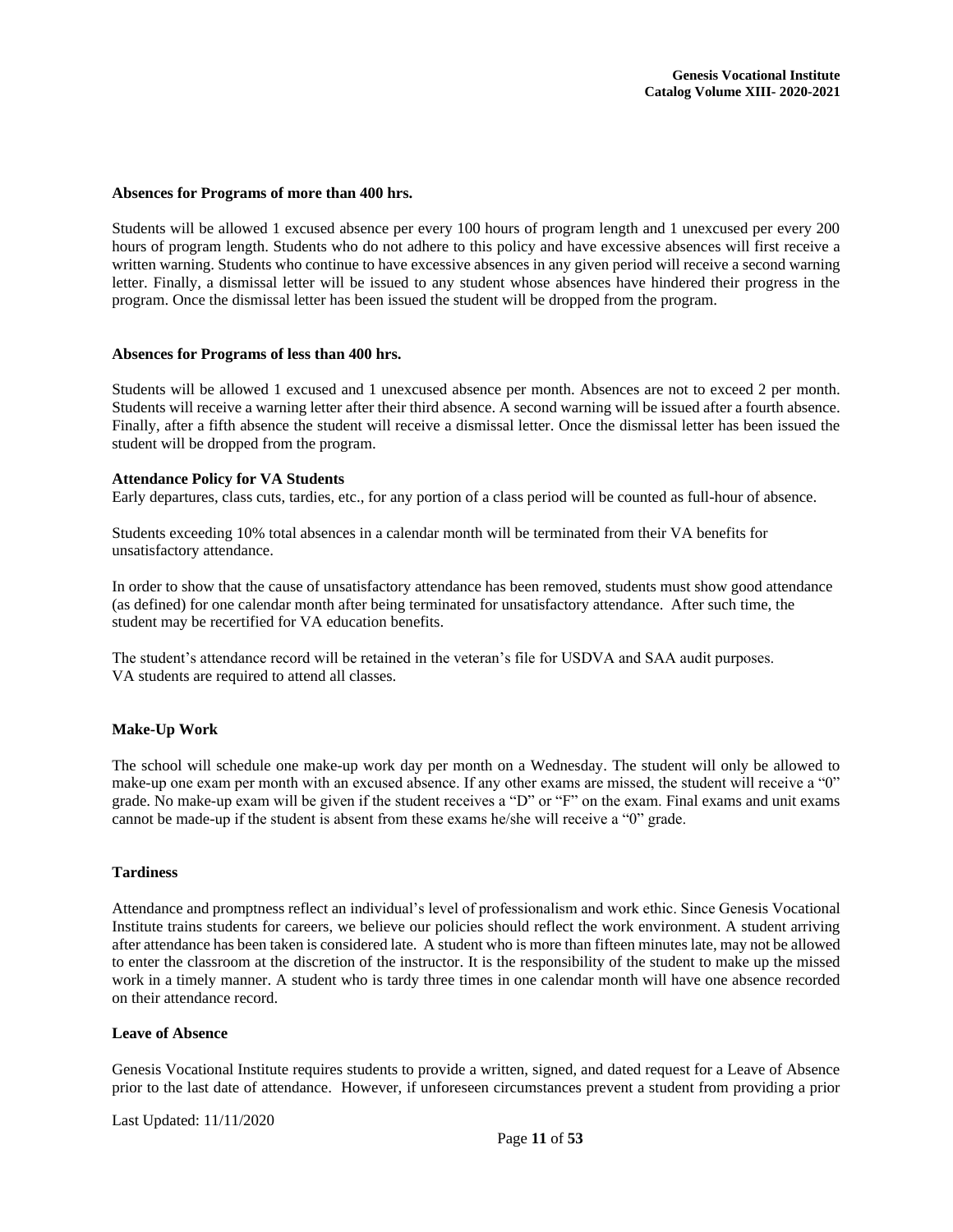written request, Genesis Vocational Institute may grant the student's request for a leave of absence and document its decision in the student's file. The student must provide Genesis Vocational Institute with the written request within 30 days.

A student may be granted a Leave of Absence (LOA) up to 180 days in any 12-month period. The number of days in a leave of absence commences the day after the student's last day of attendance. "A 12-month period" begins on the first day of the student's initial leave of absence.

Upon the student's return from the leave of absence, the student is permitted to complete the coursework he or she began prior to the leave of absence without any penalties. A student may take a subsequent LOA if the subsequent leave of absence does not exceed 30 days and the institution determines that the subsequent leave of absence is necessary due to unforeseen circumstances. Approved reasons for a subsequent LOA are jury duty, military reasons, or circumstances covered under the Family and Medical Leave Act of 1993.

If a student does not resume attendance at the institution on or before the end of a leave of absence, the student will be treated as a withdrawal.

It is the responsibility of the student to make up the missed work in a timely manner (within 30 days).

# <span id="page-12-0"></span>**Transfer of Credits for VA students**

Genesis Vocational Institute reserves the right to accept or deny the transferring in of clock hours/credits received from another school. The granting of credit for prior learning or exams cannot exceed twenty five percent (25%) of any program. Programs and tuition will be adjusted according to the number of hours/credits accepted by Genesis Vocational Institute.

The school maintains a written record of previous education and training of the veteran or eligible person which clearly indicates that appropriate credit has been given by the school for previous education and training, with the training period shortened and tuition reduced proportionately. The record must be cumulative in that the results of each enrollment period (term, quarter or semester) must be included so that it shows each subject undertaken and the final result, *i.e.*, passed, failed, incomplete or withdrawn, and the VA and the veteran so notified.

# <span id="page-12-1"></span>**Transfer of Credits**

Genesis Vocational Institute reserves the right to accept or deny the transferring in of clock hours/credits received from another school. The granting of credit for prior learning or exams cannot exceed twenty five percent (25%) of any program. Programs and tuition will be adjusted according to the number of hours/credits accepted by Genesis Vocational Institute.

If the student has taken a class more than 3 years ago, Genesis Vocational Institute requires the student to take an equivalent exam of that class prior to accepting or denying the credits/clock hours. The student must obtain a minimum of 70% on the exam, in order for the school to consider accepting the credits/clock hours.

The school maintains a written record of previous education and training of the student which clearly indicates that appropriate credit has been given by the school for previous education and training, with the training period shortened and tuition reduced proportionately. The record must be cumulative in that the results of each enrollment period (term, quarter or semester) must be included so that it shows each subject undertaken and the final result, *i.e.*, passed, failed, incomplete or withdrawn.

Any student, who began a program at Genesis Vocational Institute and wishes to transfer to another program, will receive credit for courses passed and tuition will be adjusted accordingly.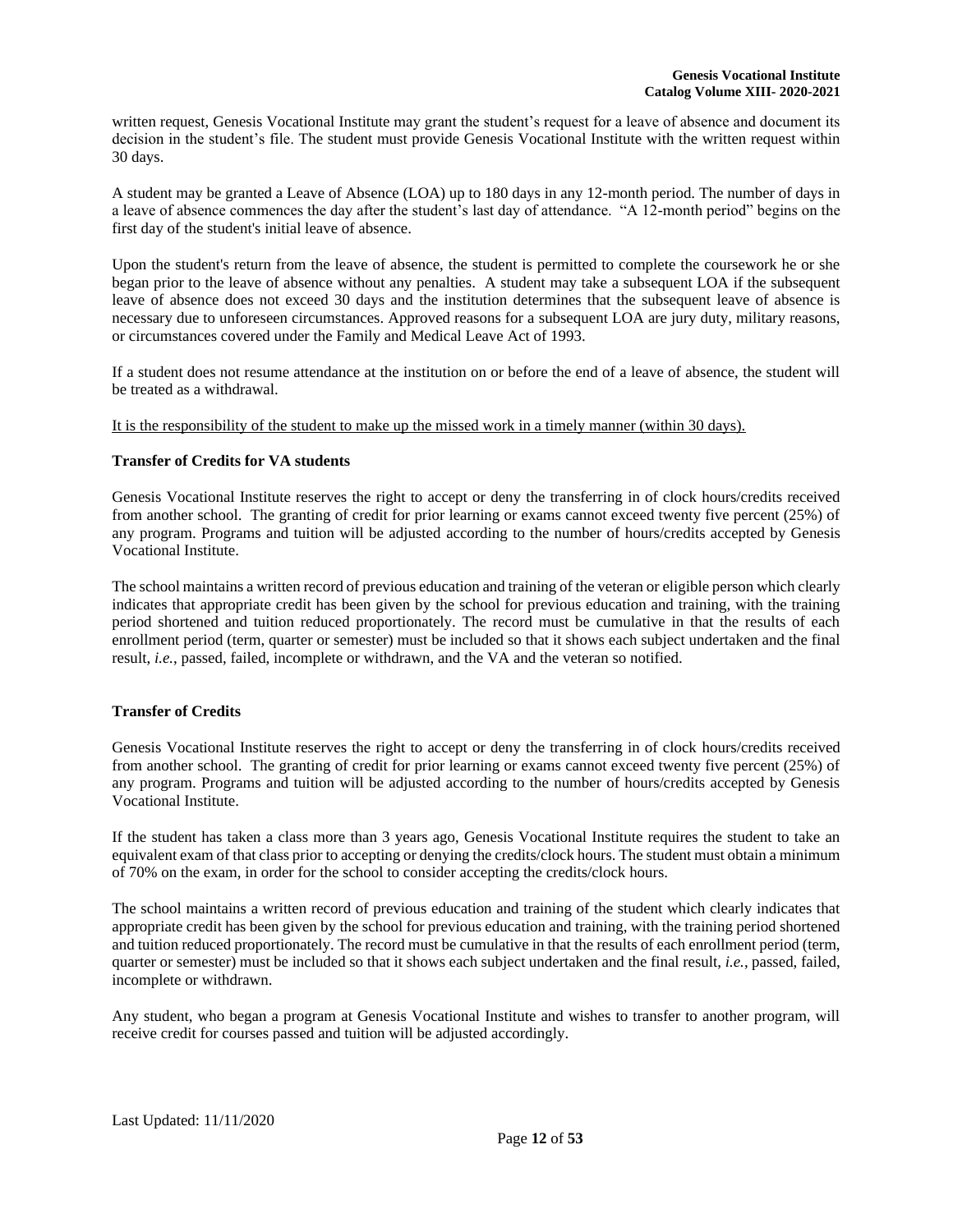Students who transfer out of Genesis Vocational Institute to another institution may receive their transcript reflecting their hours and grades, providing that all financial obligation have been met by the student to Genesis Vocational Institute. The acceptance of the transferability of credits is the decision of the receiving institution.

# <span id="page-13-0"></span>**Policy for Transferability of Credits to other Institutions**

Genesis cannot guarantee the transferability of hours or credits earned at Genesis. Genesis is not an accredited institution; therefore any decision on the transferability of hours or credits is at the sole discretion of the receiving institution.

#### <span id="page-13-1"></span>**Policy for Granting Credit for Previous Education**

Genesis will consider credits taken at other accredited institutions of higher learning to be accepted as 'transfer credit', provided that these course subjects are comparable to courses offered and applicable toward a Diploma at Genesis. Transfer credit is given for courses with a "C" or better. Transfer credit must be approved by the Director of Education. The student must submit an official transcript from his or her previous school, documenting hours and grades. In certain circumstances, a course description may be required. Any student wishing to submit transcripts from a foreign country for consideration of transfer of credits is required to provide a translation of such transcripts performed by a certified academic translator. No more than 25 percent of the total curriculum may consist of transferred credits.

# <span id="page-13-2"></span>**Transfer of Credit Affecting SAP**

An accepted transfer credit is factored into the calculation of how many credits a student has completed for determining the minimum cumulative GPA threshold.

# <span id="page-13-3"></span>**Policy for Transfer of Credit within Genesis**

Transfer of credits from courses or programs within Genesis will carry over students' cumulative grade point average for program applicable courses.

#### **Policy for Seeking Additional Diplomas or Programs**

Students graduating from Genesis and seeking additional diplomas within the school will carry over prior cumulative GPA for program applicable courses. Students seeking an additional diploma should be aware that assessment of their satisfactory academic progress (SAP) will be based on the same criteria used for their first diploma/certification.

#### <span id="page-13-4"></span>**Veteran's Transfer of Credits**

Students must report all education and training. The school must evaluate and grant credit, if appropriate, with the training time shortened, the tuition reduced proportionately, and the VA and student notified.

#### <span id="page-13-5"></span>**Program Changes**

Genesis Vocational Institute reserves the right to amend, add, or delete classes, programs, policies, equipment, tuition, fees, with prior notice of such changes. Reasonable accommodations will be made for students impacted by such changes.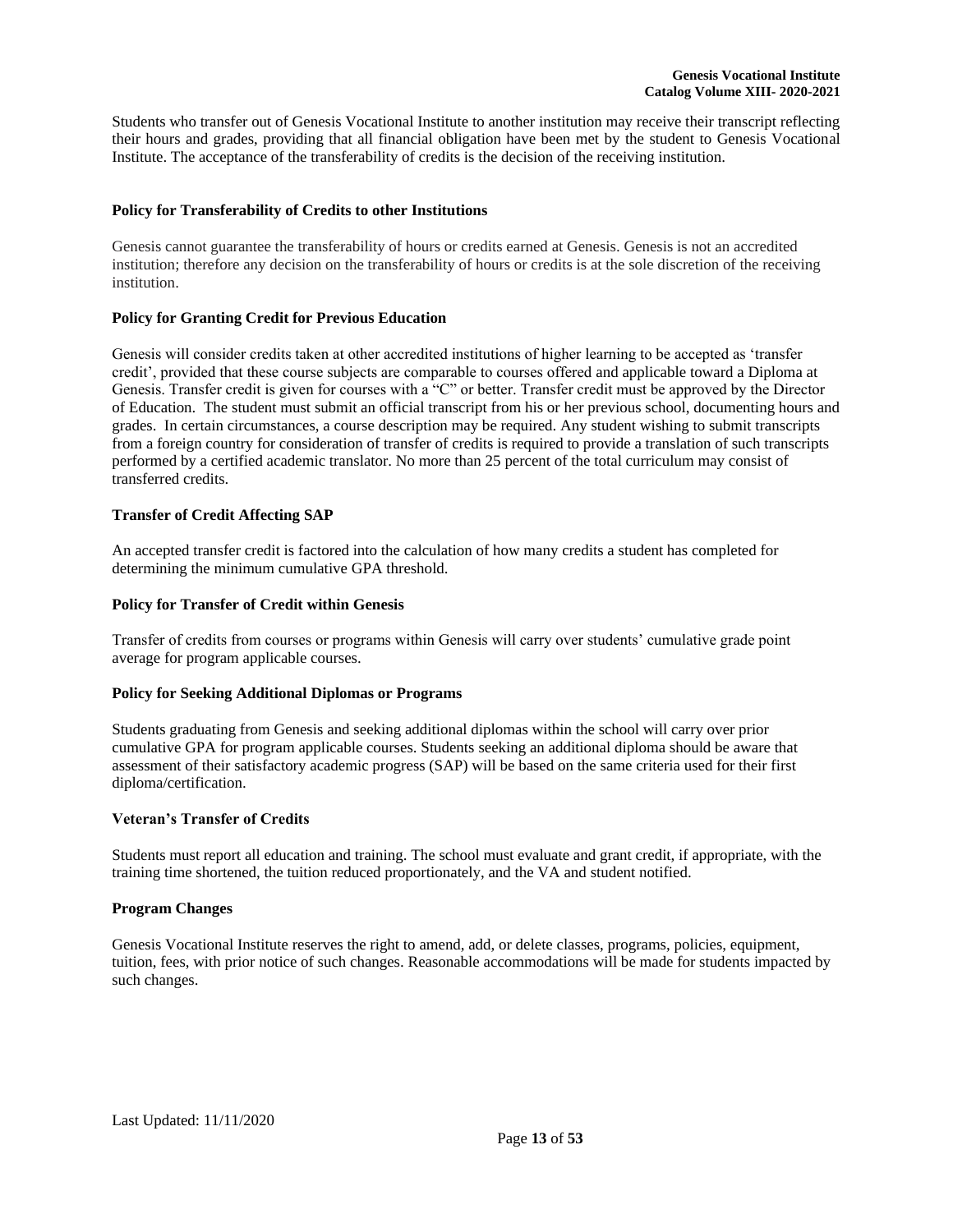# <span id="page-14-0"></span>**Grading**

Students are graded according to the following Grade Point Average (GPA) system:

*Used in GPA computation*:

| Letter | Numeric Grade | <b>Status</b> | Grade |
|--------|---------------|---------------|-------|
|        |               |               | Point |
|        |               |               | Value |
| A      | 100-90        | Outstanding   | 4.0   |
| B      | 89-80         | Very Good     | 3.0   |
|        | 79-70         | Satisfactory  | 2.0   |
| D      | 69-60         | Failed        | 1.0   |
| F      | $59-0$        | Failed        | 0.0   |

*Not Used in GPA computation*:  $I = Incomplete$ ;  $W = Withdrawal$ ;

# <span id="page-14-1"></span>**Unit of Credit**

The Unit of Credit used at Genesis Vocational Institute is a clock hour. A clock hour is defined as a period of 60 minutes with a minimum of 50 minutes of instruction in the presence of an instructor and a 10 minute break.

#### <span id="page-14-2"></span>**Grade Point Average (GPA)**

Each letter grade has a point value. To calculate a GPA, add the total grade point values for all courses and divide that figure by the total number of clock hours attempted.

#### <span id="page-14-3"></span>**Incomplete "I" Grade**

An Incomplete "I" is a temporary grade which may be given at the instructor's discretion to a student when illness, necessary absence, or other reasons beyond the control of the student prevent completion of course requirements by the end of the academic term. Students will have two weeks from the term's end date to complete course work. Otherwise, the grade will convert to an "F".

#### <span id="page-14-4"></span>**Withdrawal "W" Grade**

A grade of "W" is given when a student drops from a course after they have attended said course.

Withdrawing from a course will have the following affect:

If a student's last date of attendance is at the 20 percent point of attendance of a course, he or she will receive a grade of "F." An "F" grade will affect the students CGPA and the credit attempted/credit earned. An "F' grade will also be counted towards a student's ability to complete the program in the maximum timeframe of 1.5 times or 150% of the program length.

If a student's last date of attendance is before the 20 percent point of attendance of component, he or she will receive a grade of "W", and the grade will result in no credit earned and will not affect the credit attempted/credit earned. A "W" grade will, however, be counted towards a student's ability to complete the program in the maximum timeframe of 1.5 or 150% of the program length.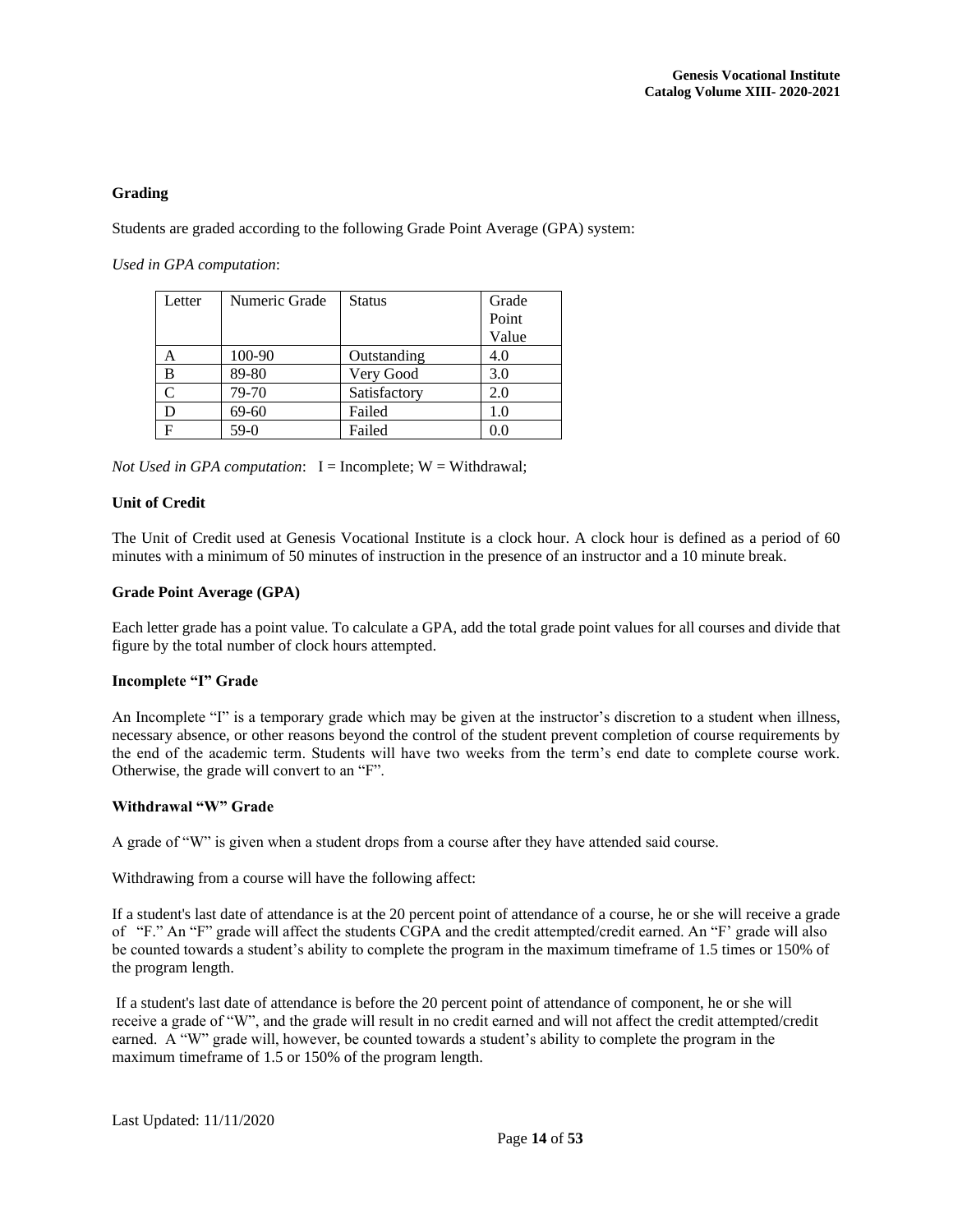# <span id="page-15-0"></span>**Standards of Academic Progress (SAP)**

The "Standards of Academic Progress" establish a formal process through which the administration and faculty of Genesis Vocational Institute, can identify and provide assistance to students who experience academic difficulty.

Students are expected to meet specific standards of satisfactory academic progress while working toward a diploma at Genesis Vocational Institute. Students will be evaluated for academic progress at the end of each academic quarter. The satisfactory academic progress policy measures the following factor:

#### 1. Qualitative Measure (Cumulative GPA)

Students must maintain a cumulative grade point average of 2.0 or higher for all clock hours attempted in all programs remain compliant with SAP Policy. This amounts to a "C" average. The grade of "W" has no effect on the student's cumulative grade point average.

# Quantitative Measure (Clock Hour Progression)

You must complete at least 67% of clock hours attempted for each course to remain compliant with SAP Policy. Clock hour progression will be based on a cumulative total of attempted hours to earned hours. For example, a student enrolls in a 60 hour course is required to successfully complete a minimum of 40 clock hours (60 x  $67\%$  = 40) for the course.

# Start and End Dates for Enrollment: Completion Time

The date of entrance and the frequency of attendance determine the date of completion. The maximum completion time of any program is the number of weeks of instructional time times 1.5; for example, if the completion time of a program is 6 weeks in length, the maximum completion time is  $6 \times 1.5 = 9$  weeks.

If a student exceeds the maximum completion time, the student will be withdrawn once it is determined that they have exceeded the allowable maximum time frame.

For example, if you are pursuing a program that requires 1350 clock hours for graduation, you would reach the maximum timeframe at 2025 clock hours attempted. The student will be withdrawn once it is determined that they have exceeded the allowable maximum time frame.

If you are a transfer student, your accepted transfer coursework will be counted in the maximum timeframe. You can repeat a course, but the credits will also be applied toward the maximum timeframe.

# <span id="page-15-1"></span>**Standards of Progress for VA Students**

Each student receiving VA educational benefits is expected to complete his program within the number of training hours approved by the Bureau of State Approving for Veterans Training, Florida Department of Veterans Affairs.

In addition, the student must meet the entrance requirements for each program that the student wishes to enroll in. If at any point in time it is determined that a VA student cannot successfully complete the program within the approved number of hours; the student's VA educational benefits will be terminated for unsatisfactory progress.

Students receiving VA educational benefits must maintain a minimum cumulative grade point average (CGPA) of 2.0 each quarter for all programs.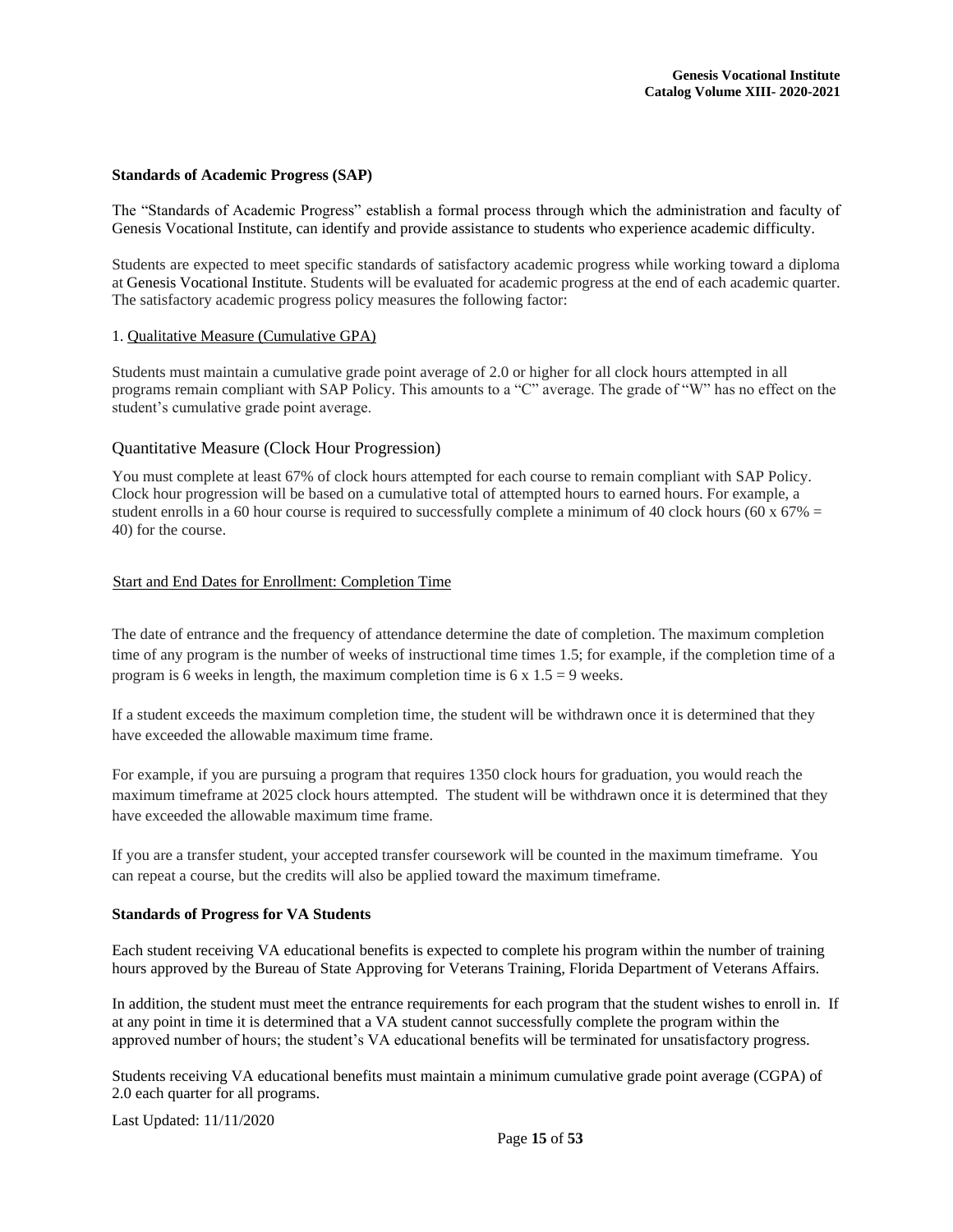A VA student whose CGPA falls below the required minimum as described above at the end of each quarter will be placed on academic probation.

VA Students enrolled in programs whose length is under 240 clock hours and are not making satisfactory progress will be placed on academic probation for a period of two weeks. For programs whose length is over 240 clock hours, VA students will be placed on academic probation for a period of two month. VA Students enrolled in courses that are over 240 clock hours will not be sent to externship if their grade point average is not 2.0 or greater for all programs.

If by the time of clinical externship, VA student has not been able to improve their academic progress to the minimum standard, the student will be academically dismissed, the student's VA educational benefits will be terminated for unsatisfactory progress.

If the VA student's CGPA is still below the required minimum at the end of the academic probation period, the student's VA educational benefits will be terminated.

A VA student terminated from VA educational benefits due to unsatisfactory progress may petition the school to be recertified after attaining a CGPA of 2.0 .

# <span id="page-16-0"></span>**Academic Standards**

Consequences of sustained poor academic performance are summarized below:

| Cumulative GPA<br>-    | <b>Results</b>     |
|------------------------|--------------------|
| $0.0 \text{ to } 1.99$ | Academic Probation |

Student must have a minimum of 2.0 overall GPA to graduate.

These measures are applicable at the end of each grading period. For programs under 240 clock hours these measures are applied at the mid-point and completion of the program.

# <span id="page-16-1"></span>**Repeating Courses**

Students may repeat courses taken at Genesis Vocational Institute if they received a "W", "D", or "F" grade. Students may repeat a failed course once. A failed course is a course in which a student received a "D" or "F". Credit is given for the last grade earned when repeating a course. Repeated courses will appear on the student's transcript. The first attempt will also be shown, but the cumulative GPA will be re-computed to count the last attempt only. A course that is repeated will be subject to a fee equal to the cost per clock hour.

#### <span id="page-16-2"></span>**Academic Probation**

Students will be evaluated for academic progress at the end of each academic quarter. Students enrolled in programs whose length is under 240 clock hours and are not making satisfactory progress will be placed on academic probation for a period of two weeks. For programs whose length is over 240 clock hours, students will be placed on academic probation for a period of two month. Students enrolled in courses that are over 240 clock hours will not be sent to externship if their grade point average is not 2.0 or greater for all programs. If by the time of clinical externship, the student has not been able to improve their academic progress to the minimum standard, the student will be academically dismissed. Students who are academically dismissed will be able to re-enter in the following quarter if they follow the re-entry policy.

#### **Procedure for Re-establishing Satisfactory Academic Progress**

If a student's grade point average (GPA) falls below a 2.0 in any component, the student will be judged to be making less than satisfactory progress toward graduation and may result in a student's being placed on academic probation for the subsequent grading period. If, by the end of the probationary period, a student has achieved a cumulative GPA of at least a 2.0, the probationary status will be removed. If, at the end of the probationary period, a student has not achieved a cumulative GPA of at least a 2.0 for the components, taken during the probationary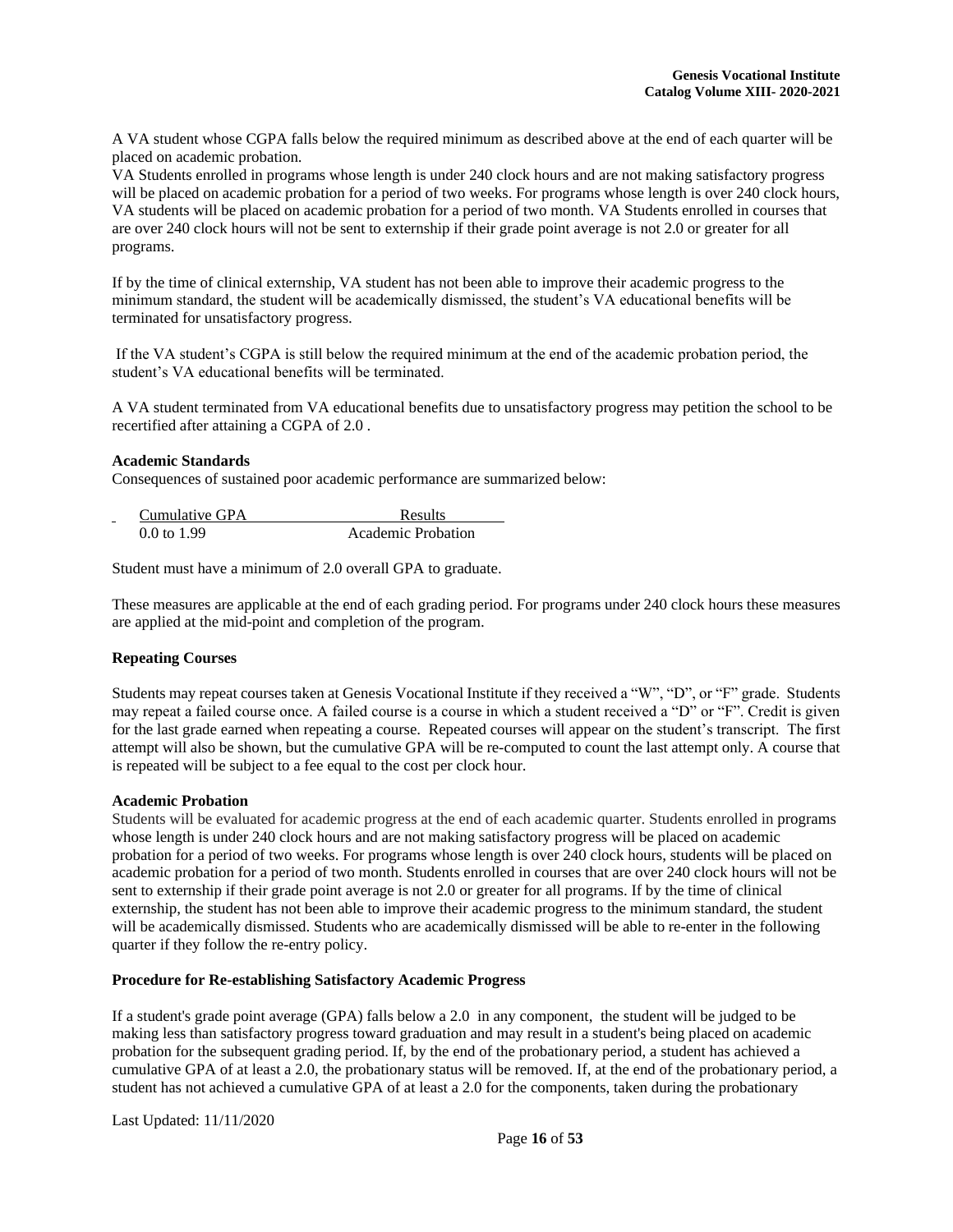period, the student may be required to repeat the semester at additional tuition or may be terminated due to unsatisfactory progress. The Satisfactory Academic Progress policy can be appealed for individual students under certain mitigating circumstances as determined by Genesis Vocational Institute.

## **Process to appeal probation**

Students are reminded of the attendance requirements described in the attendance section of this student catalog. Genesis faculty is available to provide academic counseling and remediation for any student needing assistance. Students who wish to appeal their probation may do so following the process below:

The student must petition Genesis in writing.

- The petition must include steps that will be taken by the student to improve his or her academic standing with Genesis.
- The petition must be addressed and delivered to the program director.
- All petitions will be reviewed by Genesis administration, and the student will receive a response in writing within five business days.

If a student demonstrates mitigating circumstances, (e.g. illness, death in the family, or similar bona-fide excuse) an exception may be made upon appeal and with the approval of the program director. Courses from which a student withdraws must be retaken. This may extend the student's enrollment status and may incur additional tuition costs. All credits attempted count towards the 150% of the normal program length, even if the student is on an extended enrollment.

# <span id="page-17-0"></span>**Academic Dismissal/Withdrawal**

"Academic Dismissal" represents a separation of students from Genesis Vocational Institute for at least three months. "Academic Dismissal" occurs after students fail to meet the minimum requirements during academic probation.

The student who withdraws voluntarily is called a "Withdrawn" student. The last physical date of attendance is considered the withdrawal date of the student whether the student is dismissed or withdraws. Any refunds due will be based on the last date of attendance.

# <span id="page-17-1"></span>**Re-Entry Policy**

Students are eligible to re-apply for enrollment to Genesis Vocational Institute after dismissal. This request will be on a petition basis. In order for re-enrollment to be approved, the petition must present evidence of some change in the student's circumstance. A withdrawn student may re-enter anytime.

#### <span id="page-17-2"></span>**Remedial Courses**

Genesis Vocational Institute does not offer remedial courses.

#### <span id="page-17-3"></span>**Change of Program**

Enrolled students who wish to change to a program of study other than the one in which they are currently enrolled must withdraw and reapply. The refund policy will govern any tuition refund for any withdrawn class (es), and the current full tuition will be charged to the student for the new program.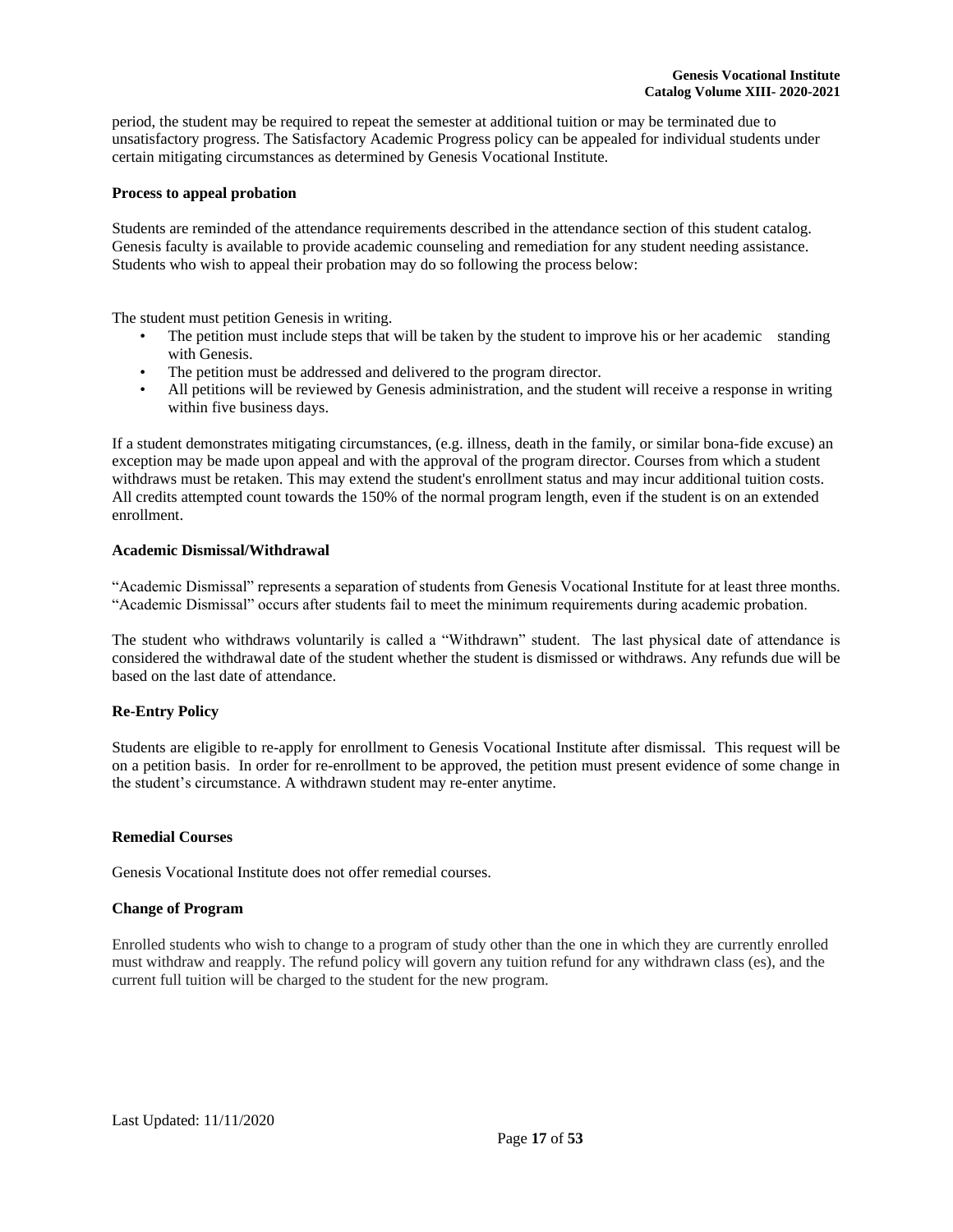#### <span id="page-18-0"></span>**Graduation Requirements**

Genesis Vocational Institute offers diplomas for the following programs: Home Health Aide Nursing Assistant Phlebotomy Technician Electrocardiograph Technician Medical Assistant Patient Care Technician Medical Billing and Coding

The student must comply with the following requirements in order to receive a diploma.

- 1. Meet all financial obligations incurred with the institution.
- 2. Complete the total number of hours including externship required by the student's program and have an overall GPA of 2.0 or greater for all courses.
- 3. Not have any pending exams or work due.
- 4. In order to be presented to any State Board or National Certification exams the student need to meet all the above requirements.

#### <span id="page-18-1"></span>**Standards of Conduct**

Students enrolling in Genesis Vocational Institute or at any externship facility assume an obligation to conduct themselves in a manner compatible with Genesis Vocational Institute's and with any externship facility functioning as an educational institution. To fulfill its functions of imparting and gaining knowledge, Genesis Vocational Institute and any externship facility retains the power to maintain order within the school and to exclude those who are disruptive of the educational process.

Generally, prohibited conduct for which a student is subject to disciplinary action defined as follows:

Physical or sexual assault of any person on Genesis Vocational Institute's campus and/or at any externship facility, or conduct which threatens the health or safety of any such person or the physical or sexual assault of any Genesis Vocational Institute and/or at any externship facility, student, faculty member or employee.

Any intentional damage to Genesis Vocational Institute and at any externship facility, owned or leased property or to property of a Genesis Vocational Institute and at any externship facility, student, employee, faculty member or visitor occurring on Genesis Vocational Institute and/or at any externship facility, owned or leased property or at the residence of any student, faculty member or employee or unauthorized entry into or occupation of Genesis Vocational Institute's facilities and/or at any externship facility, which are locked, closed to student activities, or otherwise restricted as to use.

Any activity that may be construed as **hazing** ("hazing" is defined as: any action or situation which recklessly or intentionally endangers the mental or physical health or safety of a student for the purpose of initiation or admission into or affiliation with any organization operating under the sanction of Genesis Vocational Institute and/or at any externship facility.

Use of alcohol or illicit drugs while on campus or at an externship facility. Students at Genesis Vocational Institute are training for careers that involve direct interaction with patients, and individuals. Performing clinical activities under the influence of drugs or alcohol undermines patient safety and is considered a crime. Persons who engage in such actions while enrolled at Genesis Vocational Institute and/or at any externship facility will be reported to the local authorities for criminal actions. Drug testing may be asked of students who display behaviors consistent with drug abuse.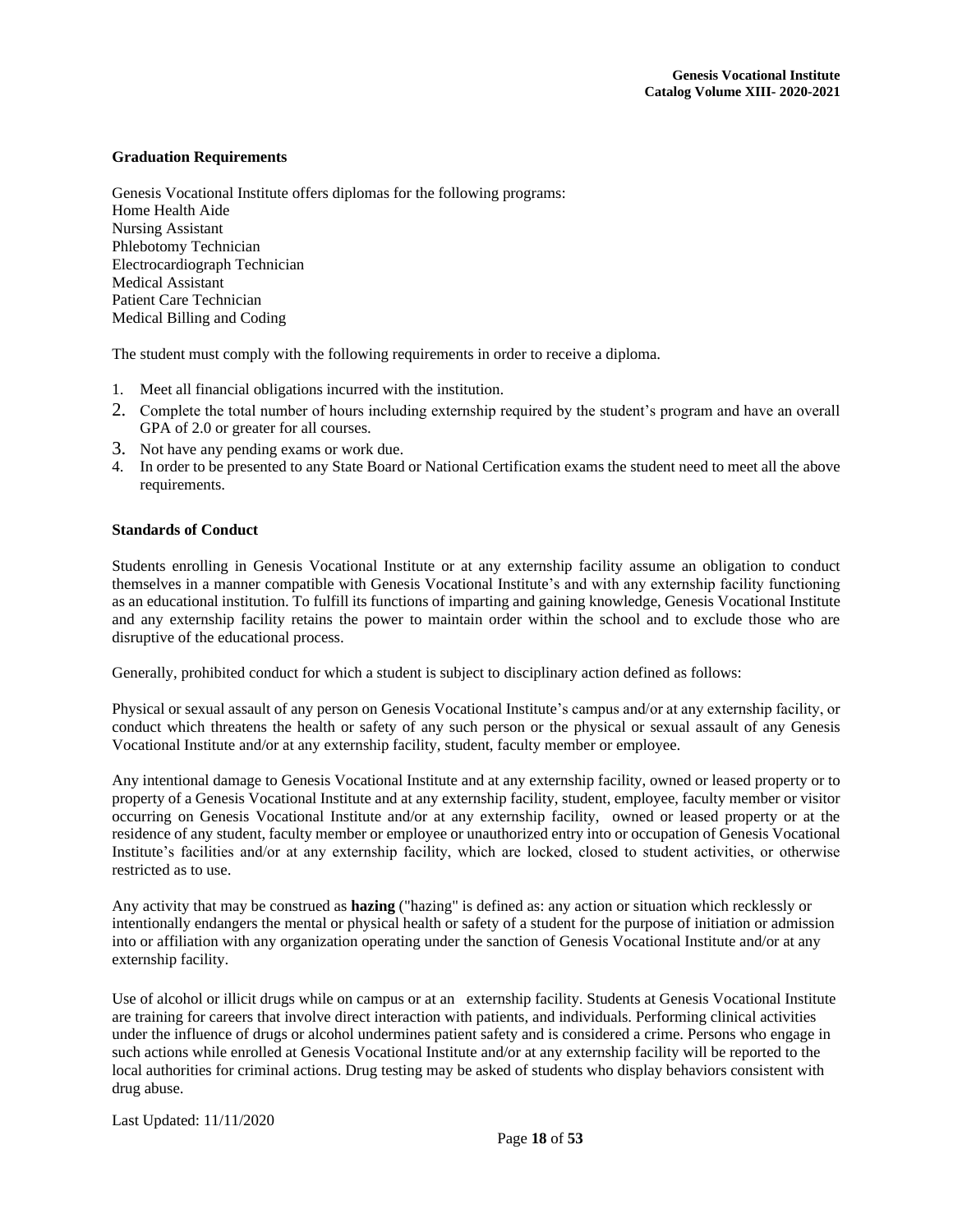Failure to comply with directions of employees, instructors, program directors, and/or officers of Genesis, including clinical facility supervisors acting in the performance of their respective duties, may result in immediate termination from Genesis.

Derogatory or negative statements towards Genesis, its faculty, staff, or clinical affiliates communicated verbally, in writing (including via text, e-mail, blog, social network, etc.) shall result in immediate termination from Genesis.

Videotaping and video or audio recording of any kind is prohibited without prior approval from the faculty.

# <span id="page-19-0"></span>**Verbal Assault Policy**

Verbal assault, harassment, intimidation, bullying, or defamation interferes with the mission of Genesis Vocational Institute. Each member of this community is expected to be sufficiently tolerant of others so that all students are free to pursue their goals in an open environment, able to participate in the free exchange of ideas, and able to share equally in the benefits of our educational opportunities. Beyond that, each member of the community is encouraged to do all that she or he can to ensure that Genesis Vocational Institute is fair, humane, and responsible to all students

#### Prohibited Conduct

Any of the following acts, even if communicative in nature, are prohibited "separation offenses"(charges that could lead to suspension or expulsion from the school) under the provisions of Genesis Vocational Institute Standards of Conduct:

1. Use of force against the person or property of any member of the Genesis Vocational Institute community or against the person or property of anyone on the school's premises, or the threat of such physical abuse. (Verbal assault may be prosecuted as a "threat of...physical abuse.")

2. Theft of, or intentional damage to, school property, or property in the possession of, or owned by, a member of Genesis Vocational Institute. (Acts of graffiti or other vandalism may be prosecuted as "intentional damage to...property.")

3. Bullying, intimidation, and harassment: a person acts with the purpose to bully, intimidate, and harass another by:

• Making, or causing to be made, a communication or communications (including the use of electronic and/or social media) anonymously or at extremely inconvenient hours, or in offensively coarse language, or any other manner likely to cause annoyance or alarm; or

• Subjecting another to striking, kicking, shoving, or other offensive touching, or threatening to do so; or

• Engaging in any other course of alarming conduct or of repeatedly committed acts with purpose to alarm or seriously annoy such other person, such that the behavior substantially disrupts or interferes with the orderly operation of the institution or the rights of other students to participate in or benefit from the educational program.

4. Defamation, which is judicially defined to mean, and here means, the unprivileged oral, written, or electronic publication of a false statement of fact that exposes the person about whom it is made to hatred, contempt, or ridicule, or subjects that person to loss of the good will and confidence of others, or so harms that person's reputation as to deter others from associating with her or him. Defamation is considered a separation offense under Genesis Vocational Institute Code of Student Conduct as a "heinous act."

While any of the four categories of acts listed above is a separation offense that, if proven, could lead to a sanction of expulsion or suspension from Genesis Vocational Institute under the provisions of Genesis Vocational Institute Code of Student Conduct, clearly minor instances of such prohibited behavior should be resolved at the school level and, while not be treated as separation offenses requiring a school-level hearing, may still be inconsistent with community standards.

The initial judgments of whether a particular act is of a separable or non-separable level is made by the appropriate institute official and are subject to review by the School Director or designee.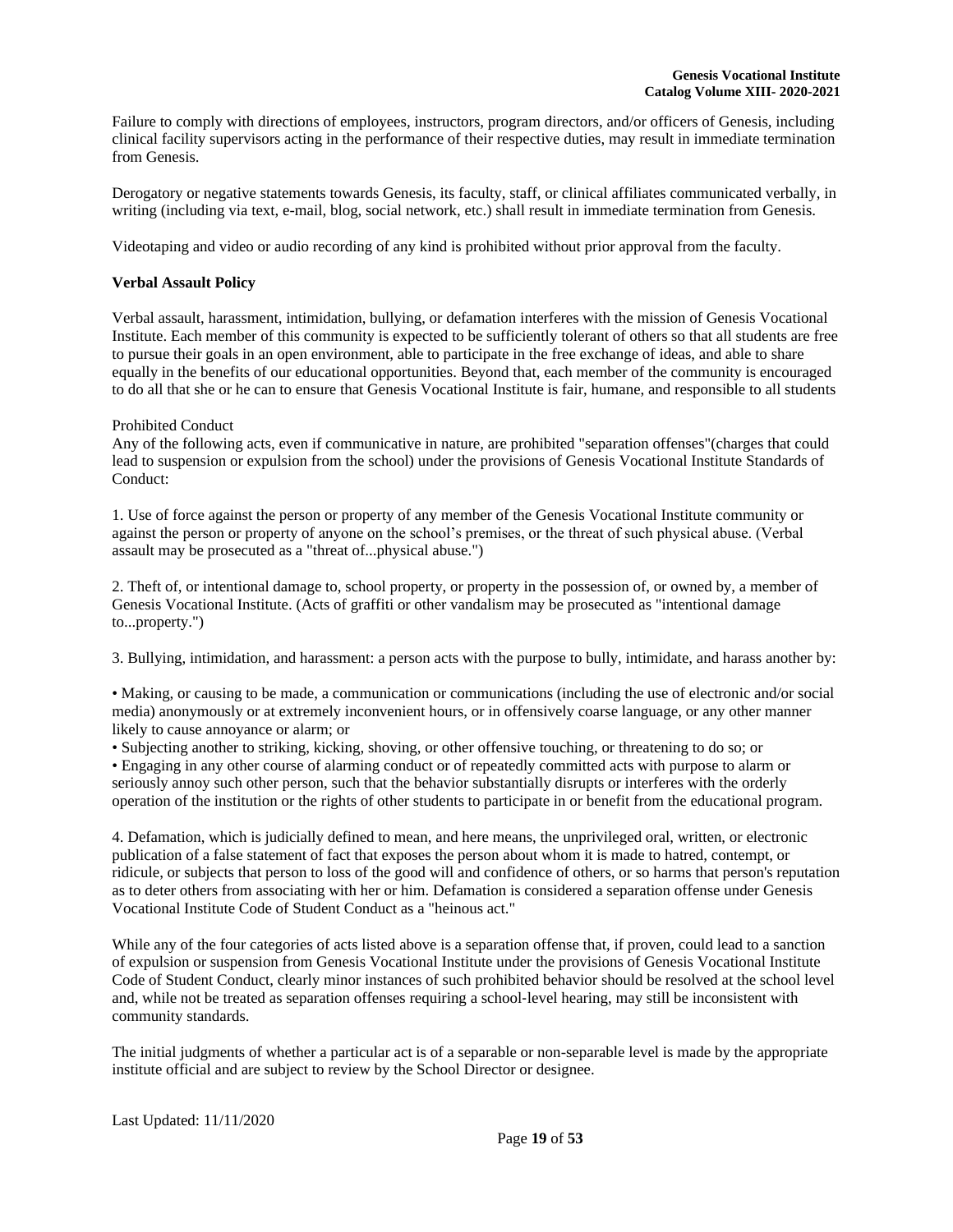Students or faculty who believe themselves to be victims of verbal assault, intimidation, bullying, harassment or defamation should report such incidents to the School Director. In addition, the following individuals have been identified to handle complaints:

Samanta Ferrini Director of Admissions 305.223.0506 [samantafgvi@gmail.com](mailto:sferrini@genesisvocationalinstitute.com)

## **Academic Misconduct**

Academic misconduct is defined as the following intentional acts or omissions committed by a Genesis Vocational Institute student:

Cheating: The unauthorized use of books, notes, aids, electronic sources; or unauthorized use of on-line exams, library materials or assistance from another person with respect to examinations, course assignments, field service reports, class recitations; or the unauthorized possession of examination papers (or on-line examination) or course materials, whether originally authorized or not. Any student helping another cheat may be found guilty of academic misconduct

Plagiarism: The deliberate use and appropriation of another's work without any indication of the source and the representation of such work as the student's own. Any student who fails to give credit for ideas, expressions or materials taken from another source, including internet sources, is guilty of plagiarism. Any student helping another to plagiarize may be found guilty of academic misconduct

Misrepresentation: Intentionally lying to a member of the faculty, staff, administration, or an outside agency to gain academic advantage for oneself or another, or to misrepresent or in other ways interfere with the investigation of a charge of academic misconduct

Misuse of Computer Services: The unauthorized use of any computer, computer resource or computer project number, or the alteration or destruction of computerized information or files or unauthorized appropriation of another's program(s)

Bribery: The offering of money or any item or service to a member of the faculty, staff, administration or any other person in order to commit academic misconduct

Conspiracy and Collusion: The planning or acting with one or more fellow students, any member of the faculty, staff or administration, or any other person to commit any form of academic misconduct together

Falsification of Records: The tampering with, or altering in any way any academic record used or maintained by the institution.

Academic Dishonesty: In general, by any act or omission not specifically mentioned above and which is outside the customary scope of preparing and completing academic assignments and/or contrary to the above stated policies concerning academic integrity

Charges of Academic Misconduct may be brought against a student (hereafter Charged Student) by a faculty member, member of the administration or Executive member (hereafter Complainant). Charges may be filed by the aforementioned persons on behalf of a staff person, another student, or a person not affiliated with the school, who reasonably believes that a student has committed academic misconduct.

The Complainant, who suspects academic misconduct, must meet with the student in order to inform him/her of the allegation(s), to provide any evidence, and to allow the student to respond, before either entering into an Informal Resolution, as described below, or filing the Complaint Form Alleging Academic Misconduct with the School Director or Director of Admissions.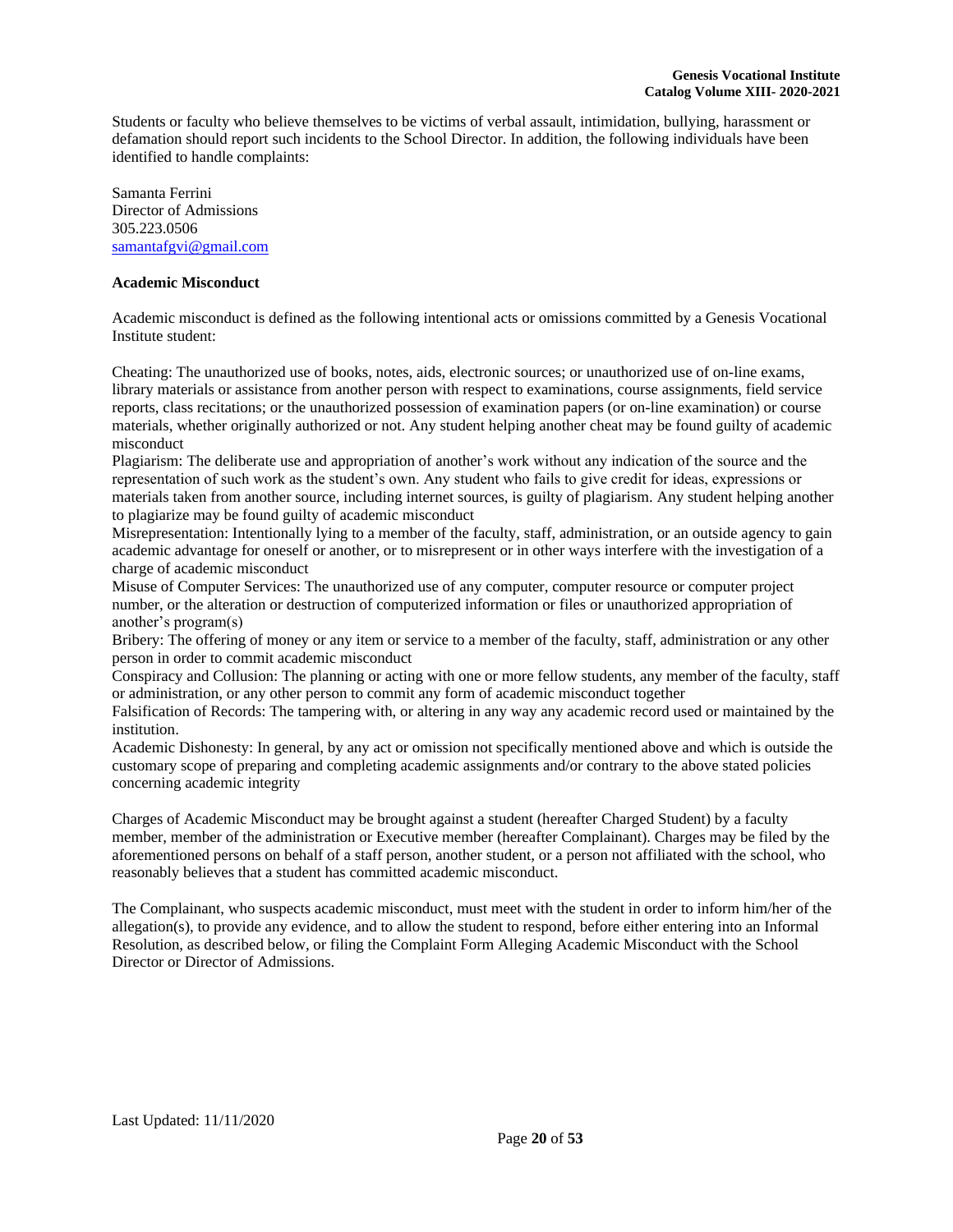# <span id="page-21-0"></span>**Grievance Procedures**

A student, staff or faculty member with a grievance should make an effort to resolve the grievance with the individual against whom the grievance is lodged. If that doesn't resolve the matter an appointment should be made with the respective representative (ei. Director of Admissions, Admissions Rep, Financial director, etc.) Please request an appointment through email at genesisinstitute@genesisvocationalinstitute.com or by filling out a Student Appointment Request Form available in the admissions office. If after the appointment with the respective representative, the result of this level of discussion does not produce a fair resolution, the next step would be to request a meeting with the director of the school.

If the result of this level of discussion does not produce a fair resolution, the next step would be to notify:

The Commission for Independent Education Florida Department of Education 325 West Gaines Street, Suite 1414 Tallahassee, Florida 32399 Telephone: 1-888-224-6684

#### <span id="page-21-1"></span>**STUDENT SERVICES**

#### <span id="page-21-2"></span>**Individuals with Disabilities**

Genesis is handicap-accessible and does not discriminate against individuals on the basis of physical or mental disability. Genesis is fully committed to providing reasonable accommodations, including appropriate auxiliary aids and services, to qualified individuals with a disability, unless providing such accommodations would result in an undue burden or fundamentally alter the nature of the relevant program, benefit, or service provided. To request an auxiliary aid or service, please contact the campus president. Individuals with disabilities or illnesses should make every effort to understand the physical and mental demands of the profession. Genesis is committed to providing every reasonable effort to consider these students, bearing in mind the safety of the student, employee, and the patient.

#### <span id="page-21-3"></span>**Non-discrimination/ Equal Opportunity Policy**

Genesis' policy of equal opportunity employment, consistent with federal policy, is that no person shall, on the grounds of race, creed, color, religion, handicap, gender, age, sexual orientation or national origin, be excluded from any training, be denied the benefit of, or be subjected to discrimination in any admissions, instruction, and graduation policies or hiring practices.

#### <span id="page-21-4"></span>**Sexual Harassment Policy**

The U.S. Equal Employment Opportunity Commission has issued guidelines that treat sexual harassment as illegal sex discrimination under the Civil Rights Act of 1964.

Genesis supports a policy on sexual harassment that includes a commitment to creating and maintaining an environment in which the students, faculty, and administrative staff can work together in an atmosphere free of all forms of harassment, exploitation, or intimidation.

It is the policy of Genesis that conduct by any of its employees or students, which may be interpreted as sexual harassment, is prohibited and shall not be tolerated in the workplace or classroom. Additionally, any form of harassment based on age, race, religion, disability, national origin, color, marital status, sexual orientation, or any protected class by or toward any employee or student of Genesis is prohibited. No one has the right to harass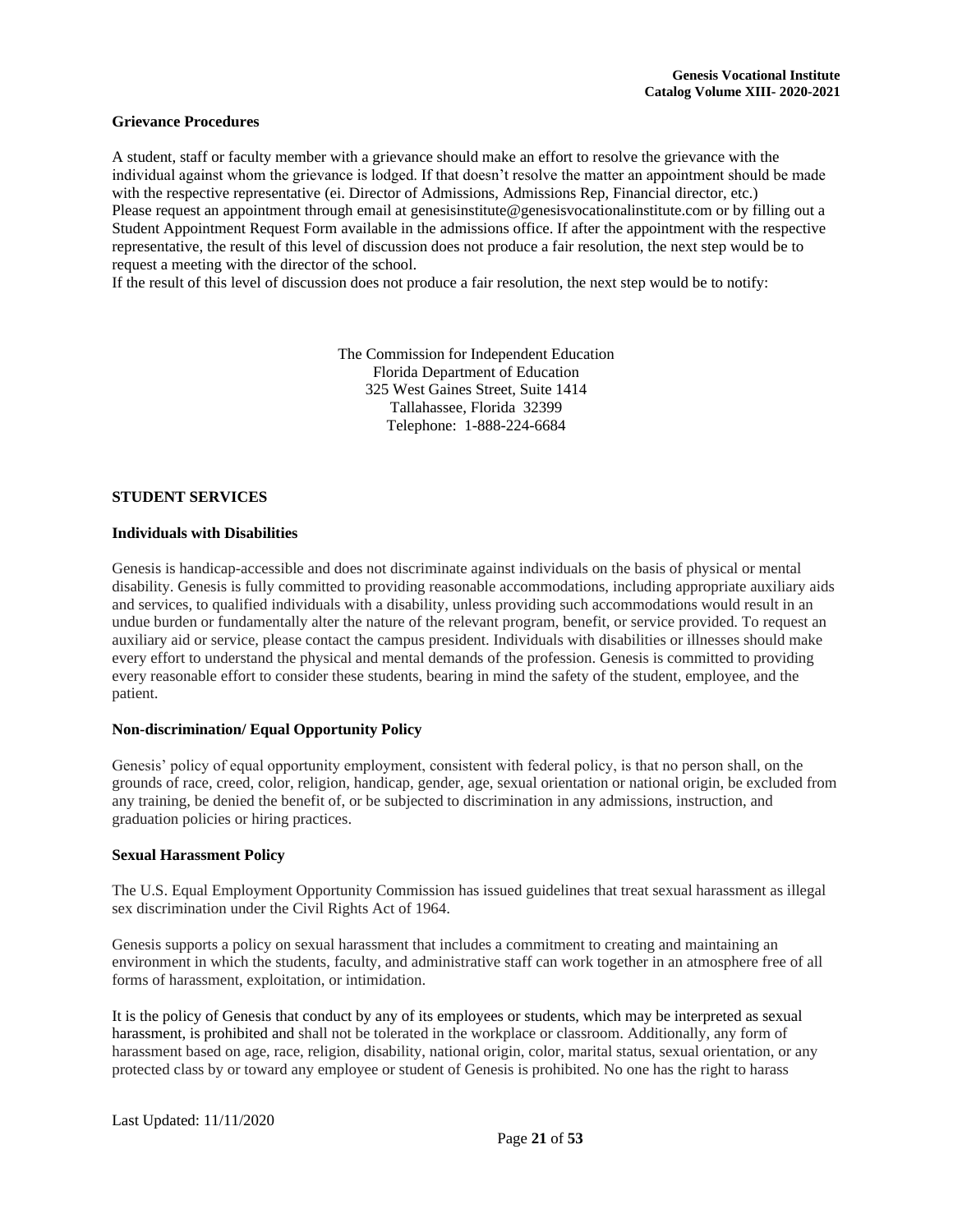employees or students. Violations of this policy may result in severe disciplinary action and/or legal proceedings and may result in termination.

## <span id="page-22-0"></span>**Class Schedule**

Genesis Vocational Institute will provide students with class schedules upon registration.

## <span id="page-22-1"></span>**Academic Advisement**

Academic advisement is available for all students. Students may schedule an appointment with an advisor by visiting the administration office and requesting an appointment. The academic advisor will continuously follow the progress of all students and request to meet with students who are falling below academic standards in an effort to help these students meet the academic standards of Genesis Vocational Institute.

# <span id="page-22-2"></span>**Financial Advisement**

The Business Office will inform students of all options regarding private funding or payment plans.

# <span id="page-22-3"></span>**Personal Advisement**

Genesis has counseling services available to students when warranted and necessary based on the student population and circumstances. The school refers students to an outside professional.

# MyCAA - Military Spouse Tuition Assistant

The Department of Defense's expanded Military Spouse Career Advancement Accounts program (MyCAA) will provide up to \$4,000 of financial assistance for military spouses who are pursuing associate degree programs, licenses or credentials leading to employment in portable career fields. Eligible spouses can establish a MyCAA Account by visiting the MyCAA websit[e https://aiportal.acc.af.mil/mycaa](https://aiportal.acc.af.mil/mycaa)

#### **Vocational Rehabilitation**

Vocational Rehabilitation (VR) is a federal-state program that works with people who have physical or mental disabilities to prepare for, gain or retain employment. VR is committed to helping people with disabilities find meaningful careers. To determinate if you are eligible; you should apply directly to the Vocational Rehabilitation office.

# <span id="page-22-4"></span>**Career Services**

Students are assisted with placement and are furnished with names and addresses of employment possibilities. Inquiries made to the school from potential employers will be posted on the bulletin board. The school will assist the student with employment to the best of its ability, but cannot guarantee employment. This service is provided free of charge.

#### <span id="page-22-5"></span>**Registration**

Students may register for courses in person. Please see Attachment A: 2015/2016 Start Date Calendar for more information concerning anticipated program start dates.

#### <span id="page-22-6"></span>**Student Records**

The Records Office is the designated custodian of all official student academic records. The office maintains official student transcripts, processes final grades at the end of each term and updates student records with address, name and approved grade changes. It provides both official and unofficial copies of student academic records to students or other individuals, institutions or agencies upon request from students.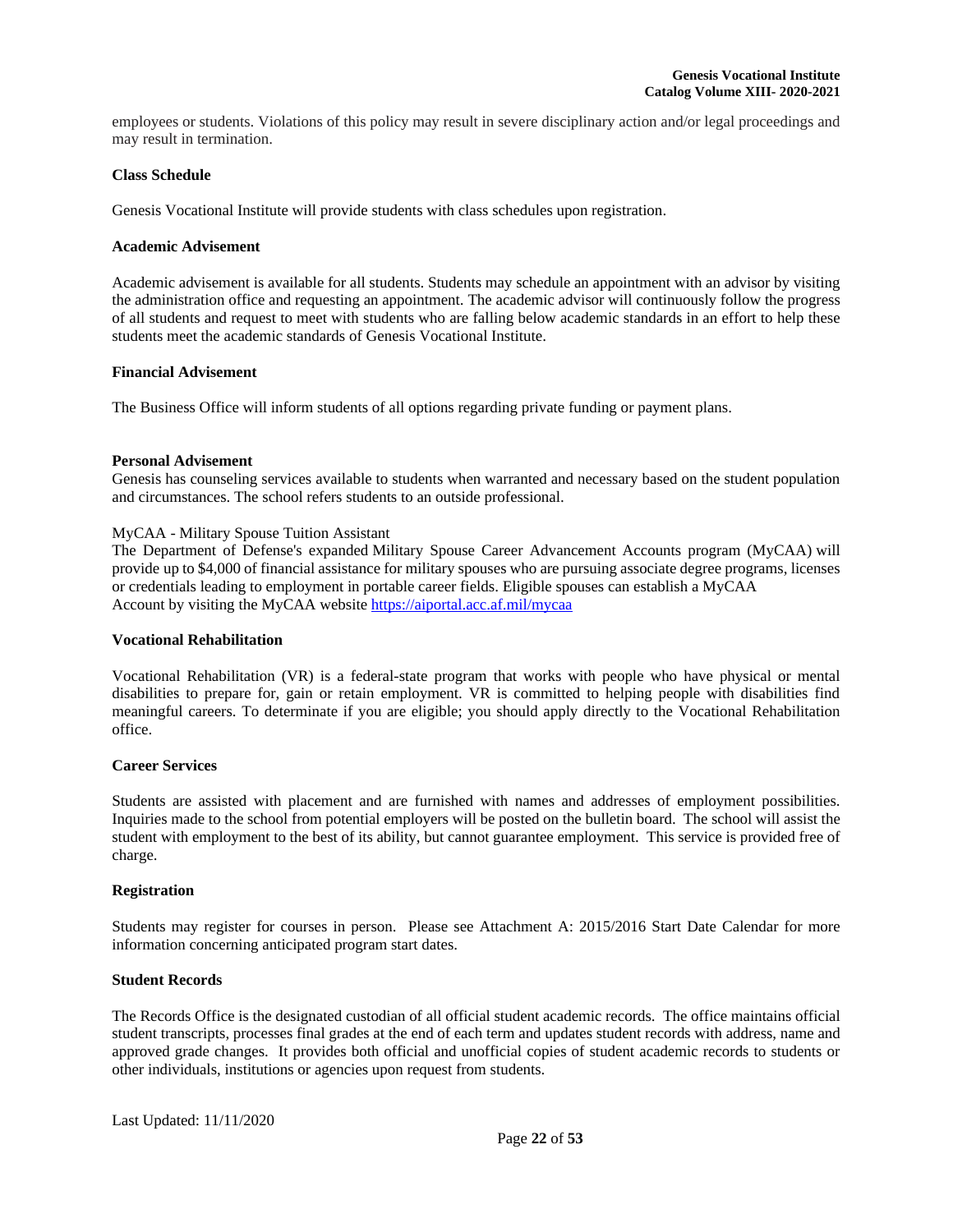This office also provides official certifications of student enrollment and academic status to other agencies such as the insurance companies and financial institutions. A hard copy of Final Grade Reports is provided at the student's request from the Admissions Office. The Admissions office is also responsible for processing applications for diplomas and certificates.

The school will retain student records in a fire-proof file cabinet or a duplicate record shall be kept at a separate location and available to students upon individual request. Student records will be provided to potential employers only after the student has made a written request.

# <span id="page-23-0"></span>**Library Services**

Genesis Vocational Institute offers students, free of charge, access to online resources. To utilize these resource please visit: www.openlibrary.org and create a free account to browse available publication.

Genesis Vocational Institute also has an in-house Learning Resources center with textbooks related to the programs offered and laptops with internet connection available for students to do research and work on their school projects.

#### <span id="page-23-1"></span>**Family Rights to Privacy Act**

Genesis Vocational Institute complies with the confidentiality and student accessibility provisions of the Family Right Act of 1974 (P.L. 93-380, Section 438), commonly known as the Buckley Amendment. Confidentiality of student's records is strictly protected. Information on students is not available to anyone without:

- a) Written request/release from the student
- b) A court order, or
- c) Accreditation agency requirements

However, parents of minor students and guardians of "tax dependent" students have the right to inspect and challenge the information contained within the records of a specific student.

# <span id="page-23-2"></span>**Drug-Free Workplace**

Genesis Vocational Institute is a drug-free workplace for staff, faculty and students.

Listed below are resources of drug prevention programs:

- The Center for Substance Abuse Prevention HOTLINE (1-800-662-4357)
- The Center for Substance Abuse Prevention HELPLINE (1-800-967-5752)
- U.S. Department of Health and Human Services (1-800-WORKPLACE)
- U.S. Department of Education Regional Centers Drug-Free Schools and Communities (1-502-588-0052)

#### <span id="page-23-3"></span>**Emergency Contacts**

Genesis Vocational Institute is not legally or financially responsible for medical care and does not provide the services of a physician. The Fire Department Rescue Service provides first aid emergency health service.

At the time of enrollment, each student should provide the name of the individual to contact in an emergency on the appropriate line of the application form. Students should carry emergency information at all times, as well as any medical insurance card(s).

#### <span id="page-23-4"></span>**Adverse Weather and Emergency Closing Policy**

Emergencies such as severe weather, fire, power failures, or hurricanes can disrupt Genesis operations. In these extreme cases, Genesis may be required to close. In the event that such an emergency occurs during non-working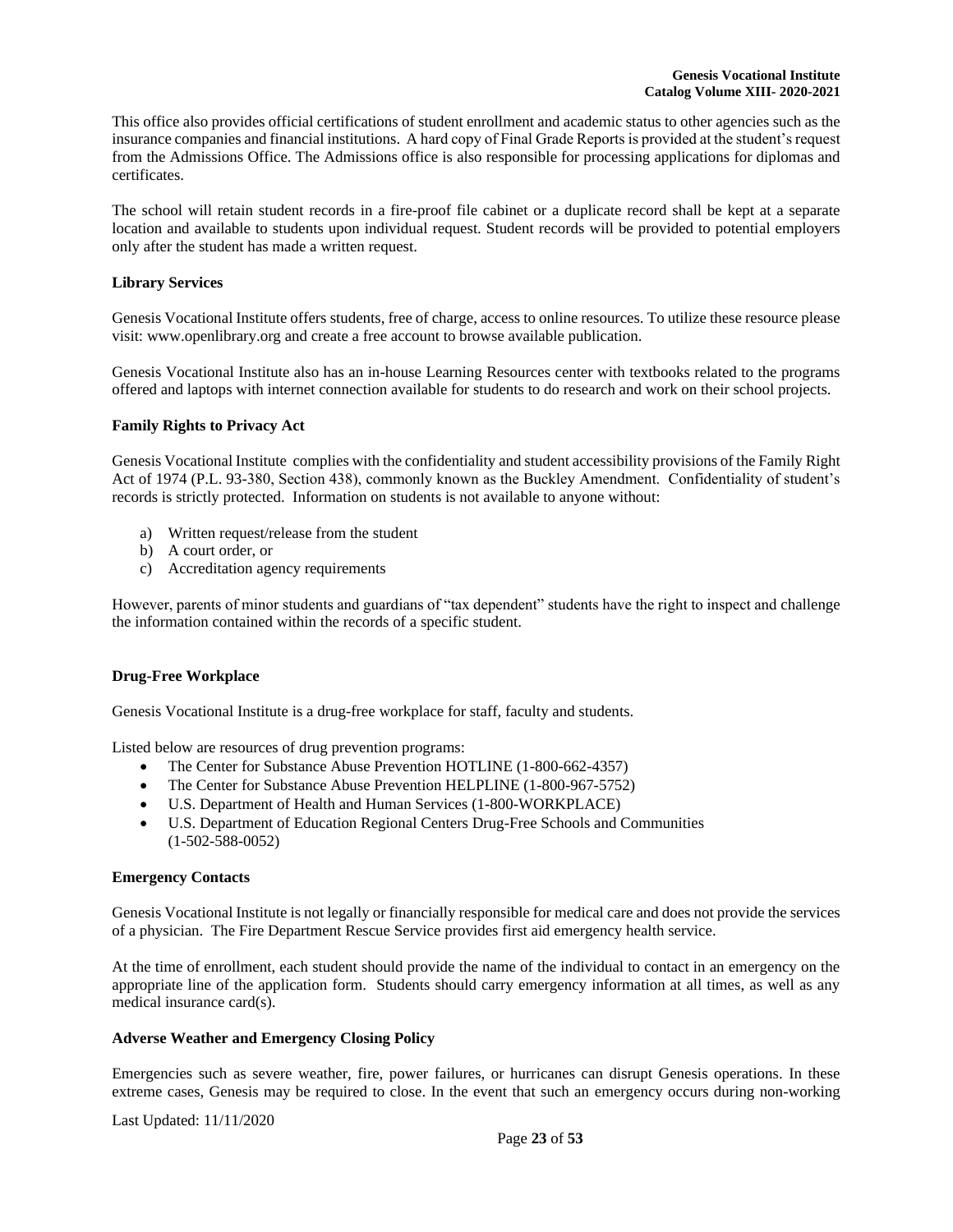hours, local radio and/or television stations will be asked to broadcast notification of the closing. When the decision to close Genesis occurs during school hours, employees will receive official notification from the campus president or Genesis official, and students will be informed appropriately.

Additional information regarding the institution's Emergency Preparedness Plan can be found on our website and a hard copy is available in the School Director's Office.

## <span id="page-24-0"></span>**Health and Safety Policy**

Genesis complies with requirements and regulations of state and local building codes, the board of health, and fire departments. The school will take the necessary measures in case of an emergency.

# <span id="page-24-1"></span>**Housing**

Genesis Vocational Institute does not maintain housing for students. A list or booklets of reliable realtors and rental properties in close proximity of the school will be provided to the student that requests housing assistance at the time of enrollment.

#### <span id="page-24-2"></span>**Learning Resources Services**

Genesis Vocational Institute has a Learning Resource Area where students or faculty can go to do research, prepare for classes or homework. The Learning Resource Area has reference books, general books, magazines and various other publications, journals and periodicals relating to their field of study and it also has laptops available for students to rent, at no additional cost. The center is open to students, faculty, and staff during school hours. Information will also be provided to students regarding public libraries located near the school and online resources that provide services free of charge that the student may utilize for research.

# <span id="page-24-3"></span>**Description of School Facilities and Equipment**

Genesis Vocational Institute is located in the heart of Miami, offering students four classrooms and three laboratories, outfitted with laboratory equipment and a skills laboratory area. In addition, the campus offers four offices, a student and teachers' lounge and a reception area. Four bathrooms are available and are in compliance with the Americans with Disabilities Act guidelines. The classrooms and administrative offices occupy approximately 4,800 square feet of an air conditioned, plaza building. The physical plant is spacious and attractive and there are plenty of parking spaces available for the students. The building is located close to public transportation and local restaurants.

#### <span id="page-24-4"></span>**Disclosure**

Please be aware that working in different aspects of the medical field, especially in the careers offered at our institution can entail strenuous physical activity. This activity can include standing and/or walking for long periods, bending, lifting, pulling, and pushing. If any of the mentioned activities are difficult or impossible, please take this into consideration when applying for a career program as physical incapability's may pose a problem when obtaining employment.

# **Disclosure**

In order to accommodate our Spanish speaking students some of our courses are taught in both English and Spanish. Completing a course or a program in a language other than English may reduce employability where English is required.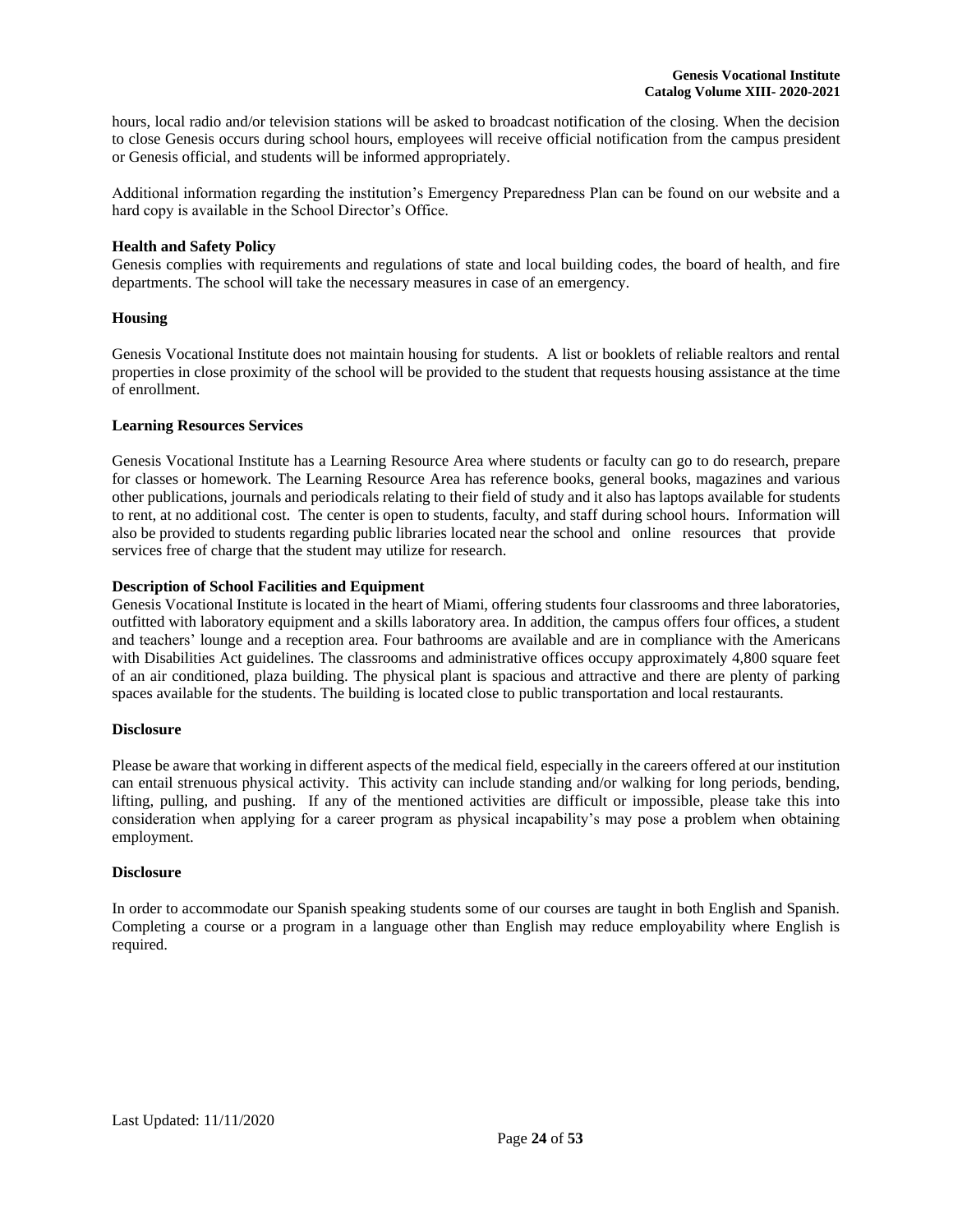# **Program and Course Outlines**

<span id="page-25-0"></span>Genesis Vocational Institute will provide training in the fields of:

Diploma Programs

Home Health Aide Phlebotomy Technician Nursing Assistant Electrocardiograph Technician Patient Care Technician Medical Assistant Medical Billing and Coding Specialist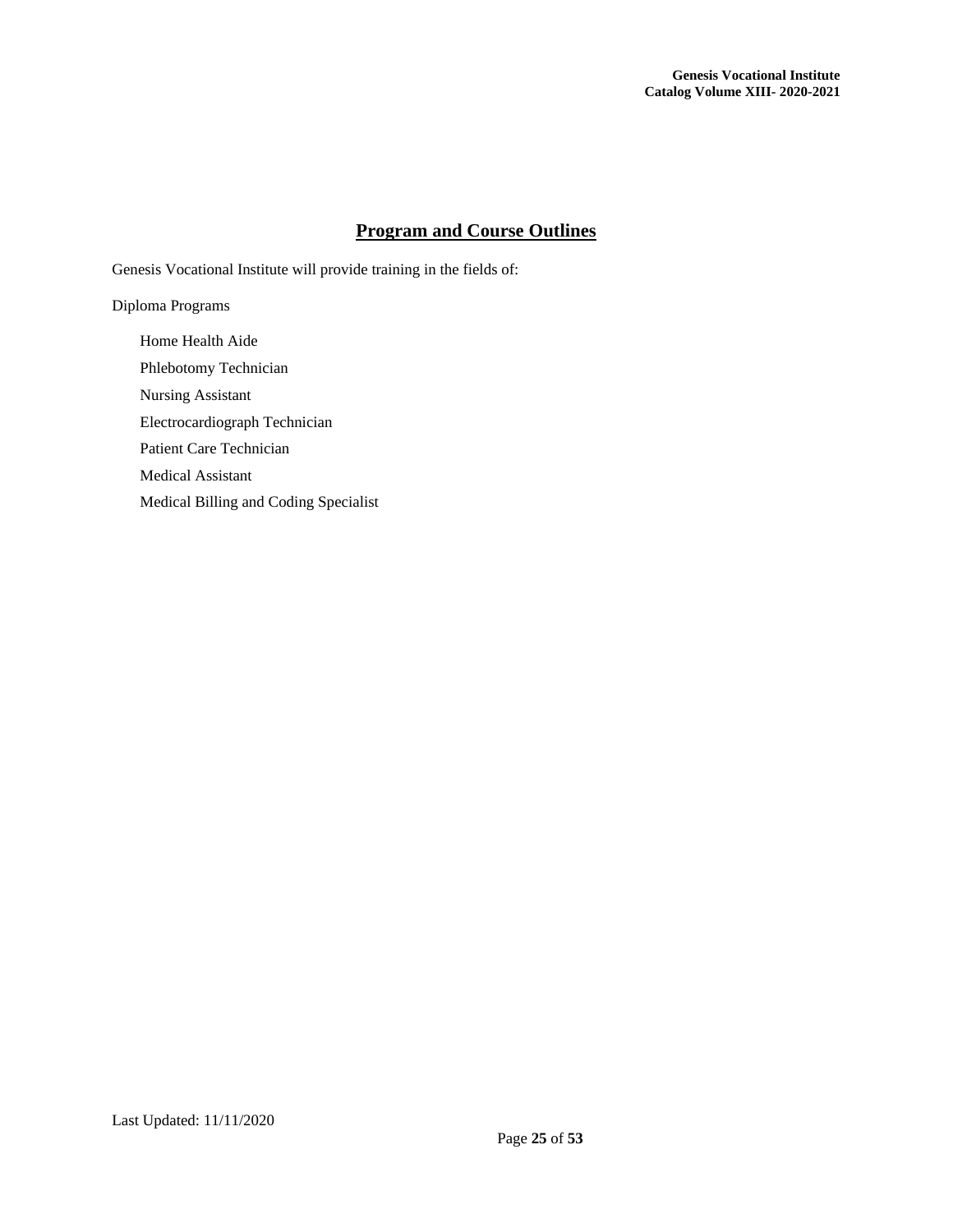# **Home Health Aide**

# **75 CLOCK HOURS**

#### **Tuition:** \$ 220.00 **Registration Fee**: \$100.00 Cost of: Books/Materials & Kit: \$75.00

#### **Total Program Cost:** \$395.00

# <span id="page-26-0"></span>**PROGRAM OBJECTIVE:**

Upon completion of this program, graduates will possess the skills and knowledge to become employed as entry level Home Health Aides, working for Home Health Agencies, and Hospice Care.

# **PROGRAM DESCRIPTION:**

Students of the Home Health Aide program will learn to perform duties which include providing physical comfort and care for patients, nutrition, and other sustaining services for home health care recipients.

The students will have 33 hours of lab to practice, demonstrate and perform procedures associated with bedside client care.

| <b>Course</b><br>Code | <b>Course Title</b>              | <b>Theory</b><br><b>Hours</b> | Lab<br><b>Hours</b> | <b>Externship</b><br><b>Hours</b> | Total<br><b>Clock</b><br><b>Hours</b> |
|-----------------------|----------------------------------|-------------------------------|---------------------|-----------------------------------|---------------------------------------|
| <b>HAE 100</b>        | HIV/AIDS Education               | $\overline{\mathcal{L}}$      | $\Omega$            | $\Omega$                          | $\overline{4}$                        |
| <b>CPR 100</b>        | CPR-                             |                               | $\mathcal{R}$       | $\Omega$                          | $\overline{4}$                        |
|                       | Cardiopulmonary<br>Resuscitation |                               |                     |                                   |                                       |
| <b>HHA</b>            | Verbal & Written                 | 6                             | $\Omega$            | $\Omega$                          | 6                                     |
| 100                   | Communications                   |                               |                     |                                   |                                       |
| <b>HHA</b>            | Laws & Ethical                   | $\overline{4}$                | $\Omega$            | $\Omega$                          | $\overline{\mathcal{A}}$              |
| 101                   | Standards for Home               |                               |                     |                                   |                                       |
|                       | <b>Health Aides</b>              |                               |                     |                                   |                                       |
| <b>HHA</b>            | Physical Comfort and             | 5                             | 5                   | $\Omega$                          | 10                                    |
| 102                   | <b>Patient Safety</b>            |                               |                     |                                   |                                       |
| <b>HHA</b>            | Nutrition                        | 10                            | 5                   | $\Omega$                          | 15                                    |
| 103                   |                                  |                               |                     |                                   |                                       |
| <b>HHA</b>            | <b>Infection Control</b>         | 5                             | 10                  | $\Omega$                          | 15                                    |
| 104                   | Procedures                       |                               |                     |                                   |                                       |
| <b>HHA</b>            | Home Health Care                 | $\overline{7}$                | 10                  | $\Omega$                          | 17                                    |
| 105                   |                                  |                               |                     |                                   |                                       |
|                       | <b>Totals</b>                    | 42                            | 33                  | $\mathbf{0}$                      | 75                                    |

#### **PROGRAM OUTLINE**

Full time students will complete this program in 3 ¾ weeks.

Upon completion of the program the student will receive a diploma

**DISCLOSURE: Students may begin working in their field of training as soon as diploma is received. COURSE DESCRIPTIONS**

#### **HAE 100 HIV/AIDS Education**

4 Theory Hours/0 Lab Hours/0 Externship Hours/4 Clock Hours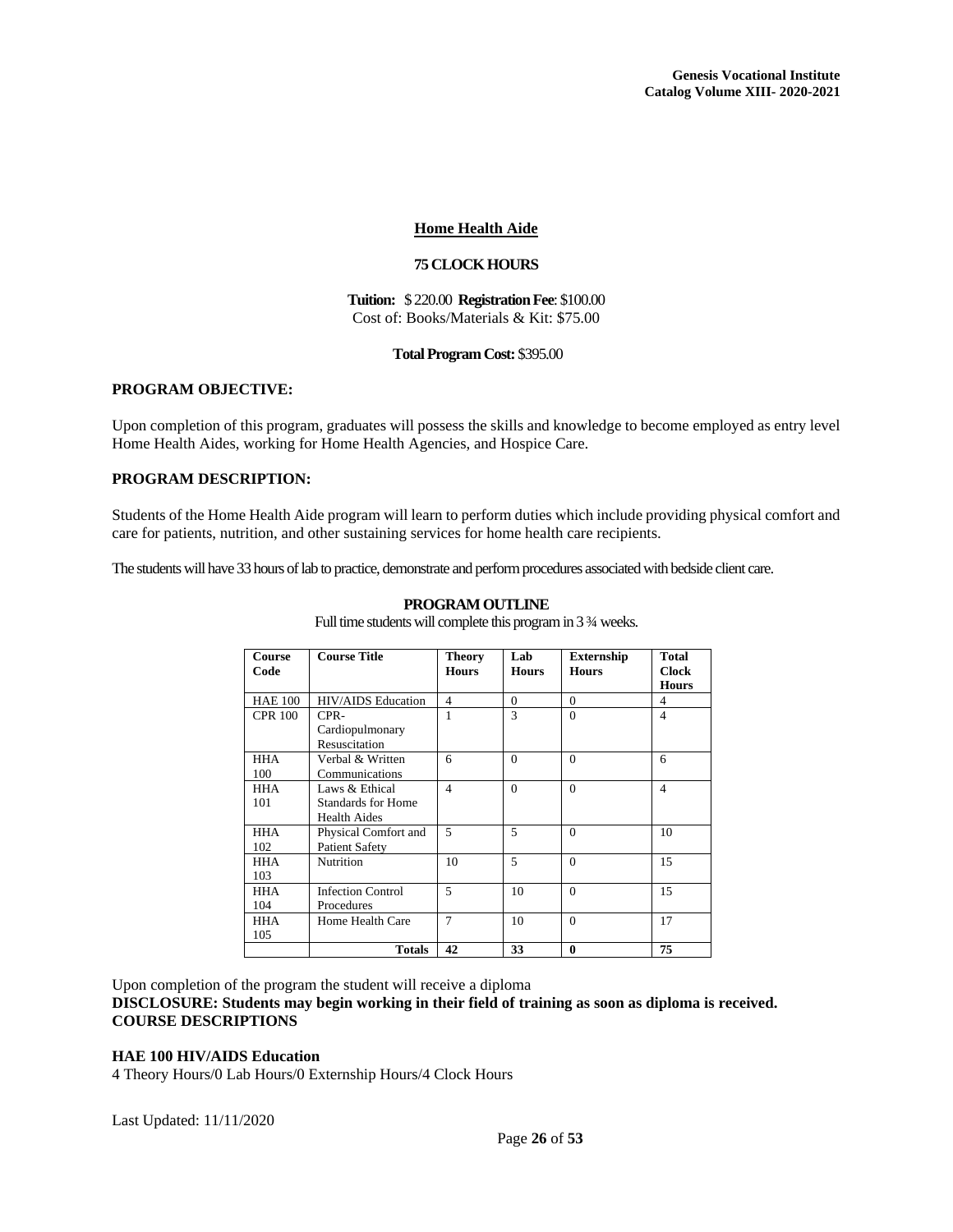This course is designed to provide the necessary information concerning HIV/AIDS and the medical worker. Students will learn the history of HIV/AIDS, procedures and protocols required for caring for HIV/AIDS patients, the pathology of the disease and the expectations, objectives of clinical management that is standard for HIV/AIDS patients.

# **CPR 100 CPR-Cardiopulmonary Resuscitation**

1 Theory Hours/3 Lab Hours/0 Externship Hours/4 Clock Hours

This course will prepare students with emergency procedures in Cardiopulmonary Resuscitation. Upon successful completion of the course and passing the tests, students will be certified in CPR.

# **HHA 100 Verbal & Written Communications**

6 Theory Hours/0 Lab Hours/0 Externship Hours/6 Clock Hours

This course is designed to enhance verbal and written communication skills. Students engaged in this course will learn basic sentence structure and grammar, for the purpose of developing the ability to communicate clearly and concisely in the healthcare setting. Verbal communications will be developed through oral presentation and word enunciation.

# **HHA 101 Laws & Ethical Standards for Home Health Aides**

4 Theory Hours/0 Lab Hours/0 Externship Hours/4 Clock Hours

Students will learn the laws and ethical standards that govern the activities of the Home Health Aide. Students will hold active discussion on ethical issues that are faced in the Home Health setting.

# **HHA 102 Physical Comfort and Patient Safety**

5 Theory Hours/5 Lab Hours/0 Externship Hours/10 Clock Hours

Students develop skills in patient care, specifically in physical comfort and patient safety. Students will learn the importance and the appropriate procedures and actions in creating a comfortable and safe environment for patients.

## **HHA 103 Nutrition**

10 Theory Hours/5 Lab Hours/0 Externship Hours/15 Clock Hours

Protocols for patient care include nourishment, nutrition and procedures for feeding patients. Students learn the importance of balanced nutrition, diabetic diets, other special needs diets, and essential nutrition principles for patients.

# **HHA 104 Infection Control Procedures**

5 Theory Hours/10 Lab Hours/0 Externship Hours/15 Clock Hours

This course is designed to train students on procedures for infection control. Students will demonstrate knowledge of OSHA guidelines, as well as skills in isolation procedures, gloving, and appropriate hand washing techniques.

# **HHA 105 Home Health Care**

7 Theory Hours/10 Lab Hours/0 Externship Hours/17 Clock Hours

Students will become oriented as to the purpose and history of home health care. Students will learn about the medical workers involved in home health care and the role of the home health aide in the home health setting. Students will practice patient care skills and administrative skills involved in home health care.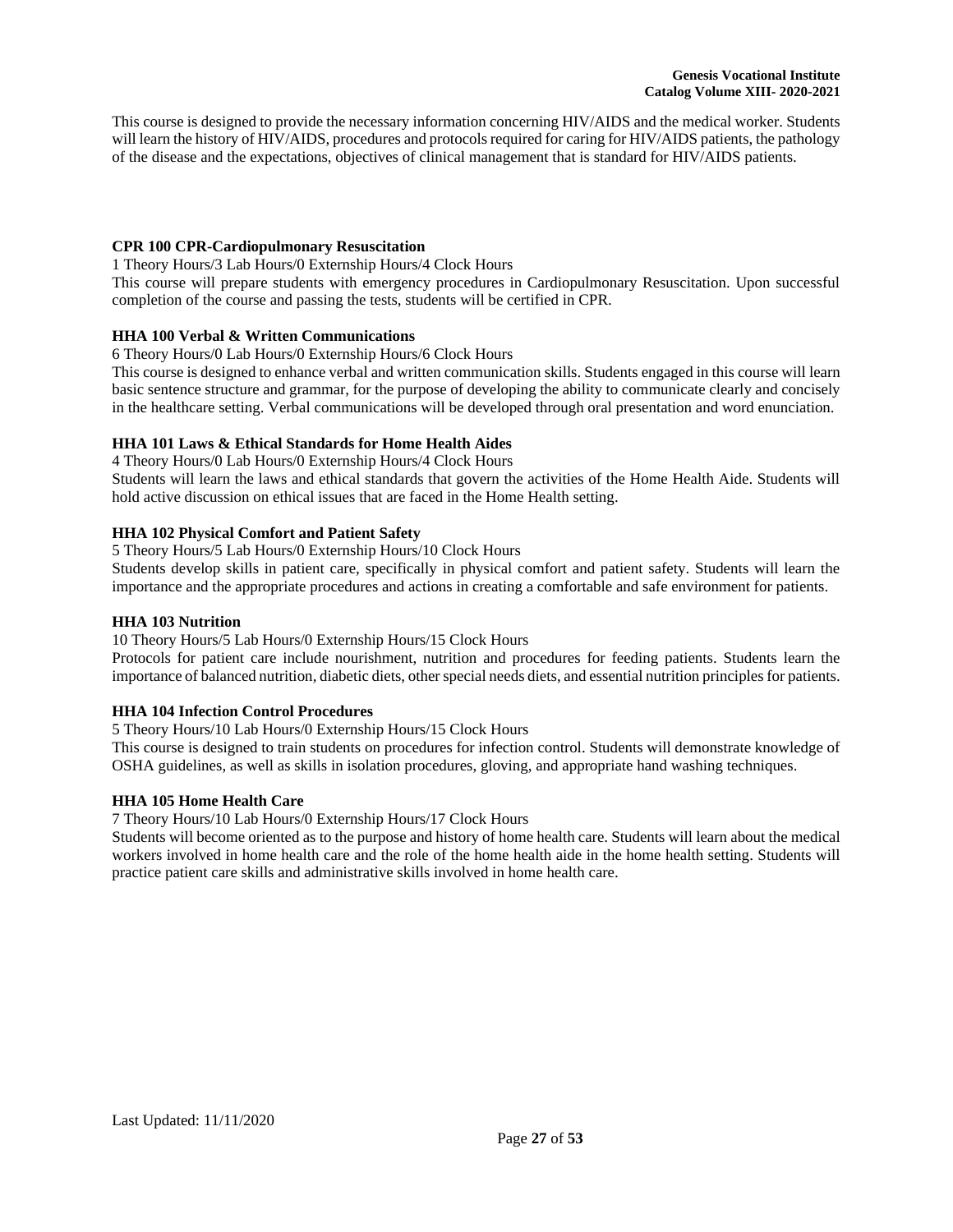#### **Phlebotomy Technician 165 CLOCK HOURS**

**Tuition:** \$290.00 **Registration fee:** \$100.00 Estimated Cost of: Books/Materials & Kit: \$130.00

# **Total Cost of Program**: \$520.00

#### <span id="page-28-0"></span>OTHER FEES NOT INCLUDED IN PROGRAM: Medca Certification \$ 140.00 (optional)

# **PROGRAM OBJECTIVE:**

Upon completion of this program, graduates will possess the skills and knowledge to become employed as entry level Phlebotomy Technicians, in hospitals, out-patient centers, clinics, diagnostic labs, medical centers and other medical facilities.

# **PROGRAM DESCRIPTION:**

Students of the Phlebotomy Technician program must complete the Health Science Core Module in conjunction with the Phlebotomy Technician program. If the student has completed the Health Science Core Module in connection with a different career program with a passing grade, it is not necessary to re-take it. The Phlebotomy Technician program is designed to train students to perform duties which include blood draw, storing blood and blood components, venipuncture, and basic processing. Students will learn the circulatory system and its functions and pathology of diseases, law and ethics, critical policies and procedures including universal precautions, infection control, OSHA and CLIA guidelines and how they apply to the Phlebotomy Technician's duties and responsibilities. Students will demonstrate knowledge and apply skills in using medical tools and equipment relevant to the function of a Phlebotomy Technician.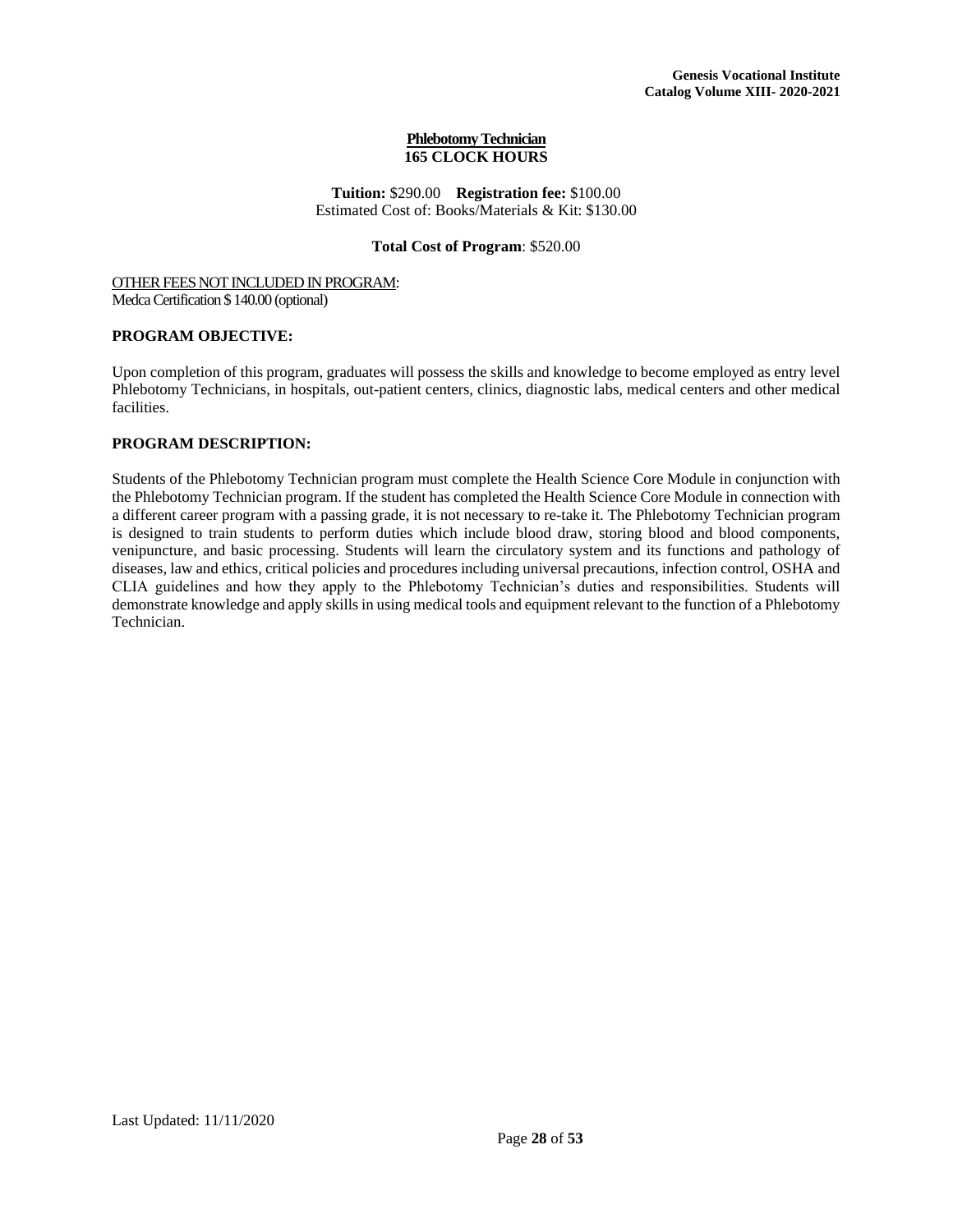# **PROGRAM OUTLINE**

| Course<br>Code | <b>Course Title</b> | <b>Theory</b><br><b>Hours</b> | Lab<br><b>Hours</b> | <b>Externship</b><br><b>Hours</b> | Total<br><b>Clock</b><br><b>Hours</b> |
|----------------|---------------------|-------------------------------|---------------------|-----------------------------------|---------------------------------------|
| <b>HAE</b>     | <b>HIV/AIDS</b>     | 4                             | $\theta$            | $\theta$                          | 4                                     |
| 100            | Education           |                               |                     |                                   |                                       |
| <b>CPR</b>     | <b>CPR</b>          | $\mathbf{1}$                  | 3                   | $\overline{0}$                    | 4                                     |
| 100            | Cardiopulmo         |                               |                     |                                   |                                       |
|                | nary                |                               |                     |                                   |                                       |
|                | Resuscitation       |                               |                     |                                   |                                       |
| <b>HSC</b>     | Health              | 82                            | $\overline{0}$      | $\theta$                          | 82                                    |
| 100            | <b>Science Core</b> |                               |                     |                                   |                                       |
|                | Fundamentals        |                               |                     |                                   |                                       |
| <b>PBY</b>     | Structure &         | 11                            | $\boldsymbol{0}$    | $\boldsymbol{0}$                  | 11                                    |
| 100            | Function of         |                               |                     |                                   |                                       |
|                | the                 |                               |                     |                                   |                                       |
|                | Circulatory         |                               |                     |                                   |                                       |
|                | System &            |                               |                     |                                   |                                       |
|                | Related             |                               |                     |                                   |                                       |
|                | Medical             |                               |                     |                                   |                                       |
|                | Terminology         |                               |                     |                                   |                                       |
| <b>PBY</b>     | Law & Ethics        | $\overline{4}$                | $\theta$            | $\theta$                          | 4                                     |
| 101            | and the role        |                               |                     |                                   |                                       |
|                | $\sigma$ f          |                               |                     |                                   |                                       |
|                | Phlebotomy          |                               |                     |                                   |                                       |
|                | Technicians         |                               |                     |                                   |                                       |
|                | in the              |                               |                     |                                   |                                       |
|                | healthcare          |                               |                     |                                   |                                       |
|                | setting             |                               |                     |                                   |                                       |
| <b>PBY</b>     | Phlebotomy          | 10                            | 20                  | $\theta$                          | 30                                    |
| 102            | Skills Theory       |                               |                     |                                   |                                       |
|                | & Lab               |                               |                     |                                   |                                       |
| <b>PBY</b>     | Specimen            | 12                            | 12                  | $\theta$                          | 24                                    |
| 103            | Transfer,           |                               |                     |                                   |                                       |
|                | Accessioning        |                               |                     |                                   |                                       |
|                | & Processing        |                               |                     |                                   |                                       |
| <b>PBY</b>     | Quality             | 3                             | 3                   | $\boldsymbol{0}$                  | 6                                     |
| 104            | Assurance &         |                               |                     |                                   |                                       |
|                | Safety              |                               |                     |                                   |                                       |
|                | Procedures          |                               |                     |                                   |                                       |
|                | <b>Total</b>        | 127                           | 38                  | $\bf{0}$                          | 165                                   |

Full-time students will complete this program in 8 ¼ weeks.

Upon completion of the program the student will receive a diploma.

**DISCLOSURE: Students may begin working in their field of training as soon as diploma is received.**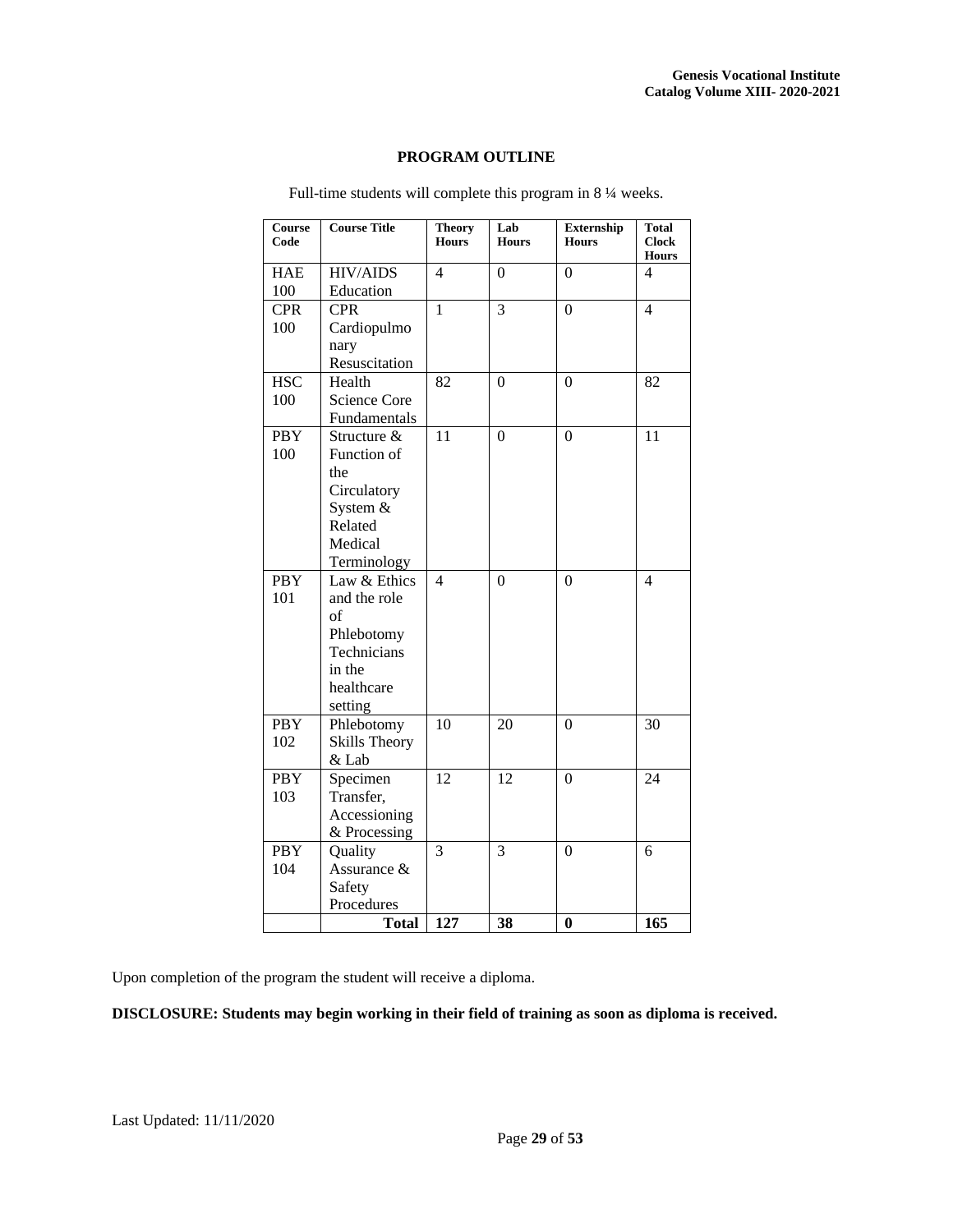# **COURSE DESCRIPTIONS**

## **HAE 100 HIV/AIDS Education**

4 Theory Hours/0 Lab Hours/0 Externship Hours/4 Clock Hours

This course is designed to provide the necessary information concerning HIV/AIDS and the medical worker. Students will learn the history of HIV/AIDS, procedures and protocols required for caring for HIV/AIDS patients, the pathology of the disease and the expectations, objectives of clinical management that is standard for HIV/AIDS patients.

# **CPR 100 CPR-Cardiopulmonary Resuscitation**

1 Theory Hours/3 Lab Hours/0 Externship Hours/4 Clock Hours

This course will prepare students with emergency procedures in Cardiopulmonary Resuscitation. Upon successful completion of the course and passing the tests, students will be certified in CPR.

#### **HSC 100 Health Science Core Fundamentals**

82 Theory Hours/0 Lab Hours/0 Externship Hours/82 Clock Hours

The Health Science Core offers students a foundation in medical career skills. Students learn the structure and function of the human body, its chemical processes, the pathology of diseases and medical terminology. Students will demonstrate knowledge of the healthcare delivery system, and health occupations, basic infection control procedures, HIPPA guidelines, and the general laws and ethical responsibilities of healthcare workers. Students will learn to respond to emergency situations, practice safety and security procedures, apply basic math and science skills, apply interpersonal communications skills and concepts, understand the developmental principles of the life cycle, medical terminology and many other essential foundational areas.

# **PBY 100 Structure & Function of the Circulatory System & Related Medical Terminology**

11 Theory Hours/0 Lab Hours/0 Externship Hours/11 Clock Hours

Students in this course will demonstrate knowledge of the circulatory system and the use of related medical terminology. Students will study the blood, its components and function within the human body.

# **PBY 101 Law & Ethics and the role of Phlebotomy Technicians in the healthcare setting**

4 Theory Hours/0 Lab Hours/0 Externship Hours/4 Clock Hours

Students will learn the laws which govern the duties and the work settings of Phlebotomy Technicians. Students will develop understanding of their specific ethical responsibilities critical to the role of the Phlebotomy Technician.

#### **PBY 102 Phlebotomy Skills Theory & Lab**

10 Theory Hours/20 Lab Hours/0 Externship Hours/30 Clock Hours

This course is designed to provide students with the knowledge and practice of procedures required for blood draws. These include sanitation techniques and sterilization procedures, venipuncture, identification of labeling, identifying orders and other essential information for the development of the phlebotomy skills base.

# **PBY 103 Specimen Transfer, Accessioning & Processing**

12 Theory Hours/12 Lab Hours/0 Externship Hours/24 Clock Hours

This course concentrates on the specific procedures involved in transferring blood products and specimens, its proper storage and the processing involved. The course also places emphasis on the importance of accessioning, the entry portal for the record of a specimen entering the laboratory system. Ultimately students will learn the importance of accuracy and following procedure to increase safety and reduce the risk of error.

#### **PBY 104 Quality Assurance & Safety Procedures**

3 Theory Hours/3 Lab Hours/0 Externship Hours/6 Clock Hours

In this course students will develop the skills base and thinking processes involved in ensuring quality and safety in client care, laboratory processes and records accuracy.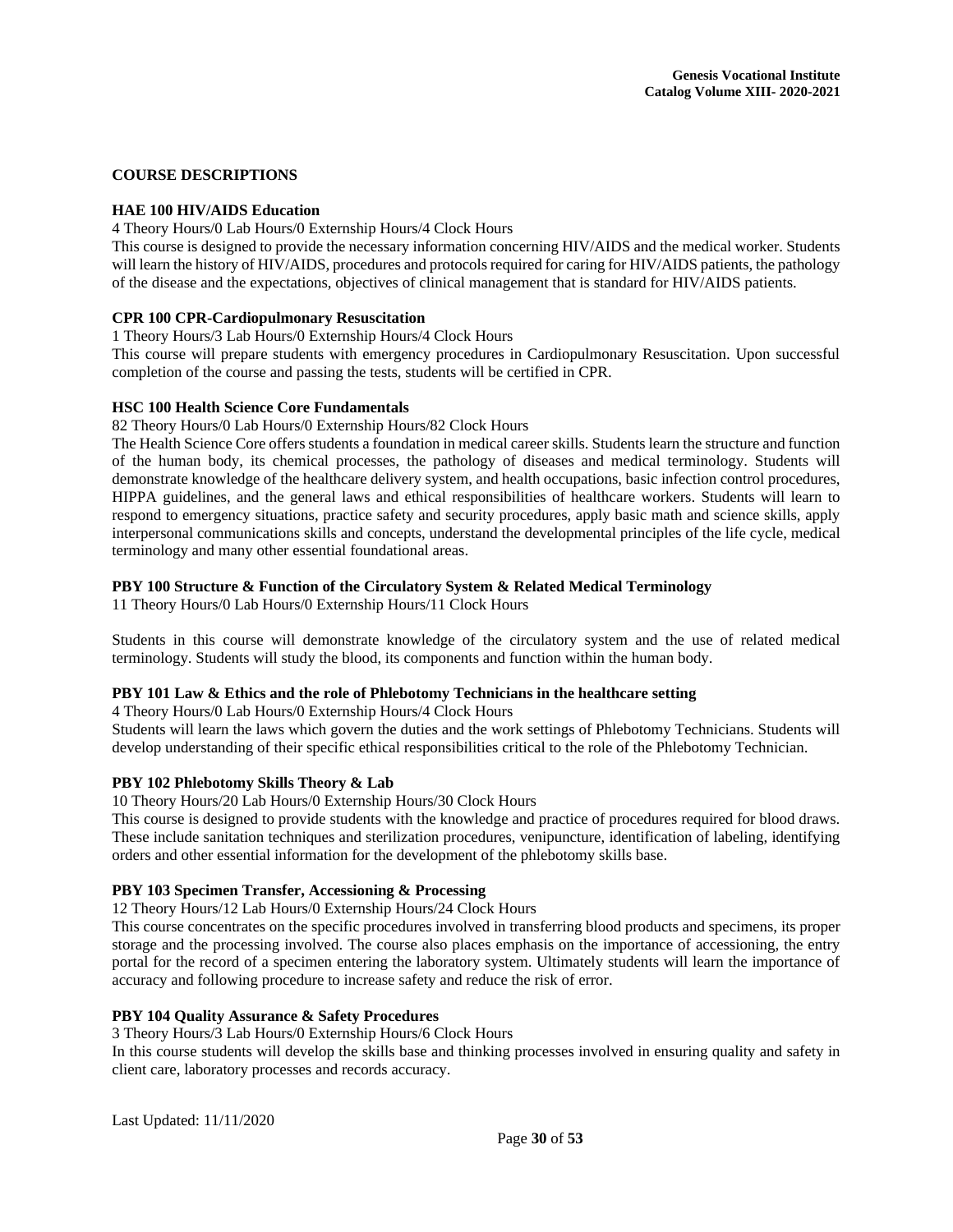#### **Nursing Assistant 120 CLOCK HOURS**

**Tuition:** \$480.00 **Registration fee:** \$100.00 Estimated Cost of: Books/Materials & Kit: \$130.00

#### **Total Cost of Program**: \$710.00

## <span id="page-31-0"></span>OTHER FEES NOT INCLUDED IN PROGRAM:

#### **Nursing Assistant Competency Examination:**

Written and Clinical Skills \$155.00 FBI Screening (must be paid each time applying to test) \$90.00

# **PROGRAM OBJECTIVE:**

Upon completion of the Nursing Assistant program, graduates will possess the skills and hands on experience to become entry level Nursing Assistants.

# **PROGRAM DESCRIPTION:**

The Nursing Assistant program is designed to train students in all of the relevant aspects of long term patient care under the supervision of a Registered Nurse. Completion of this program prepares them to sit for Certification as a Nursing Assistant. Students will demonstrate their skills base in a 40 hour clinical practice.

# **PROGRAM OUTLINE**

| Course<br>Code | <b>Course Title</b>                                            | <b>Theory</b><br><b>Hours</b> | Lab<br><b>Hours</b> | <b>Externshi</b><br>p Hours | <b>Total</b><br><b>Clock</b><br><b>Hours</b> |
|----------------|----------------------------------------------------------------|-------------------------------|---------------------|-----------------------------|----------------------------------------------|
| <b>HAE 100</b> | <b>HIV/AIDS</b><br>Education                                   | $\overline{4}$                | $\mathbf{0}$        | $\theta$                    | 4                                            |
| <b>CPR 100</b> | CPR-<br>Cardiopulmonary<br>Resuscitation                       | $\mathbf{1}$                  | 3                   | $\Omega$                    | 4                                            |
| <b>HSC 101</b> | Basic Anatomy &<br>Physiology<br>& Medical<br>Terminology      | 26                            | $\Omega$            | $\Omega$                    | 26                                           |
| <b>HSC 102</b> | Safety, Sanitation,<br>and Emergency<br>Procedures             | $\mathfrak{D}$                | $\overline{4}$      | $\theta$                    | 6                                            |
| <b>HSC 103</b> | Law & Ethics in<br>Patient Care                                | $\overline{\mathcal{L}}$      | $\Omega$            | $\theta$                    | 4                                            |
| <b>NAT 100</b> | <b>Patient Care</b><br>Procedures<br>for Nursing<br>Assistants | $\overline{4}$                | $\overline{4}$      | $\theta$                    | 8                                            |
| <b>NAT 101</b> | Post-Operative Care                                            | 3                             | 3                   | $\Omega$                    | 6                                            |
| <b>NAT 102</b> | Rehabilitative &<br>Geriatric Care                             | 12                            | 10                  | $\theta$                    | 22                                           |
| <b>NAT 103</b> | <b>Nursing Assistant</b><br>Externship                         | $\mathbf{0}$                  | $\mathbf{0}$        | 40                          | 40                                           |
|                | <b>Total Hours</b>                                             | 56                            | 24                  | 40                          | 120                                          |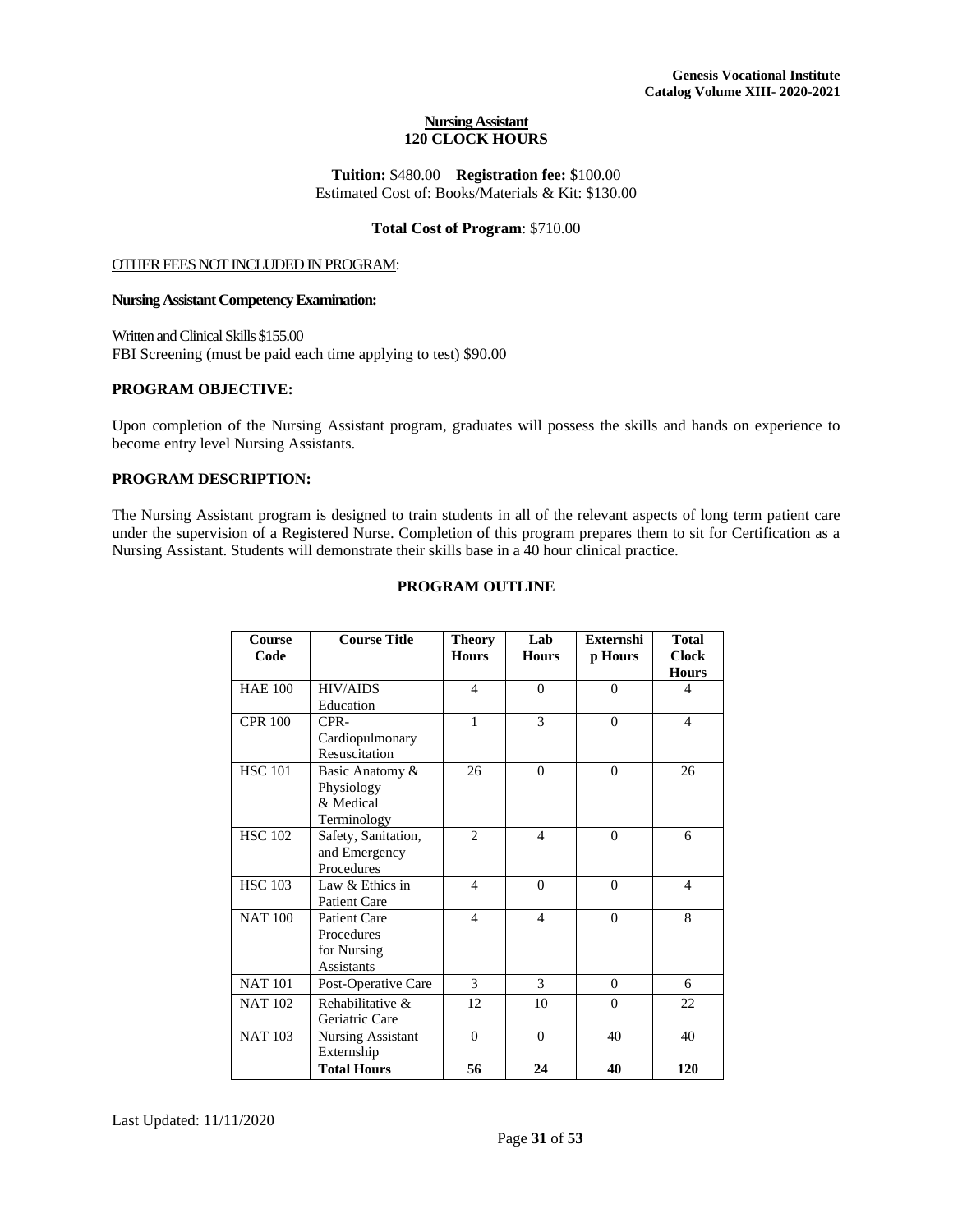Full-time students will complete this program in 6 weeks.

Externship hours will likely be completed in one week. The total program length in weeks is based on 80 clock hours divided by 20 hours per week (full-time), then adding 40 externship hours to be completed in one week. Total hours of classes and externship will not exceed 40 hours in one week. Upon completion of the program the student will receive a diploma.

## **DISCLOSURE: Students may begin working in their field of training as soon as diploma is received.**

## **COURSE DESCRIPTIONS**

# **HAE 100 HIV/AIDS Education**

4 Theory Hours/0 Lab Hours/0 Externship Hours/4 Clock Hours

This course is designed to provide the necessary information concerning HIV/AIDS and the medical worker. Students will learn the history of HIV/AIDS, procedures and protocols required for caring for

HIV/AIDS patients, the pathology of the disease and the expectations, objectives of clinical management that is standard for HIV/AIDS patients.

# **CPR 100 CPR-Cardiopulmonary Resuscitation**

1 Theory Hours/3 Lab Hours/0 Externship Hours/4 Clock Hours

This course will prepare students with emergency procedures in Cardiopulmonary Resuscitation. Upon successful completion of the course and passing the tests, students will be certified in CPR.

# **HSC 101 Basic Anatomy & Physiology & Medical Terminology**

26 Theory Hours/0 Lab Hours/0 Externship Hours/26 Clock Hours

This course is designed to provide an overview of basic anatomy and physiology. Students will develop a basic understanding of the major body systems, their structure and function, and related pathologies of diseases. Students will also develop their medical terminology skills in this course.

# **HSC 102 Safety, Sanitation, and Emergency Procedures**

2 Theory Hours/4 Lab Hours/0 Externship Hours/6 Clock Hours

This course is designed to provide safety, sanitation and emergency skills in the context of the Nursing Assistant. Students will learn to identify emergency situations from possible adverse pharmaceutical reactions, to cardiac arrest. Students will learn to survey each setting in which a patient is located in order to assess safety, and practice sanitation skills.

# **HSC 103 Law and Ethics in Patient Care**

4 Theory Hours/0 Lab Hours/0 Externship Hours/4 Clock Hours

Students will learn the laws which govern patient care and the role of the Nursing Assistant. Students will learn about the requirements for their career path and the laws that govern the work setting of the Nursing Assistant. Students will also learn the ethical responsibilities of the Nursing Assistant.

# **NAT 100 Patient Care Procedures for Nursing Assistants**

4 Theory Hours/4 Lab Hours/0 Externship Hours/8 Clock Hours

In this course students develop the skills to perform patient care procedures, such as ambulation, output measurements, patient positioning, range of motion exercises, personal care, bed making, taking vital signs, and other important functions and procedures required in patient care.

# **NAT 101 Post-Operative Care**

3 Theory Hours/3 Lab Hours/0 Externship Hours/ 6 Clock Hours

This course is designed to help students understand the needs of post-operative patients. Students will learn the standard protocols, physical care and comfort, appropriate communication with post-operative patients and their families.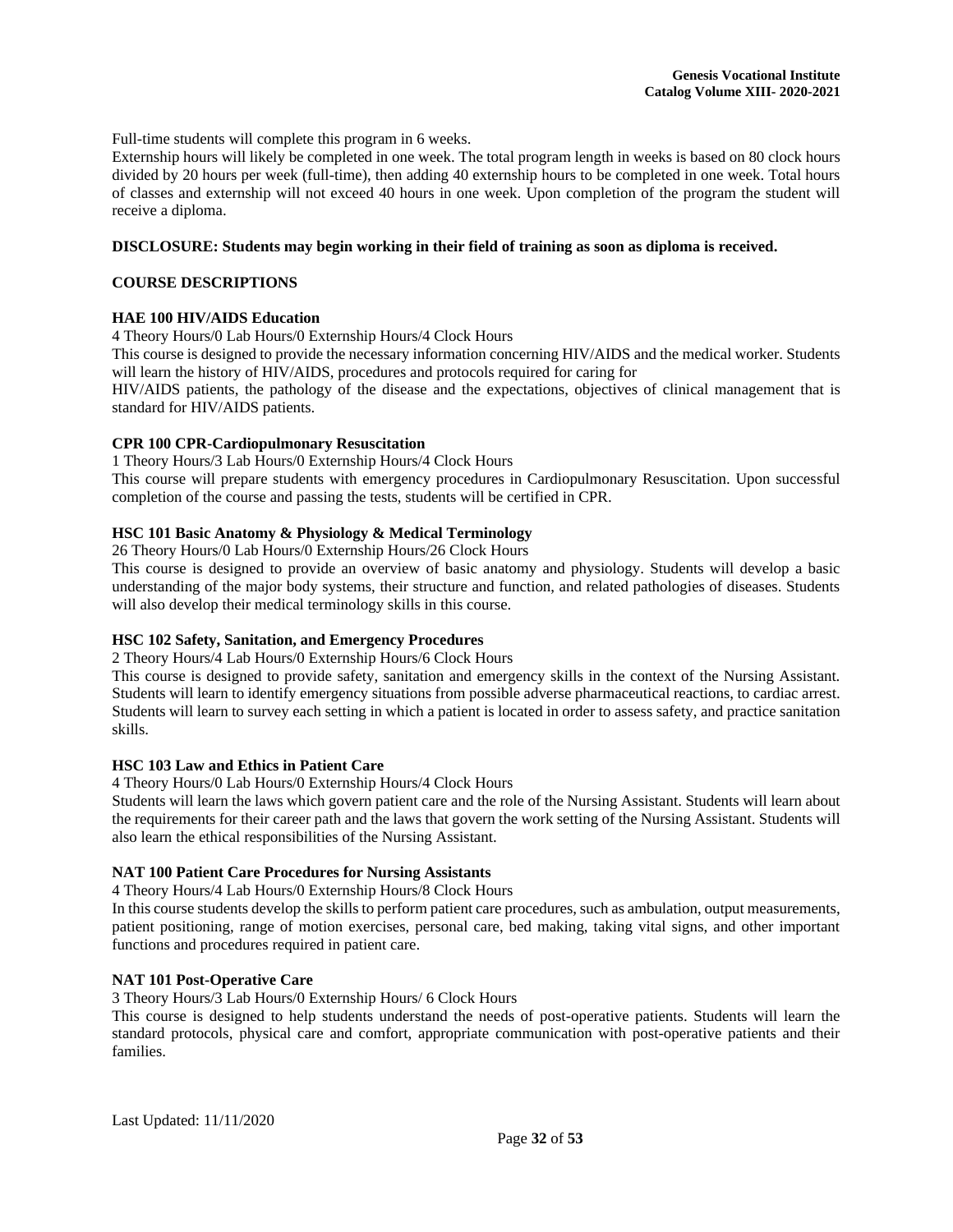# **NAT 102 Rehabilitative & Geriatric Care**

12 Theory Hours/10 Lab Hours/0 Externship Hours/22 Clock Hours

Students will learn the process, techniques and procedures involved in rehabilitative care. Students will learn their role in the process of rehabilitation. This course also provides training in geriatric care. Students will learn communication techniques and real world circumstances involved in caring for the elderly.

# **NAT 103 Nursing Assistant Externship**

0 Theory Hours/0 Lab Hours/40 Externship Hours/40 Clock Hours

Students will have the opportunity to work in a Nursing Care Facility where they will gain exposure to real life care giving experiences. Under the supervision of a Registered Nurse, students will have hands on opportunities to apply skills which complete the educational experience of a Nursing Assistant.

# **DISCLOSURE**

Students who enroll in both the Home Health Aide and Nursing Assistant program within the same calendar year, receive both programs for the special rate of \$940.00. This represents a discount of \$165.00 from the regular price of both programs if taken separately.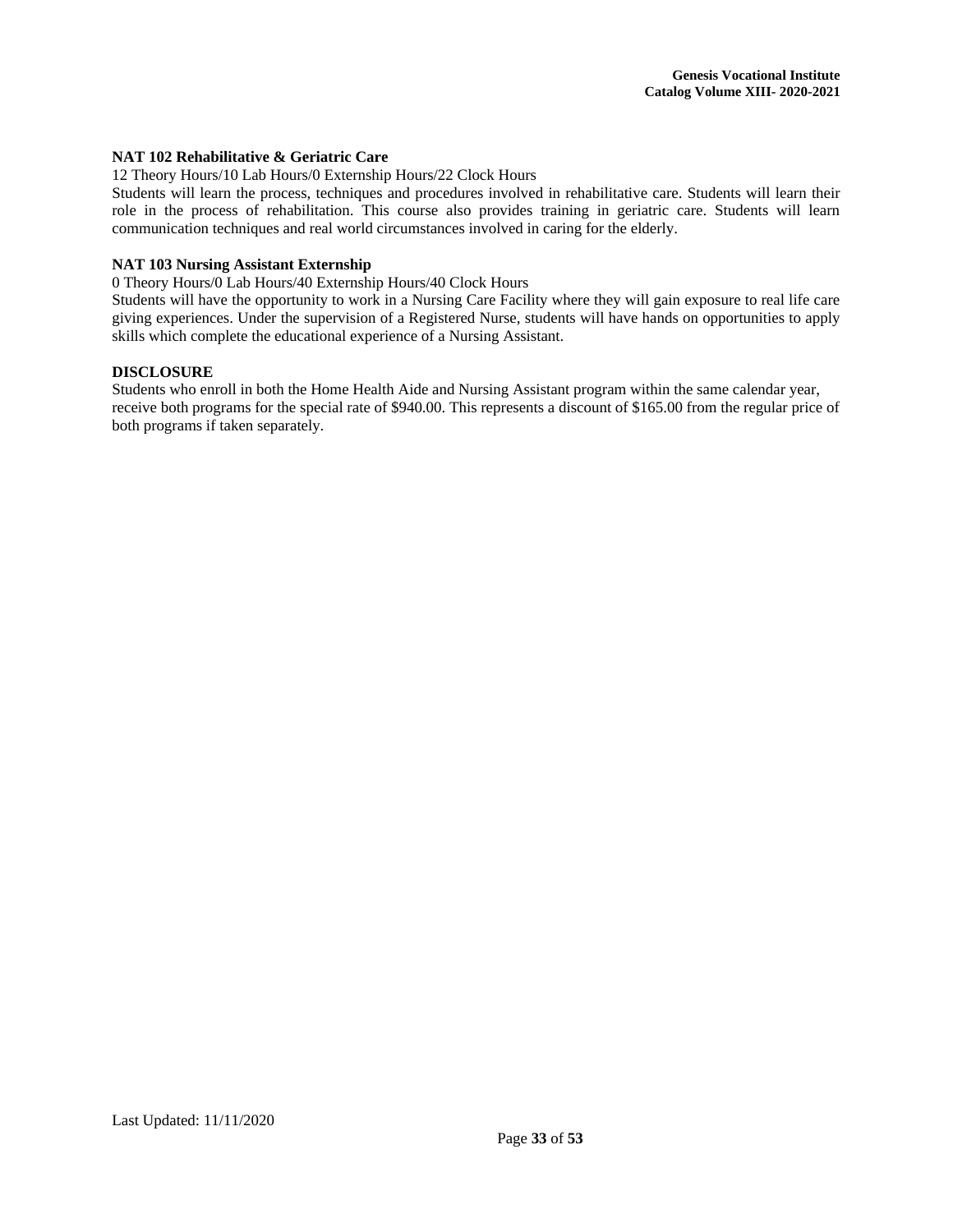#### **Electrocardiograph Technician 165 CLOCK HOURS**

#### **Tuition:** \$290.00 **Registration fee:** \$100.00 Estimated Cost of: Books/Materials & Kit: \$130.00

# **Total Cost of Program**: \$520.00

# <span id="page-34-0"></span>**OTHER FEES NOT INCLUDED IN PROGRAM:**

Medca Certification \$ 140.00 (optional)

# **PROGRAM OBJECTIVE:**

Upon completion of this program, graduates will possess the skills and knowledge to become employed as entry level Electrocardiograph Aides, in hospitals, out-patient centers, clinics, diagnostic labs, medical centers and other medical facilities.

# **PROGRAM DESCRIPTION:**

Students of the Electrocardiograph aide must complete the Health Science Core Module in conjunction with the Electrocardiograph Aide program. If the student has completed the Health Science Core Module in connection with a different career program with a passing grade, it is not necessary to re-take it. The Electrocardiograph Aide program is designed to train students to perform the duties and functions of an Electrocardiograph Aide. Students will learn the cardiovascular system and its functions and pathology of diseases, law and ethics relative to the electrocardiograph aide and duty function in the medical chain of command. Students will demonstrate knowledge and apply skills in using medical instrumentation modalities relevant to the function of an electrocardiograph aide.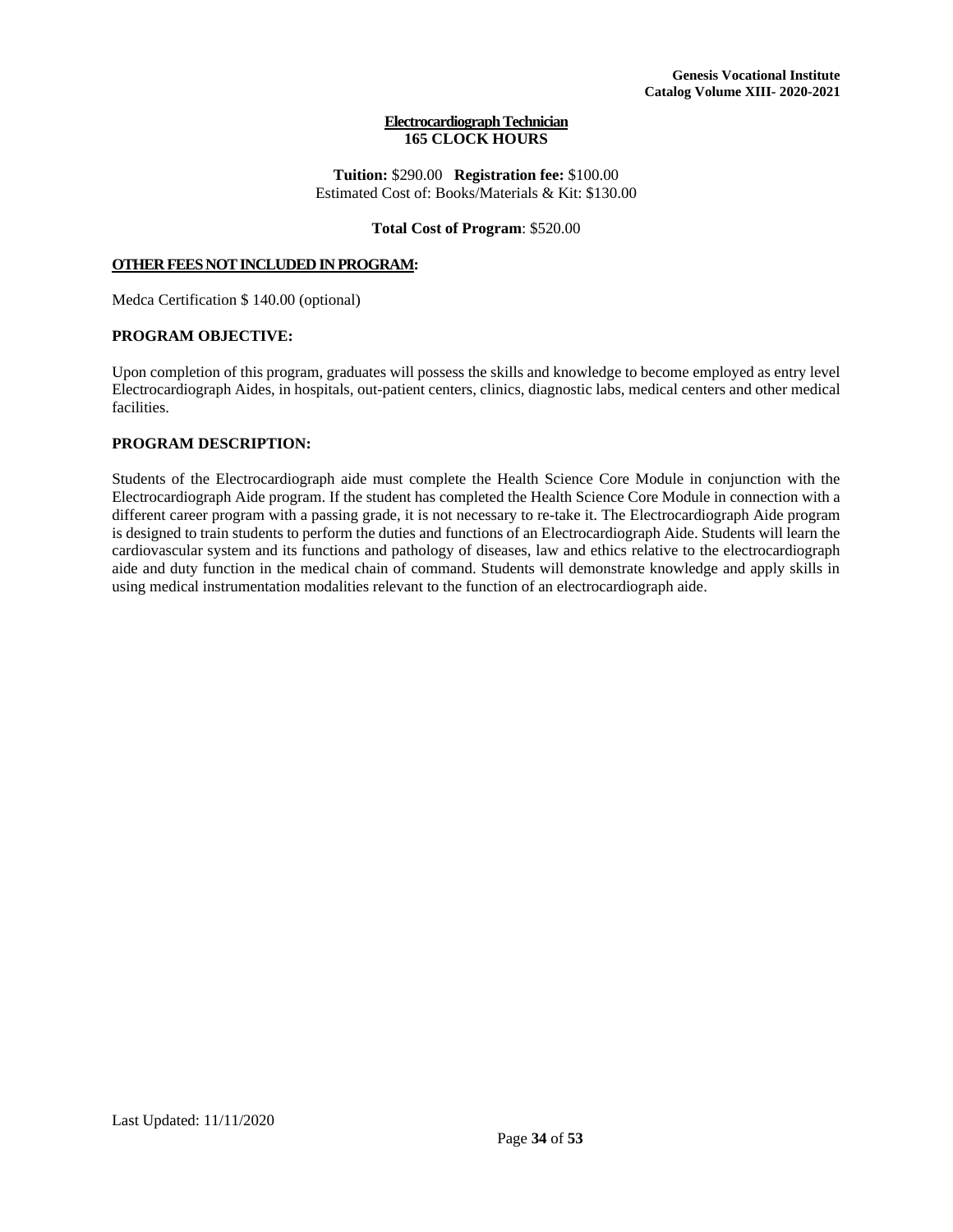# **PROGRAM OUTLINE**

| Course<br>Code | <b>Course Title</b>                                                                              | <b>Theory</b><br><b>Hours</b> | Lab<br><b>Hours</b> | <b>Externship</b><br><b>Hours</b> | <b>Total</b><br><b>Clock</b><br><b>Hours</b> |
|----------------|--------------------------------------------------------------------------------------------------|-------------------------------|---------------------|-----------------------------------|----------------------------------------------|
| <b>HAE 100</b> | <b>HIV/AIDS</b><br>Education                                                                     | $\overline{4}$                | $\theta$            | $\Omega$                          | 4                                            |
| <b>CPR 100</b> | CPR-<br>Cardiopulmonary<br>Resuscitation                                                         | $\mathbf{1}$                  | 3                   | $\Omega$                          | $\overline{4}$                               |
| <b>HSC 100</b> | <b>Health Science Core</b><br>Fundamentals                                                       | 82                            | $\theta$            | $\Omega$                          | 82                                           |
| <b>EKG 100</b> | Structure and<br>Function of the<br>Cardiovascular<br>System & Related<br>Medical<br>Terminology | 11                            | $\theta$            | $\Omega$                          | 11                                           |
| <b>EKG 101</b> | Laws and Ethical<br>Standards of<br>Electrocardiography                                          | $\overline{4}$                | $\theta$            | $\Omega$                          | $\overline{4}$                               |
| <b>EKG 102</b> | <b>EKG</b><br>Instrumentation and<br>Modalities                                                  | 18                            | 18                  | $\Omega$                          | 36                                           |
| <b>EKG 103</b> | <b>Patient Preparation</b><br>and Care Procedures                                                | 8                             | 16                  | $\Omega$                          | 24                                           |
|                | Totals                                                                                           | 128                           | 37                  | $\bf{0}$                          | 165                                          |

Full-time students will complete this program in 8<sup>1</sup>/<sub>4</sub> weeks.

Upon completion of the program the student will receive a diploma.

**DISCLOSURE: Students may begin working in their field of training as soon as diploma is received.**

# **COURSE DESCRIPTIONS**

#### **HAE 100 HIV/AIDS Education**

4 Theory Hours/0 Lab Hours/0 Externship Hours/4 Clock Hours

This course is designed to provide the necessary information concerning HIV/AIDS and the medical worker. Students will learn the history of HIV/AIDS, procedures and protocols required for caring for HIV/AIDS patients, the pathology of the disease and the expectations, objectives of clinical management that is standard for HIV/AIDS patients.

# **CPR 100 CPR-Cardio Pulmonary Resuscitation**

1 Theory Hours/3 Lab Hours/0 Externship Hours/4 Clock Hours

This course will prepare students with emergency procedures in Cardiopulmonary Resuscitation. Upon successful completion of the course and passing the tests, students will be certified in CPR.

# **HSC 100 Health Science Core Fundamentals**

82 Theory Hours/0 Lab Hours/0 Externship Hours/82 Clock Hours

The Health Science Core offers students a foundation in medical career skills. Students learn the structure and function of the human body, its chemical processes, the pathology of diseases and medical terminology. Students will demonstrate knowledge of the healthcare delivery system, and health occupations, basic infection control procedures, HIPPA guidelines, and the general laws and ethical responsibilities of healthcare workers. Students will learn to respond to emergency situations, practice safety and security procedures, apply basic math and science skills, apply interpersonal communications skills and concepts, understand the developmental principles of the life cycle, medical terminology and many other essential foundational areas.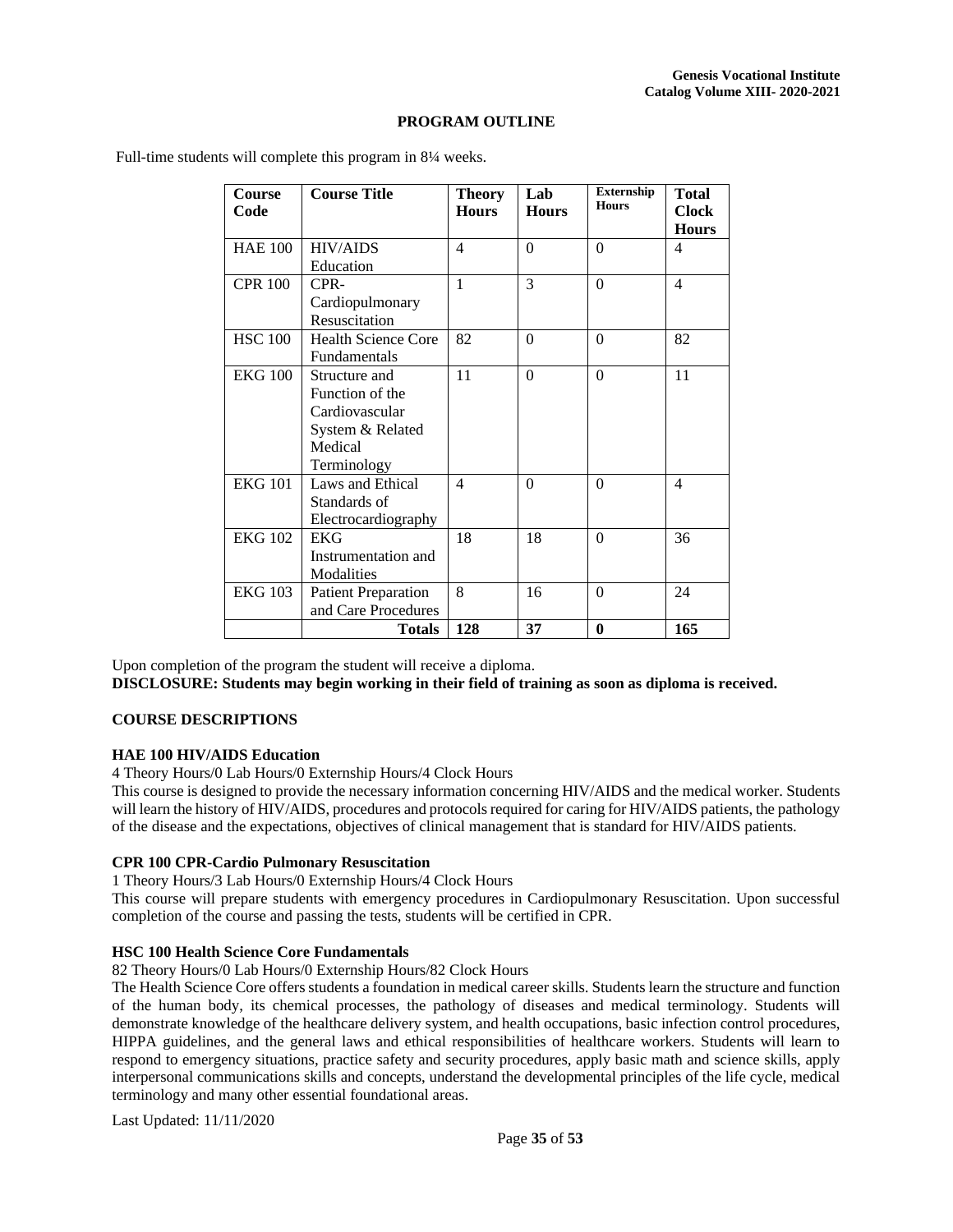# **EKG 100 Structure and Function of the Cardiovascular System & Related Medical Terminology**

11 Theory Hours/0 Lab Hours/0 Externship Hours/11 Clock Hours

This course is designed to provide theory on the cardiovascular system, its structure and function in the human body. Students will learn the composition of the heart, its blood flow, layers of the heart, cardiac muscle, heart valves, cardiac cycles, heart rate and the pathology of diseases. Students will demonstrate skills in related terminology.

# **EKG 101 Laws and Ethical Standards of Electrocardiography**

4 Theory Hours/0 Lab Hours/0 Externship Hours/4 Clock Hours

In this course students will learn the laws that govern Electrocardiography, its instrumentation, context of clinical setting, and the ethical responsibilities of the Electrocardiography Aide.

# **EKG 102 EKG Instrumentation and Modalities**

18 Theory Hours/18 Lab Hours/0 Externship Hours/36 Clock Hours

Students will develop skills and knowledge of procedures for the use and maintenance of Electrocardiography instruments, equipment and supplies. Students will practice the various modalities, and the procedures for client preparation.

# **EKG 103 Patient Preparation and Care Procedures**

8 Theory Hours/16 Lab Hours/0 Externship Hours/24 Clock Hours

This course is designed to provide the knowledge and practice of patient preparation for electrocardiography. Students will learn communication techniques involved in instructing patients, the physical handling of patients, preparing the area for testing, the positioning of leads and the use of gels and other substances, and supplies utilized in the testing procedure.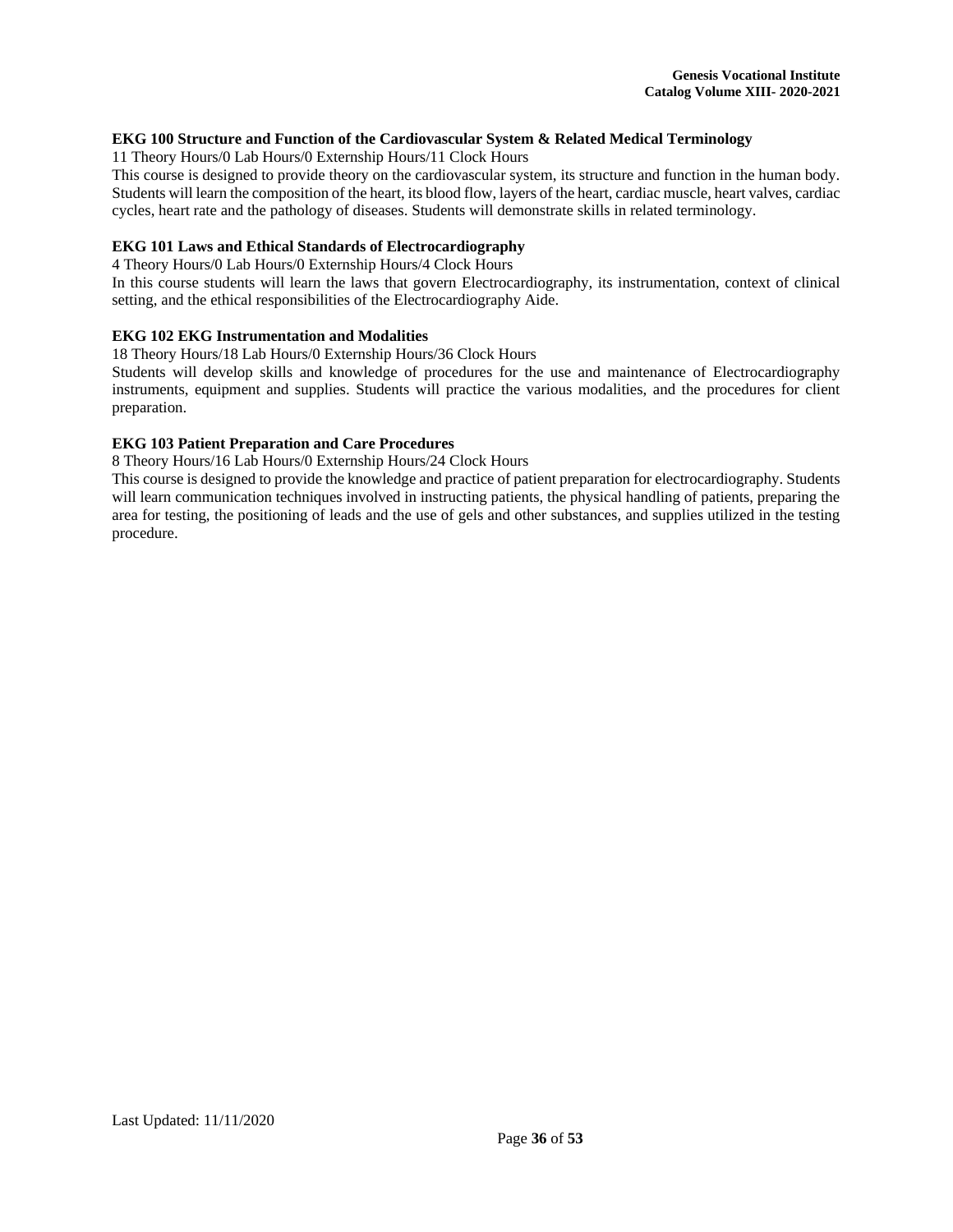#### **Patient Care Technician 600 CLOCK HOURS**

**Tuition:** \$1,920.00 **Registration fee:** \$100.00 Estimated Cost of: Books/Materials & Kit: \$540.00

#### **Total Cost of Program**: \$2,560.00

#### <span id="page-37-0"></span>OTHER FEES NOT INCLUDED IN PROGRAM:

MedcaCertification \$ 140.00 (optional)

**Nursing Assistant Competency Examination:**  Written –English or Spanish and Clinical Skills \$155.00

# **PROGRAM OBJECTIVE:**

Upon completion of this program, graduates will possess the skills and hands on experience needed to become entry level Patient Care Technicians, utilizing patient care skills in a variety of healthcare settings.

# **PROGRAM DESCRIPTION:**

The Patient Care Technician program is designed to train students in all of the relevant aspects of patient care, including personal care, physical comfort, diagnostic testing specifically electrocardiography, phlebotomy, home health care needs, providing post-operative care, geriatric care and other critical functions. Graduates of this program will be prepared to work at the entry level in hospitals, home health agencies, clinics, laboratories and other healthcare settings.

#### **TERMINAL OBJECTIVES**

By the end of the Patient Care Technician program, the graduate will be able to:

1. Give safe, patient-centered, evidence based care based on knowledge skills and attitudes in nursing courses.

2. Utilize their knowledge to assist patient regain and maintain the best possible level of physical and psychosocial health based on diverse cultural needs.

3. Assist the licensed practical nurse/registered nurse in the provision of patient care in selective situations.

4. Exemplify proficiency in activities and competencies and utilize the necessary degree of judgment appropriate to the preparation of a patient care technician.

5. Assume responsibility and accountability for their own actions and judgments based upon the level of their preparation.

6. Demonstrate critical thinking and problem solving skills within the boundaries of professional practice.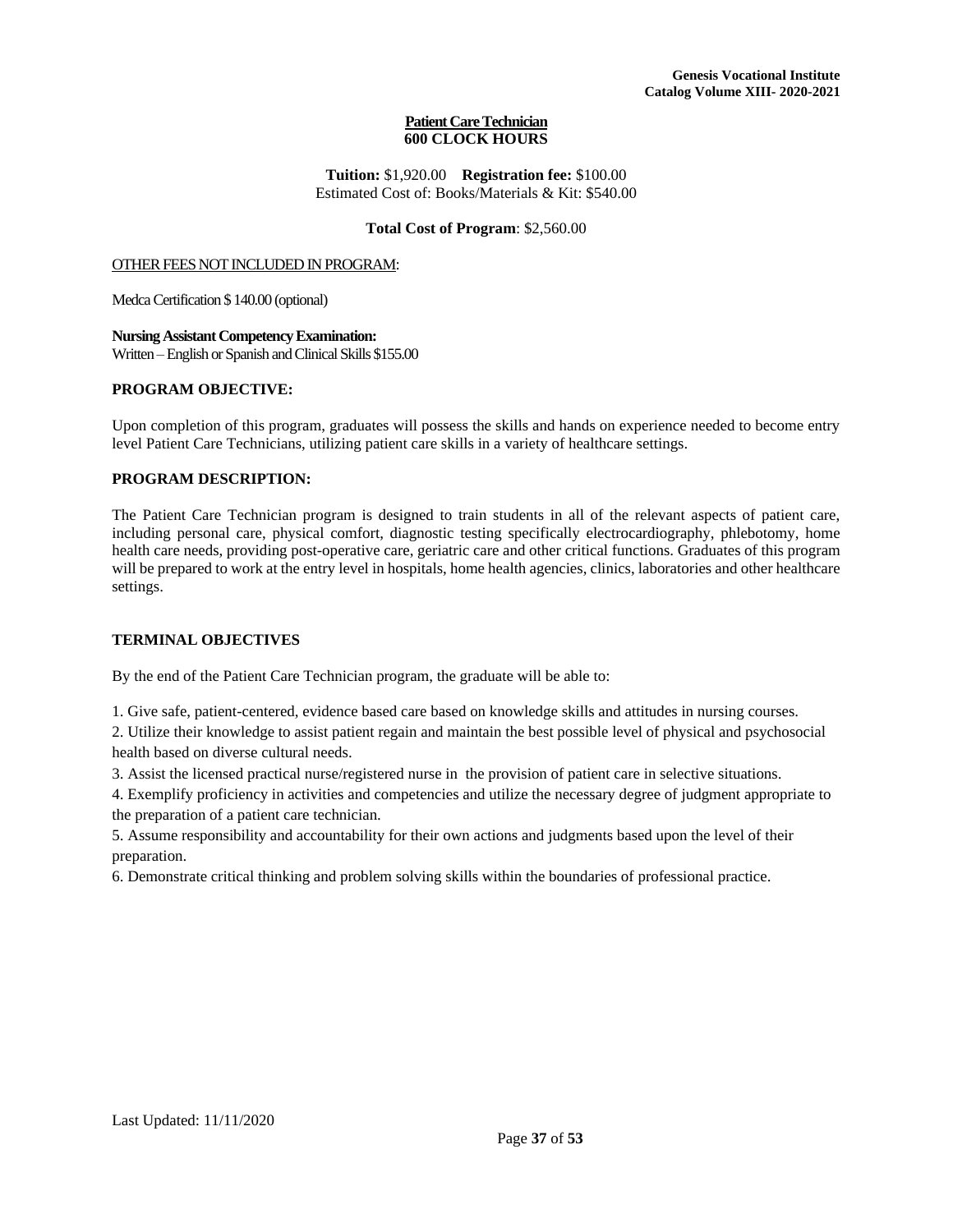# **PROGRAM OUTLINE**

| <b>COURSE</b><br><b>CODES</b> | <b>COURSE TITLE</b>                                                                        | <b>Theory</b><br><b>Hours</b> | Lab<br><b>Hours</b> | Externship<br><b>Hours</b> | <b>Total</b><br><b>Clock</b><br><b>Hours</b> |
|-------------------------------|--------------------------------------------------------------------------------------------|-------------------------------|---------------------|----------------------------|----------------------------------------------|
| <b>HAE 100</b>                | <b>HIV/AIDS</b><br>Education                                                               | 4                             | 0                   | 0                          | 4                                            |
| <b>CPR 100</b>                | CPR-<br>Cardiopulmonary<br>Resuscitation                                                   | 1                             | 3                   | $\theta$                   | $\overline{4}$                               |
| <b>HSC 100</b>                | <b>Health Science</b><br>Core Fundamentals                                                 | 82                            | 0                   | $\Omega$                   | 82                                           |
| <b>HHA 100</b>                | Verbal & Written<br>Communications                                                         | 6                             | 0                   | $\mathbf{0}$               | 6                                            |
| <b>HHA 101</b>                | Laws & Ethical<br>Standards for<br>Home Health<br>Aides                                    | $\overline{4}$                | $\Omega$            | $\Omega$                   | $\overline{4}$                               |
| <b>HHA 102</b>                | <b>Physical Comfort</b><br>and Patient Safety                                              | 5                             | 5                   | $\Omega$                   | 10                                           |
| <b>HHA 103</b>                | Nutrition                                                                                  | 10                            | 5                   | $\mathbf{0}$               | 15                                           |
| <b>HHA 104</b>                | <b>Infection Control</b><br>Procedures                                                     | 5                             | 10                  | $\mathbf{0}$               | 15                                           |
| <b>HHA 105</b>                | Home Health Care                                                                           | $\overline{7}$                | 10                  | $\boldsymbol{0}$           | 17                                           |
| <b>PBY 100</b>                | Structure &<br>Function of the<br>Circulatory System<br>& Related Medical<br>Terminology   | 11                            | 0                   | $\Omega$                   | 11                                           |
| <b>PBY 101</b>                | Law & Ethics and<br>the role of<br>Phlebotomy<br>Technicians in the<br>healthcare setting  | $\overline{4}$                | 0                   | $\theta$                   | $\overline{4}$                               |
| <b>PBY 102</b>                | Phlebotomy Skills<br>Theory & Lab                                                          | 10                            | 20                  | $\Omega$                   | 30                                           |
| <b>PBY 103</b>                | Specimen Transfer,<br>Accessioning &<br>Processing                                         | 12                            | 12                  | $\Omega$                   | 24                                           |
| <b>PBY 104</b>                | <b>Quality Assurance</b><br>& Safety<br>Procedures                                         |                               |                     |                            |                                              |
|                               |                                                                                            | 3                             | 3                   | 0                          | 6                                            |
| <b>HSC 101</b>                | Basic Anatomy &<br>Physiology &<br>Medical<br>Terminology for<br><b>Nursing Assistants</b> | 26                            | 0                   | $\theta$                   | 26                                           |
| <b>HSC 102</b>                | Safety, Sanitation,<br>and Emergency<br>Procedures                                         | 2                             | 4                   | 0                          | 6                                            |
| <b>HSC 103</b>                | Law & Ethics in<br>Patient Care                                                            | $\overline{4}$                | $\overline{0}$      | $\boldsymbol{0}$           | 4                                            |
| <b>NAT 100</b>                | <b>Nursing Assistant</b><br>Patient Care<br>Procedures                                     | 4                             | 4                   | $\mathbf{0}$               | 8                                            |
| <b>NAT 101</b>                | Post Operative<br>Care                                                                     | 3                             | 3                   | 0                          | 6                                            |
| <b>NAT 102</b>                | Rehabilitative &<br>Geriatric Care                                                         | 12                            | 10                  | $\Omega$                   | 22                                           |
| <b>NAT 103</b>                | Nursing Assistant                                                                          | 0                             | 0                   | 40                         | 40                                           |

Full time students will complete this program in 30 weeks.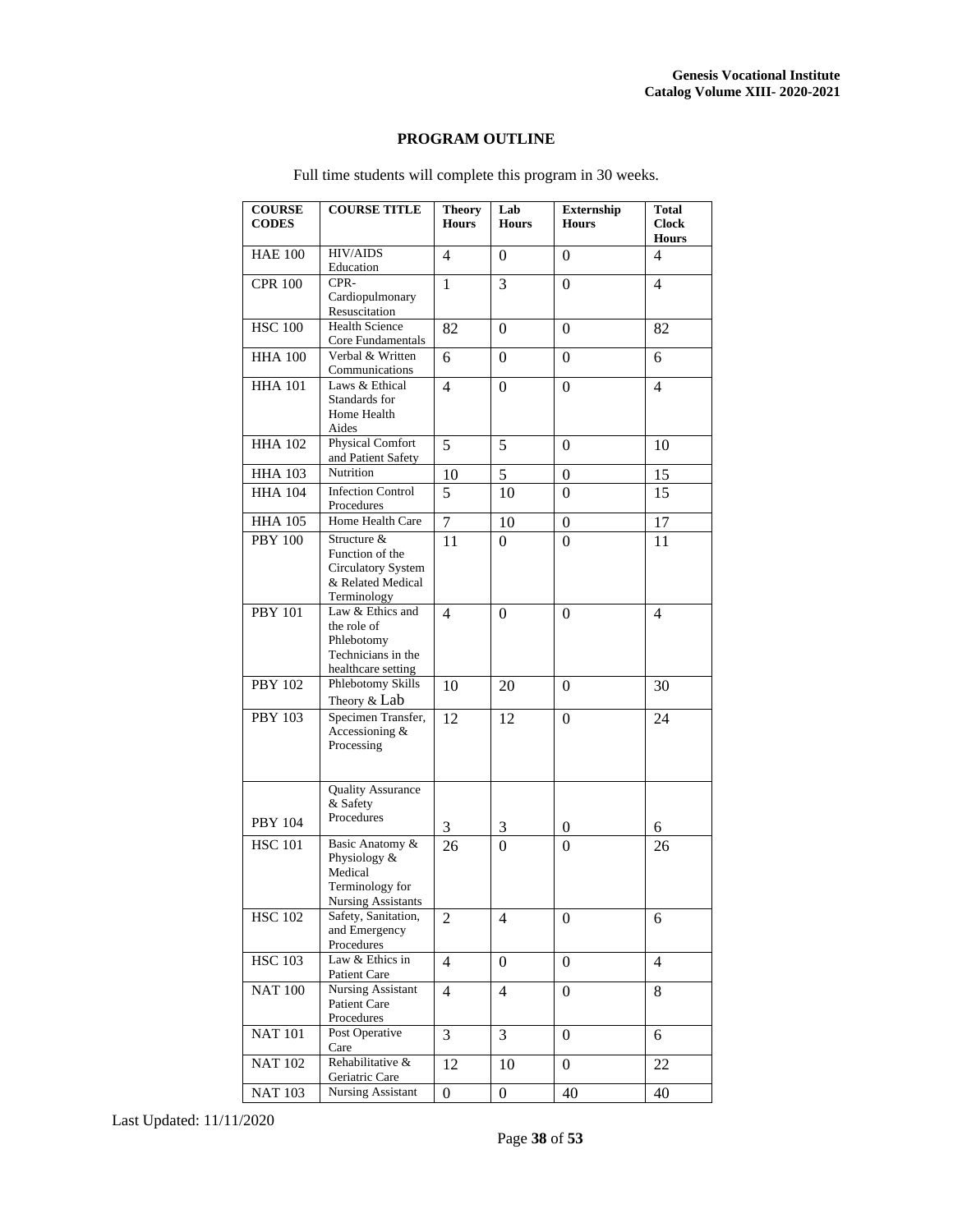|                | Externship                                                                                       |                |          |          |     |
|----------------|--------------------------------------------------------------------------------------------------|----------------|----------|----------|-----|
| <b>EKG 100</b> | Structure and<br>Function of the<br>Cardiovascular<br>System & Related<br>Medical<br>Terminology | 11             | $\theta$ | $\theta$ | 11  |
| <b>EKG 101</b> | Laws and Ethical<br>Standards of<br>Electrocardiography                                          | $\overline{4}$ | $\theta$ | $\theta$ | 4   |
| <b>EKG 102</b> | EKG<br>Instrumentation<br>and Modalities                                                         | 18             | 18       | $\theta$ | 36  |
| <b>EKG 103</b> | <b>EKG Patient</b><br>Preparation and<br>Care Procedures                                         | 8              | 16       | $\theta$ | 24  |
| <b>PCT 100</b> | <b>Patient Care</b><br>Technician<br>Theory & Skills<br>Lab I                                    | 20             | 65       | $\theta$ | 85  |
| <b>PCT 101</b> | <b>Patient Care</b><br>Technician Theory<br>& Skills<br>Lab II                                   | 20             | 60       | $\theta$ | 80  |
| <b>PCT 102</b> | Career Preparation<br>for Patient Care<br>Technicians                                            | 16             | $\theta$ | $\theta$ | 16  |
|                | Total                                                                                            | 312            | 248      | 40       | 600 |

Upon completion of this program students will receive a diploma.

**DISCLOSURE: Student may begin working in their field of training as soon as their diploma is received.**

#### **COURSE DESCRIPTIONS**

#### **HAE 100 HIV/AIDS Education**

4 Theory Hours/0 Lab Hours/0 Externship Hours/4 Clock Hours

This course is designed to provide the necessary information concerning HIV/AIDS and the medical worker. Students will learn the history of HIV/AIDS, procedures and protocols required for caring for HIV/AIDS patients, the pathology of the disease and the expectations, objectives of clinical management that is standard for HIV/AIDS patients.

# **CPR 100 CPR-Cardiopulmonary Resuscitation**

1 Theory Hours/3 Lab Hours/0 Externship Hours/4 Clock Hours

This course will prepare students with emergency procedures in Cardiopulmonary Resuscitation. Upon successful completion of the course and passing the tests, students will be certified in CPR

# **HSC 100 Health Science Core Fundamentals**

82 Theory Hours/0 Lab Hours/0 Externship Hours/82 Clock Hours

The Health Science Core offers students a foundation in medical career skills. Students learn the structure and function of the human body, its chemical processes, the pathology of diseases and medical terminology. Students will demonstrate knowledge of the healthcare delivery system, and health occupations, basic infection control procedures, HIPPA guidelines, and the general laws and ethical responsibilities of healthcare workers. Students will learn to respond to emergency situations, practice safety and security procedures, apply basic math and science skills. Apply interpersonal communications skills and concepts. Understand the developmental principles of the life cycle, medical terminology and many other essential foundational areas.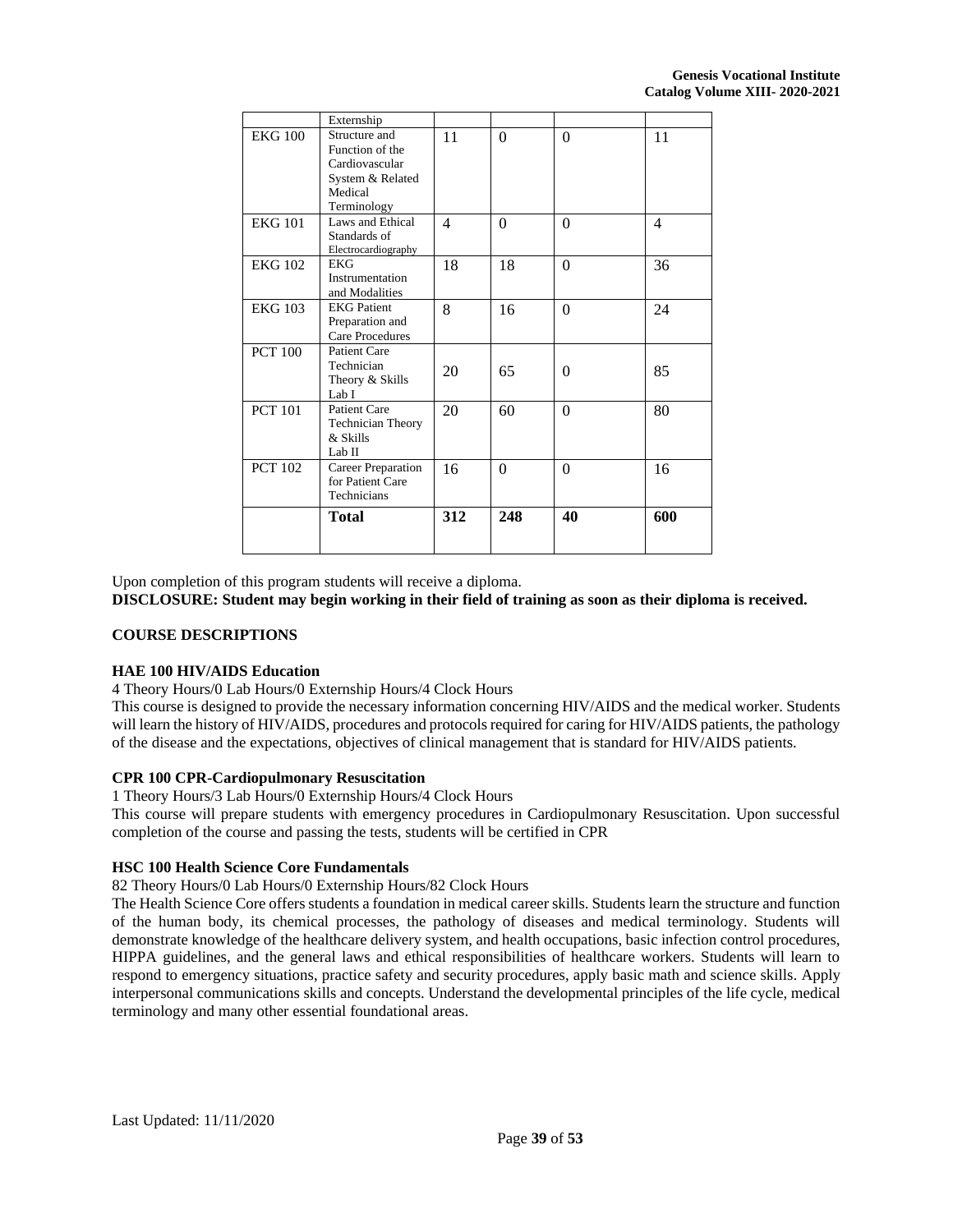#### **HHA 100 Verbal & Written Communications**

6 Theory Hours/0 Lab Hours/0 Externship Hours/6 Clock Hours

This course is designed to enhance verbal and written communication skills. Students engaged in this course will learn basic sentence structure and grammar, for the purpose of developing the ability to communicate clearly and concisely in the healthcare setting. Verbal communications will be developed through oral presentation and word enunciation.

# **HHA 101 Laws & Ethical Standards for Home Health Aides**

4 Theory Hours/0 Lab Hours/0 Externship Hours/4 Clock Hours

Students will learn the laws and ethical standards that govern the activities of the Home Health Aide. Students will hold active discussion on ethical issues that are faced in the Home Health setting.

# **HHA 102 Physical Comfort and Patient Safety**

5 Theory Hours/5 Lab Hours/0 Externship Hours/10 Clock Hours

Students develop skills in patient care, specifically in physical comfort and patient safety. Students will learn the importance and the appropriate procedures and actions in creating a comfortable and safe environment for patients.

# **HHA 103 Nutrition**

10 Theory Hours/5 Lab Hours/0 Externship Hours/15 Clock Hours

Protocols for patient care include nourishment, nutrition and procedures for feeding patients. Students learn the importance of balanced nutrition, diabetic diets and other special needs diets and essential nutrition care for patients.

# **HHA 104 Infection Control Procedures**

5 Theory Hours/10 Lab Hours/0 Externship Hours/15 Clock Hours

This course is designed to train students on procedures for infection control. Students will demonstrate knowledge of OSHA guidelines, as well as skills in isolation procedures, gloving, and appropriate hand washing techniques.

# **HHA 105 Home Health Care**

## 7 Theory Hours/10 Lab Hours/0 Externship Hours/17 Clock Hours

Students will become oriented as to the purpose and history of home health care. Students will learn about the medical workers involved in home health care and the role of the home health aide in the home health setting. Students will practice patient care skills and administrative skills involved in home health care.

#### **PBY 100 Structure & Function of the Circulatory System & Related Medical Terminology**

11 Theory Hours/0 Lab Hours/0 Externship Hours/11 Clock Hours

Students in this course will demonstrate knowledge of the circulatory system and the use of related medical terminology. Students will study the blood, its components and function within the human body.

# **PBY 101 Law & Ethics and the role of Phlebotomy Technicians in the healthcare setting**

4 Theory Hours/0 Lab Hours/0 Externship Hours/4 Clock Hours

Students will learn the laws which govern the duties and the work settings of the Phlebotomy Technician. Students will develop understanding of their specific ethical responsibilities critical to the role of the Phlebotomy Technician.

# **PBY 102 Phlebotomy Skills Theory & Lab**

10 Theory Hours/20 Lab Hours/0 Externship Hours/30 Clock Hours

This course is designed to provide students with the knowledge and practice of procedures required for blood draws. These include sanitation techniques and sterilization procedures, venipuncture, identification of labeling, identifying orders and other essential information for the development of the phlebotomy skills base.

# **PBY 103 Specimen Transfer, Accessioning & Processing**

12 Theory Hours/12 Lab Hours/0 Externship Hours/24 Clock Hours

This course concentrates on the specific procedures involved in transferring blood products and specimens, its proper storage and the processing involved. The course also places emphasis on the importance of accessioning, the entry portal for the record of a specimen entering the laboratory system. Ultimately students will learn the importance of accuracy and following procedure to increase safety and reduce the risk of error.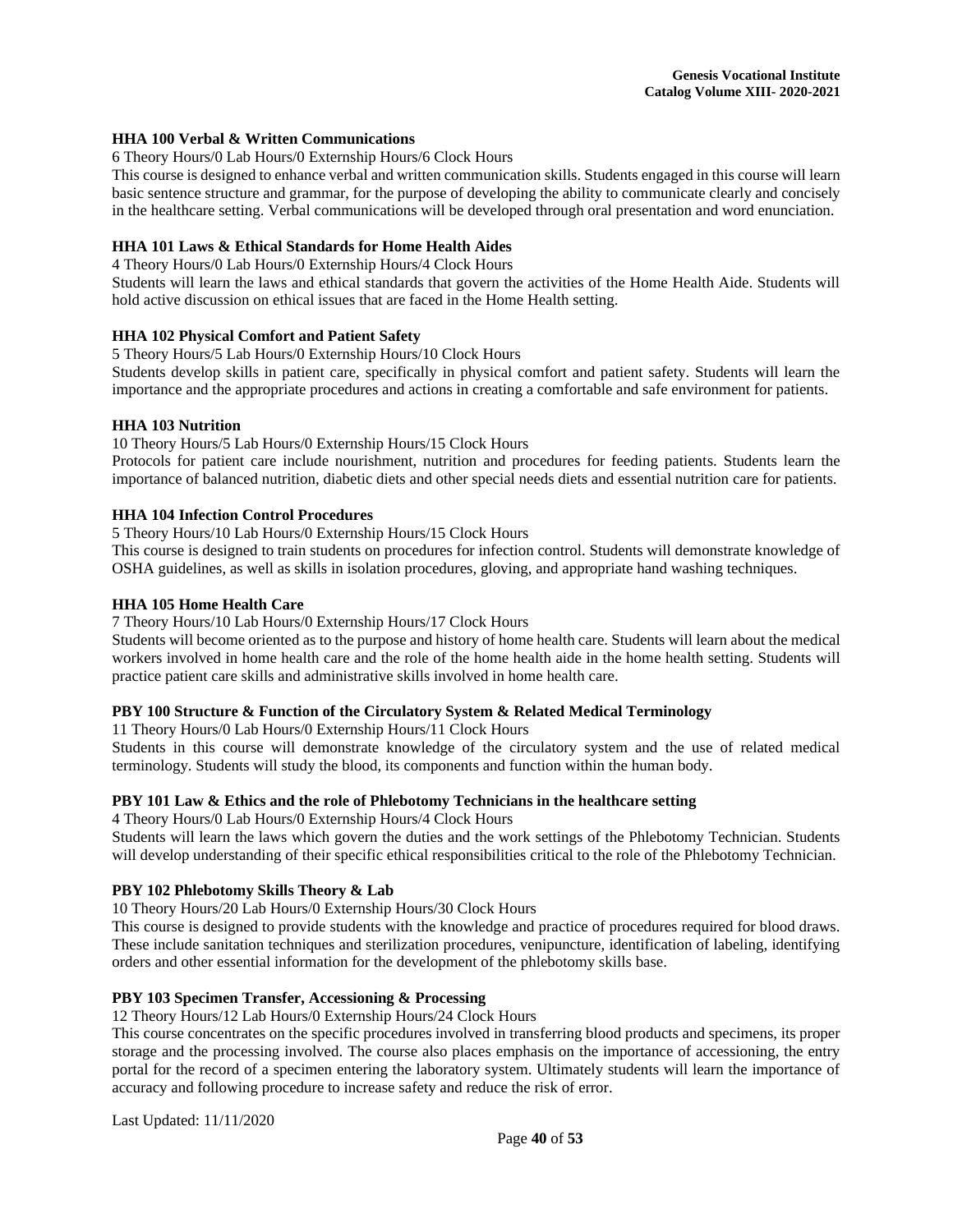## **PBY 104 Quality Assurance & Safety Procedures**

3 Theory Hours/3 Lab Hours/0 Externship Hours/6 Clock Hours

In this course students will develop the skills base and thinking processes involved in ensuring quality and safety in client care, laboratory processes and records accuracy.

# **HSC 101 Basic Anatomy & Physiology & Medical Terminology**

30 Theory Hours/0 Lab Hours/0 Externship Hours/30 Clock Hours

This course is designed to provide an overview of basic anatomy and physiology. Students will develop a basic understanding of the major body systems, their structure and function, and related pathologies of diseases. Students will also develop their medical terminology skills in this course.

# **HSC 102 Safety, Sanitation, and Emergency Procedures**

2 Theory Hours/4 Lab Hours/0 Externship Hours/6 Clock Hours

This course is designed to provide safety, sanitation and emergency skills in the context of the Nursing Assistant. Students will learn to identify emergency situations from possible adverse pharmaceutical reactions, to cardiac arrest. Students will learn to survey each setting in which a patient is located in order to assess safety, and practice sanitation skills.

# **HSC 103 Law and Ethics in Patient Care**

4 Theory Hours/0 Lab Hours/0 Externship Hours/4 Clock Hours

Students will learn the laws which govern patient care and the role of the Nursing Assistant. Students will learn about the requirements for their career path and the laws that govern the work setting of the Nursing Assistant. Students will also learn the ethical responsibilities of the Nursing Assistant.

# **NAT 100 Patient Care Procedures for Nursing Assistants**

4 Theory Hours/4 Lab Hours/0 Externship Hours/8 Clock Hours

In this course students develop the skills to perform patient care procedures, such as ambulation, output measurements, patient positioning, range of motion exercises, personal care, bed making, taking vital signs, and other important functions and procedures required in patient care.

# **NAT 101 Post-Operative Care**

3 Theory Hours/3 Lab Hours/0 Externship Hours / 6 Clock Hours

This course is designed to help students understand the needs of post-operative patients. Students will learn the standard protocols, physical care and comfort, appropriate communication with post-operative patients and their families.

#### **NAT 102 Rehabilitative & Geriatric Care**

12 Theory Hours/10 Lab Hours/0 Externship Hours/22 Clock Hours

Students will learn the process, techniques and procedures involved in rehabilitative care. Students will learn their role in the process of rehabilitation. This course also provides training in geriatric care. Students will learn communication techniques and real world circumstances involved in caring for the elderly.

#### **NAT 103 Nursing Assistant Externship**

0 Theory Hours/0 Lab Hours/40 Externship Hours/40 Clock Hours

Students will have the opportunity to work in a Nursing Care Facility where they will gain exposure to real life care giving experiences. Under the supervision of a Registered Nurse, students will have hands on opportunities to apply skills which complete the educational experience of a Nursing Assistant.

# **EKG 100 Structure and Function of the Cardiovascular System & Related Medical Terminology**

11 Theory Hours/0 Lab Hours/0 Externship Hours/11 Clock Hours

This course is designed to provide theory on the cardiovascular system, its structure and function in the human body. Students will learn the composition of the heart, its blood flow, layers of the heart, cardiac muscle, heart valves, cardiac cycles, heart rate and the pathology of diseases. Students will demonstrate skills in related terminology.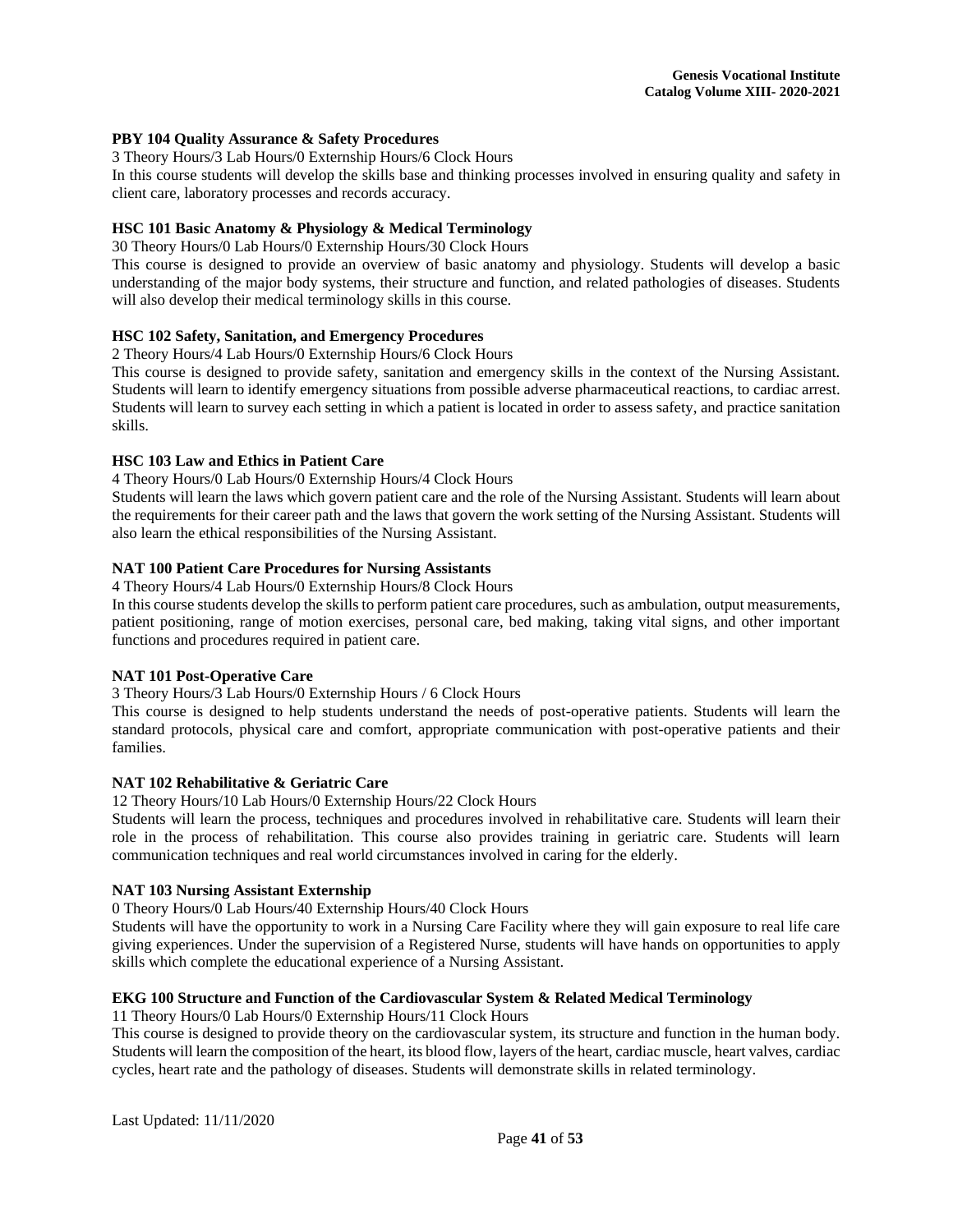# **EKG 101 Laws and Ethical Standards of Electrocardiography**

4 Theory Hours/0 Lab Hours/0 Externship Hours/4 Clock Hours

In this course students will learn the laws that govern Electrocardiography, its instrumentation, context of clinical setting, and the ethical responsibilities of the Electrocardiography Aide.

# **EKG 102 EKG Instrumentation and Modalities**

18 Theory Hours/18 Lab Hours/0 Externship Hours/36 Clock Hours

Students will develop skills and knowledge of procedures for the use and maintenance of Electrocardiography instruments, equipment and supplies. Students will practice the various modalities, and the procedures for client preparation.

# **EKG 103 Patient Preparation and Care Procedures**

8 Theory Hours/16 Lab Hours/0 Externship Hours/24 Clock Hours

This course is designed to provide the knowledge and practice of patient preparation for electrocardiography. Students will learn communication techniques involved in instructing patients, the physical handling of patients, preparing the area for testing, the positioning of leads and the use of gels and other substances, and supplies utilized in the testing procedure.

# **PCT 100 Patient Care Technician Theory & Skills Lab I**

20 Theory Hours/65 Lab Hours/0 Externship Hours/85 Clock Hours

Prerequisites: HSC 100, HHA 100, HHA 101, HHA 102, HHA 103, HHA 104, HHA 105, HAE 100, CPR 100, PBY 100, PBY 101, PBY 102, PBY 103, PBY 104, HSC 101, HSC 102, HSC 103, NAT 100, NAT 101, NAT 102, NAT 103, EKG 101, EKG 102, EKG 103

In this course students will review skills learned in prior courses, practice their skills, and explore the different areas of the diverse patient care assisting skills they possess. Students will experience practical application of theoretical concepts, receive competency evaluations of skills performance in a simulated healthcare setting, and hone their professional skills.

# **PCT 101 Patient Care Technician Theory & Skills Lab I**

20 Theory Hours/60 Lab Hours/0 Externship Hours/80 Clock Hours

Prerequisites: HSC 100, HHA 100, HHA 101, HHA 102, HHA 103, HHA 104, HHA 105, HAE 100, CPR 100, PBY 100, PBY 101, PBY 102, PBY 103, PBY 104, HSC 101, HSC 102, HSC 103, NAT 100, NAT 101, NAT 102, NAT 103, EKG 101, EKG 102, EKG 103

In this course students will review skills learned in prior courses, practice their skills and explore the different areas of the diverse patient care assisting skills they possess. Students will experience practical application of theoretical concepts, receive competency evaluations of skills performance in a simulated healthcare setting, and hone their professional skills.

#### **PCT 102 Career Preparation for Patient Care Technicians**

12 Theory Hours/0 Lab Hours/0 Externship Hours/12 Clock Hours

This course is designed to prepare students for the job search and career development. Students will learn about the various human resource management procedures involved in hospital employment, and other healthcare settings. Students will develop their resumes, professional image, job search skills and practice interviewing techniques. Students will develop a strategic plan for seeking out their first jobs as Patient Care Technicians. They will develop knowledge of certifications for Patient Care Technicians and opportunities for long term career growth.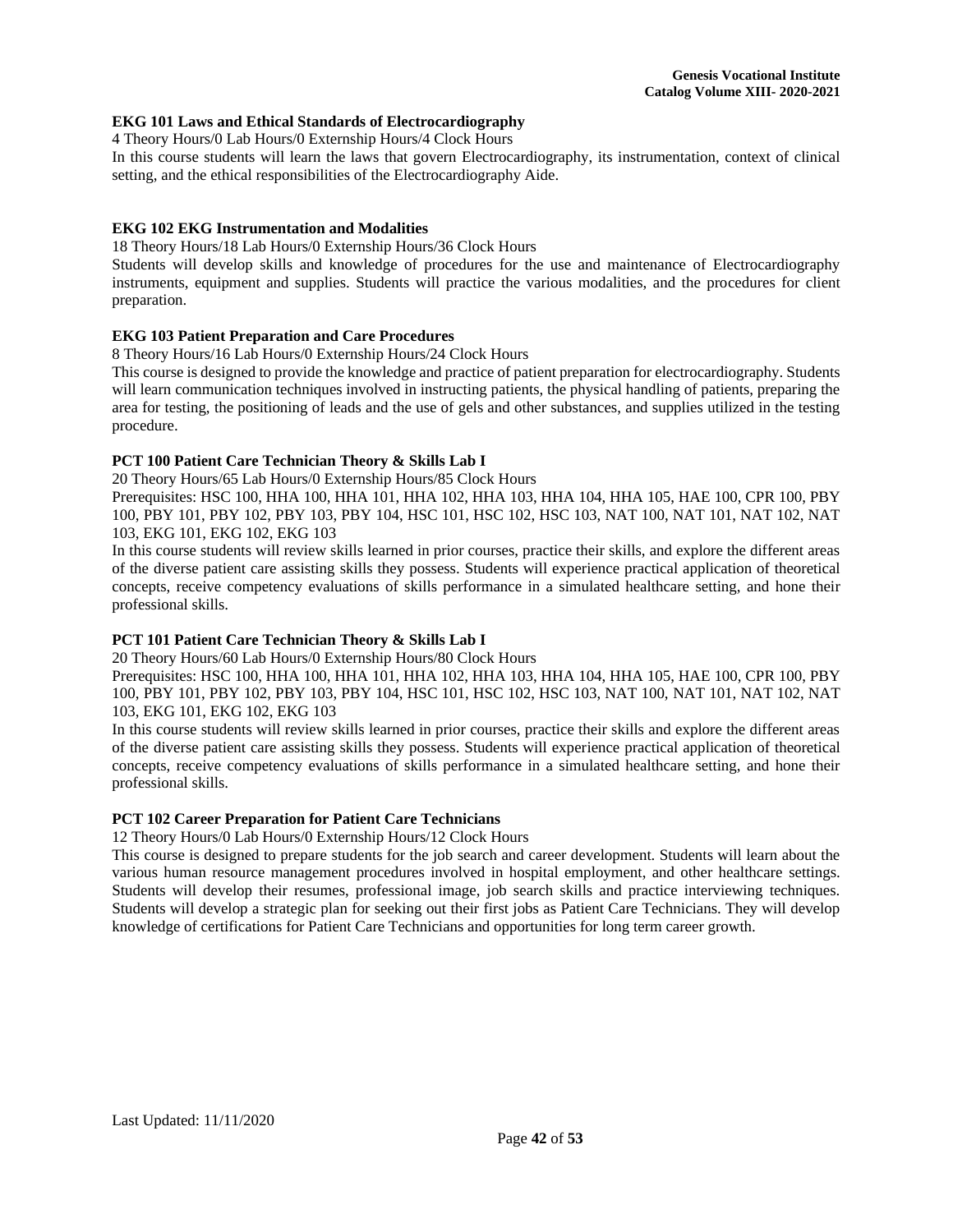#### **Medical Assistant 936 CLOCK HOURS**

**Tuition:** \$2,920.00 **Registration fee:** \$100.00 Estimated Cost of: Books/Materials & Kit: \$240.00

# **Total Cost of Program**: \$3,260.00

#### <span id="page-43-0"></span>OTHER FEES NOT INCLUDED IN PROGRAM:

Medca Certification: \$ 140.00

#### **PROGRAM OBJECTIVE:**

Upon completion of the Medical Assistant program, graduates will possess the skills and hands on experience to become entry level Medical Assistants, working in all aspects of the medical office.

#### **PROGRAM DESCRIPTION:**

The Medical Assistant program is designed to train students in all of the relevant aspects of medical office management including reception, booking appointments, records management, informatics, insurance billing, preparing patients for physical examinations, and minor surgeries, performing specialized medical tests including urinalysis, and collecting biological specimens, phlebotomy, EKG, limited X Rays, and processing and recording pharmacological data. Graduates of this program will be prepared to work at the entry level in medical offices, clinics and various medical practices.

#### **TERMINAL OBJECTIVES**

By the end of the Medical Assistant program, the graduate will be able to:

1. Be prepared and eligible for national certification examination

2. Perform administrative functions in a health care provider's office within their identified scope of work as a medical assistant.

3. Perform clinical functions in a health care provider's office within their identified scope of work as a medical assistant.

4. Apply ethical-legal concepts to the administrative and clinical functions as a medical assistant.

5. Define and display professionalism in the role of a medical assistant.

6. Demonstrate critical thinking and problem solving skills within the boundaries of professional practice.

7. Communicate effectively in oral and written modes within the identified scope of work as a medical assistant.

8. Provide prescribed instruction to patients and their families re: methods of wellness promotion and disease management under the specific direction of a licensed physician, nurse practitioner and/or other licensed health care provider.

9. Develop employment strategies necessary for a successful transition into the job market.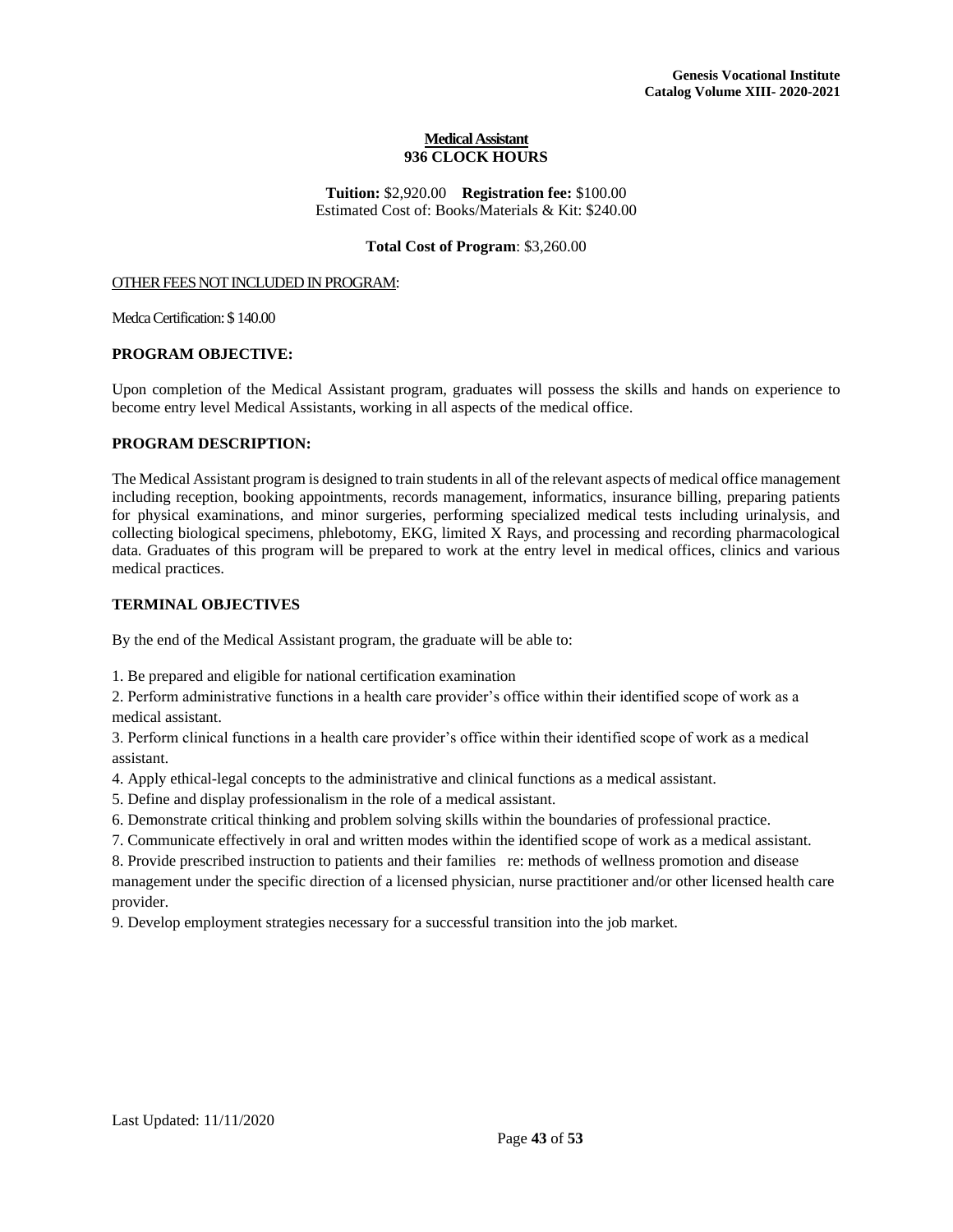| <b>COURSE</b>  | <b>COURSE TITLE</b>        | I ROQIVANI OUTEIME<br><b>Theory</b> | Lab            | <b>Externshi</b> | <b>Total</b>                 |
|----------------|----------------------------|-------------------------------------|----------------|------------------|------------------------------|
| <b>CODE</b>    |                            | <b>Hours</b>                        | <b>Hours</b>   | p Hours          | <b>Clock</b><br><b>Hours</b> |
| <b>HAE 100</b> | <b>HIV/AIDS</b>            | $\overline{\mathcal{L}}$            | $\overline{0}$ | $\Omega$         | 4                            |
|                | Education                  |                                     |                |                  |                              |
| <b>CPR 100</b> | <b>CPR</b>                 | $\mathbf{1}$                        | 3              | $\overline{0}$   | $\overline{4}$               |
|                | Cardiopulmonary            |                                     |                |                  |                              |
|                | Resuscitation              |                                     |                |                  |                              |
| <b>HSC 100</b> | <b>Health Science Core</b> | 82                                  | $\overline{0}$ | $\Omega$         | 82                           |
|                | Fundamentals               |                                     |                |                  |                              |
| <b>HSC 104</b> | General Anatomy &          | 72                                  | $\Omega$       | $\Omega$         | 72                           |
|                | Physiology                 |                                     |                |                  |                              |
| <b>MAT 100</b> | <b>Basic Math</b>          | 32                                  | $\Omega$       | $\Omega$         | 32                           |
| <b>MAT 102</b> | Pharmacology               | $\overline{54}$                     | $\theta$       | $\overline{0}$   | $\overline{54}$              |
| <b>COM 100</b> | Computer                   | 20                                  | 52             | $\boldsymbol{0}$ | 72                           |
|                | Applications               |                                     |                |                  |                              |
| <b>MAS 101</b> | <b>Medical Office</b>      | 24                                  | 48             | $\mathbf{0}$     | 72                           |
|                | Procedures                 |                                     |                |                  |                              |
| <b>MAS 102</b> | Fundamentals of            | 22                                  | 22             | $\Omega$         | 44                           |
|                | Medical Insurance          |                                     |                |                  |                              |
| <b>MAS 103</b> | Records                    | 16                                  | 8              | $\overline{0}$   | 24                           |
|                | Management &               |                                     |                |                  |                              |
|                | <b>Informatics</b>         |                                     |                |                  |                              |
| <b>MAS 104</b> | Limited X Ray              | 30                                  | 42             | $\Omega$         | 72                           |
| <b>MAS 105</b> | <b>Patient Preparation</b> | 90                                  | 40             | $\boldsymbol{0}$ | 130                          |
| <b>MAS 106</b> | <b>Specialized Medical</b> | 80                                  | 42             | $\boldsymbol{0}$ | 122                          |
|                | Exams                      |                                     |                |                  |                              |
| <b>HSC 107</b> | <b>Career Preparation</b>  | 12                                  | $\mathbf{0}$   | $\overline{0}$   | 12                           |
| <b>MAS 107</b> | <b>Medical Assistant</b>   | $\Omega$                            | $\Omega$       | 140              | 140                          |
|                | Externship                 |                                     |                |                  |                              |
|                | <b>Total</b>               | 539                                 | 257            | 140              | 936                          |

**PROGRAM OUTLINE** 

Full-time students will complete this program in 43 weeks.

Upon completion of the program the student will receive a Diploma.

**DISCLOSURE: Students may begin working in their field of training as soon as the diploma is received.**

# **COURSE DESCRIPTIONS**

# **HAE 100 HIV/AIDS Education**

4 Theory Hours/0 Lab Hours/0 Externship Hours/4 Clock Hours

This course is designed to provide the necessary information concerning HIV/AIDS and the medical worker. Students will learn the history of HIV/AIDS, procedures and protocols required for caring for HIV/AIDS patients, the pathology of the disease and the expectations, objectives of clinical management that is standard for HIV/AIDS patients.

# **CPR 100 CPR-Cardiopulmonary Resuscitation**

1 Theory Hours/3 Lab Hours/0 Externship Hours/4 Clock Hours

This course will prepare students with emergency procedures in Cardiopulmonary Resuscitation. Upon successful completion of the course and passing the tests, students will be certified in CPR.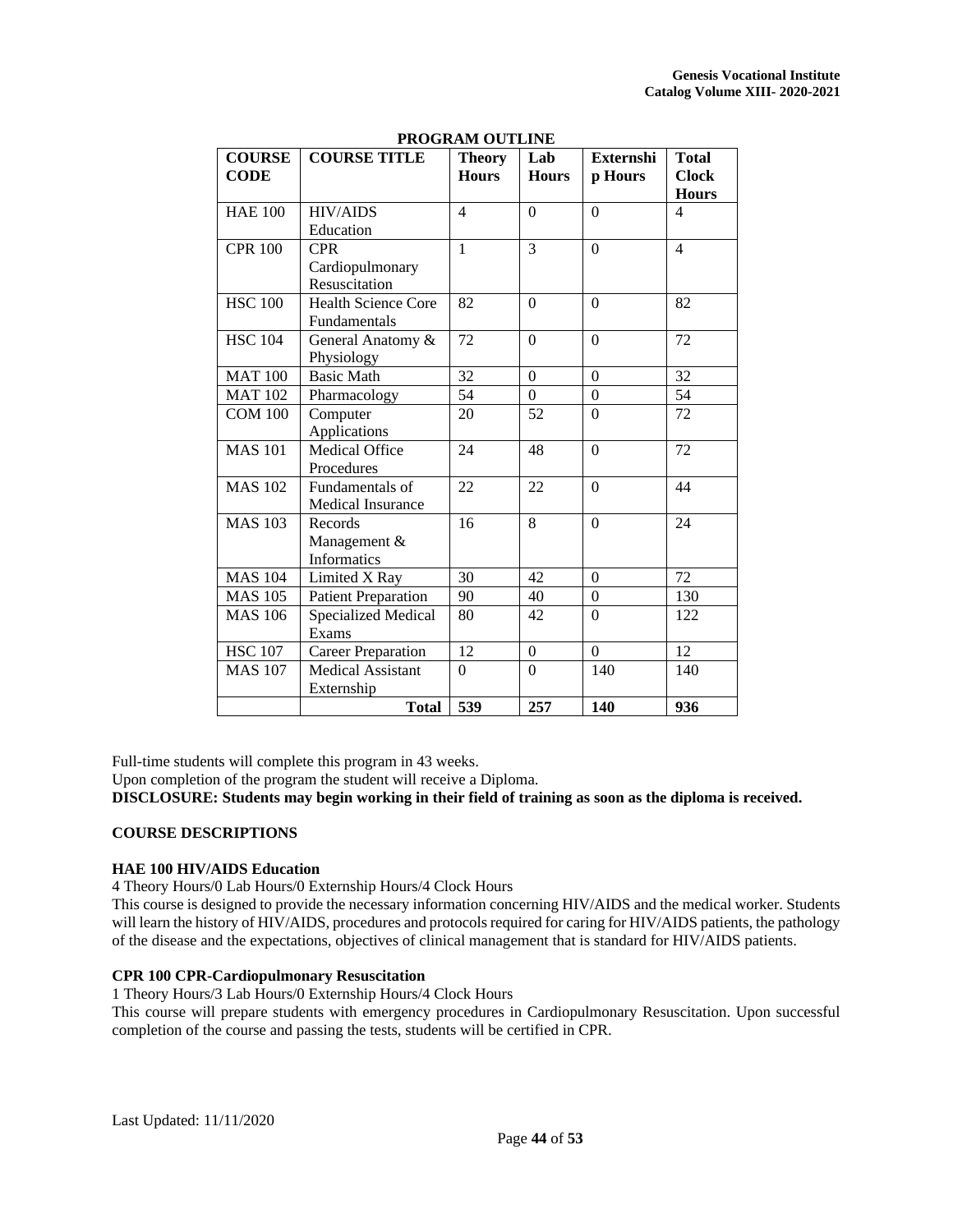#### **HSC 100 Health Science Core Fundamentals**

82 Theory Hours/0 Lab Hours/0 Externship Hours/82 Clock Hours

The Health Science Core offers students a foundation in medical career skills. Students learn the structure and function of the human body, its chemical processes, the pathology of diseases and medical terminology. Students will demonstrate knowledge of the healthcare delivery system, and health occupations, basic infection control procedures, HIPPA guidelines, and the general laws and ethical responsibilities of healthcare workers. Students will learn to respond to emergency situations, practice safety and security procedures, apply basic math and science skills. Apply interpersonal communications skills and concepts. Understand the developmental principles of the life cycle, medical terminology and many other essential foundational areas.

# **HSC 104 General Anatomy & Physiology**

72 Theory Hours/0 Lab Hours/0 Externship Hours/72 Clock Hours

Upon completion of this course students will have learned all of the body systems, pathology of diseases, and related medical terminology.

#### **MAT 100 Basic Math**

32 Theory Hours/0 Lab Hours/0 Externship Hours/32 Clock Hours. Students will study basic mathematical concepts including addition, subtraction, division, multiplication, basic algebra, fractions, percentages, decimals, exponents and other basic operations.

#### **MAT 102 Pharmacology**

54 Theory Hours/0 Lab Hours/0 Externship Hours/54 Clock Hours

Dosage and calculations are the base concepts of this course. Students will develop the knowledge needed to understand basic dosage orders, as well as measure and record calculations for such dosages.

#### **COM 100 Computer Applications**

20 Theory Hours/52 Lab Hours/0 Externship Hours/72 Clock Hours

This course provides the fundamental skills needed to operate a computer and popular software titles. Students will learn how to care and maintain computers, run diagnostic software, use a word processor, spreadsheet software, presentations software and database management. Students will also learn how to navigate the Internet and use e-mail programs.

#### **MAS 101 Medical Office Procedures**

24 Theory Hours/48 Lab Hours/0 Externship Hours/72 Clock Hours

Upon completion of this course students will demonstrate professional and appropriate phone technique, explain the role of the medical assistant in the medical office, demonstrate appropriate professional behavior for the medical office, explain the use and function of computers in the medical office, demonstrate appropriate written communication skills and mail processing, demonstrate how to schedule appointments, basic bookkeeping principles, demonstrate cordial, courteous and professional patient reception, and patient processing.

#### **MAS 102 Fundamentals of Medical Insurance**

22 Theory Hours/22 Lab Hours/0 Externship Hours/44 Clock Hours

In this course students will develop the basic skills necessary to initiate the claims development procedures of the medical office. Students will learn how to collect pertinent insurance information, integrate it into a patient's file, complete billing forms, perform procedural and diagnostic coding and communicate with insurance companies.

#### **MAS 103 Records Management & Informatics**

16 Theory Hours/8 Lab Hours/0 Externship Hours/24 Clock Hours

This course is designed to provide students with training in common medical file systems. Students will learn how to initiate and maintain new files, patient charts, maintain clean forms and organize information in chronological order. Emphasis will be placed on the computational, cognitive and social aspects of informatics in the medical office.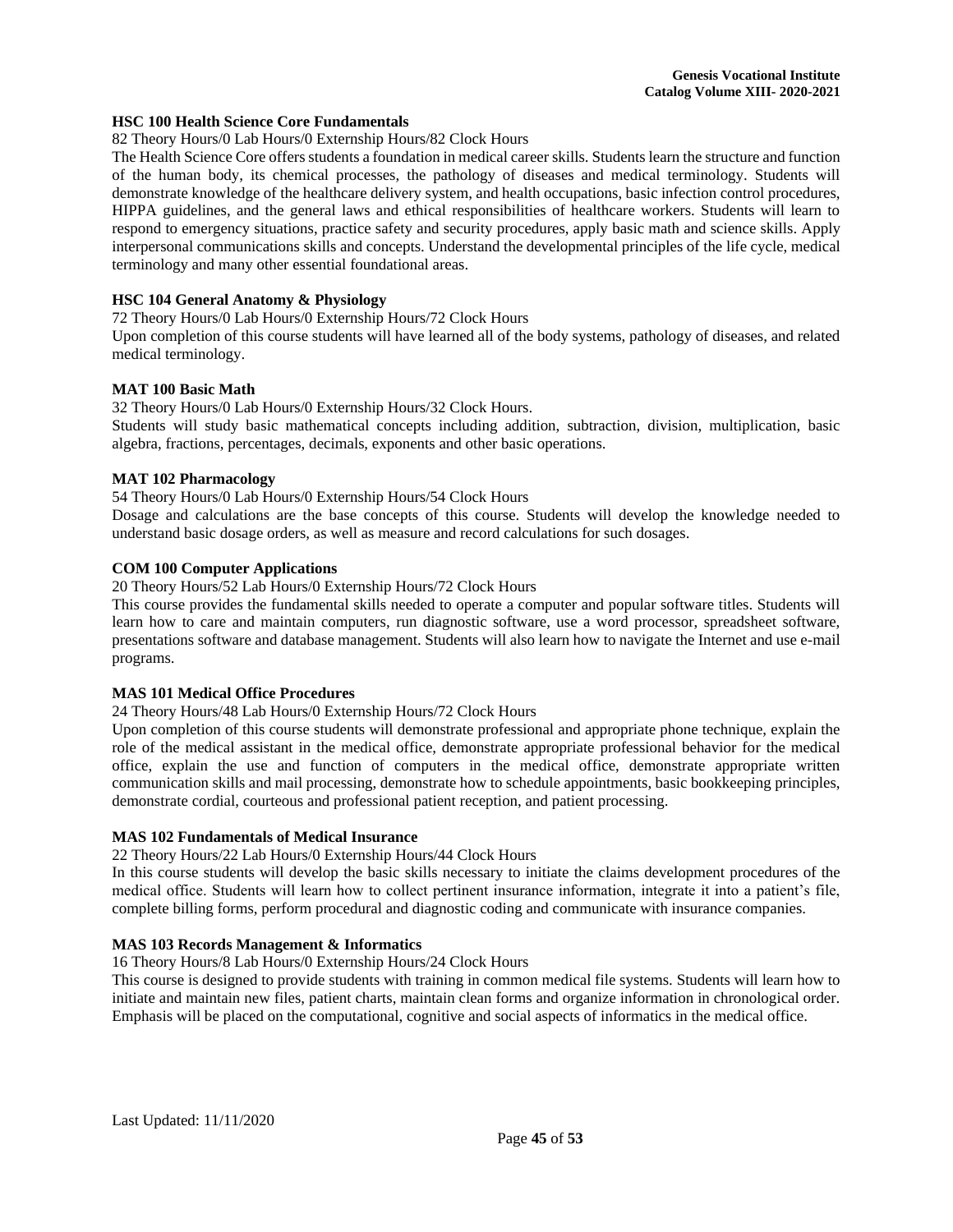#### **MAS 104 Limited X-Ray**

30 Theory Hours/42 Lab Hours/0 Externship Hours/72 Clock Hours

This course prepares students to prep and perform limited x-ray work on physical extremities and body regions. Students will learn about machine maintenance, principals of use, safety precautions and x-ray procedures.

# **MAS 105 Patient Preparation**

90 Theory Hours/40 Lab Hours/0 Externship Hours/130 Clock Hours

Students will study patient care concepts involved in preparing patients for a medical examination or specialized test. Students will learn appropriate draping procedures, procedures for preparation for minor surgery, interpersonal skills required for patient communication, and the importance of maintaining well stocked, clean and well prepared examination areas.

# **MAS 106 Specialized Medical Exams**

#### 80 Theory Hours/42 Lab Hours/0 Externship Hours/122 Clock Hours

In this course students will learn the basic concepts behind laboratory testing. Students will learn phlebotomy skills, use of Vacutainer equipment, proper techniques involved in collecting biological specimens and material, appropriate storage and processing. Students will also learn how to perform urinalysis, hematology testing, immunology testing, and other labs performed in the medical office and laboratories. Students will learn to prepare and perform Electrocardiograms (EKG/ECG), perform respiratory testing, wrap and prepare items for autoclaving, and dispose of biohazardous materials. Students will develop a well-rounded skill base in the clinical laboratory testing.

# **HSC 107 Career Preparation**

# 12 Theory Hours/0 Lab Hours/0 Externship Hours/12 Clock Hours

In this course students will prepare for their career in the aspect of professional development. Students will learn the importance of professional behavior, attitudes, workplace dynamics, communication and professional image. Students will prepare for the job hunt by preparing a professional resume, and learn job search skills that will help maximize their search results.

# **MAS 107 Medical Assistant Externship**

0 Theory Hours/0 Lab Hours/140 Externship Hours/ 140 Clock Hours

Prerequisite: All courses must be taken prior to engaging in externship

The externship component is the student's opportunity to develop their skills in the actual work environment. Students will be assigned to their clinical assignments where they will work performing the clinical and administrative skills learned in the Medical Assistant program. Externship hours may vary per week depending on the actual sites assigned. Students must complete a total of 160 clock hours of externship to complete the course. Externship hours in one week will not exceed 40 hours.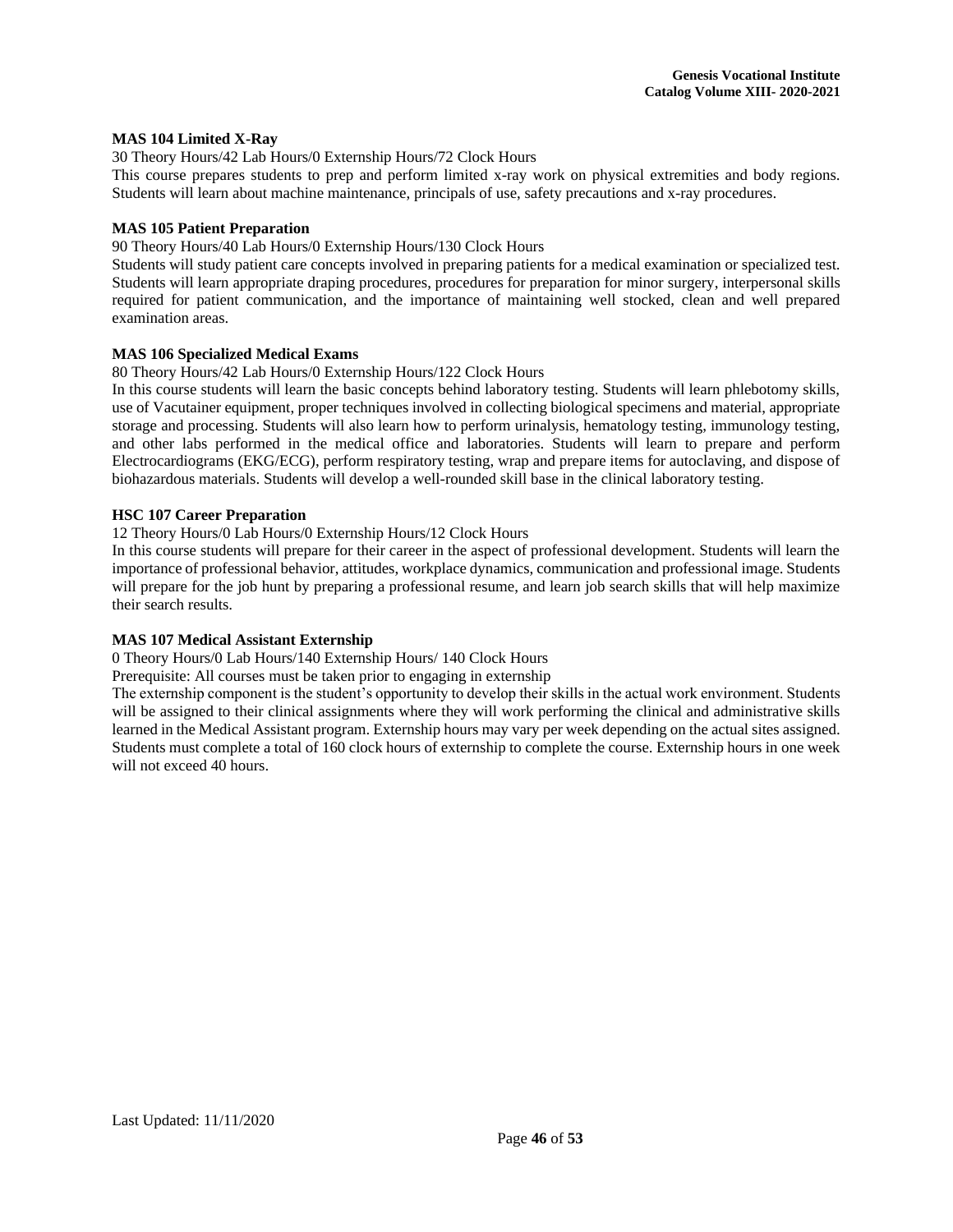# **Medical Billing and Coding 1000 CLOCK HOURS**

**Tuition:** \$2,700.00 **Registration fee:** \$100.00 Estimated Cost of: Books/Materials & Kit: \$260.00

# **Total Cost of Program**: \$3,060.00

<span id="page-47-0"></span>OTHER FEES NOT INCLUDED IN PROGRAM: Medca Certification \$ 140.00 (optional)

## **PROGRAM OBJECTIVE:**

Upon completion of the Medical Billing and Coding program, graduates will possess the skills and hands on experience to become entry level Medical Billing and Coding Specialist, working in all aspects of the Medical Billing and Coding.

# **PROGRAM DESCRIPTION:**

This program was designed to prepare students for entry-level employment in a variety of Health Care facilities as Medical Record Coder, Coding Technician, or Coding Clerk. The students will learn to translate diagnoses and procedures into numerical codes, using the International Classification of Disease (ICD-9-CM) and the Current Procedural Terminology (CPT-4). The students will be trained to prepare and file insurance claim forms for reimbursement.

# **TERMINAL OBJECTIVES**

By the end of the Medical Assistant program, the graduate will be able to:

1. Perform administrative functions in a health care provider's office within their identified scope of work as a medical biller and coder.

2. Perform clinical functions in a health care provider's office within their identified scope of work as a medical biller and coder.

3. Apply ethical-legal concepts to the administrative and clinical functions as a medical biller and coder.

4. Define and display professionalism in the role of the medical biller and coder.

5. Communicate effectively in oral and written modes within the identified scope of work as a medical biller and coder.

6. Provide prescribed instruction to patients and their families re: methods of wellness promotion and disease management under the specific direction of a licensed physician, nurse practitioner and/or other licensed health care provider.

7. Develop employment strategies necessary for a successful transition into the job market.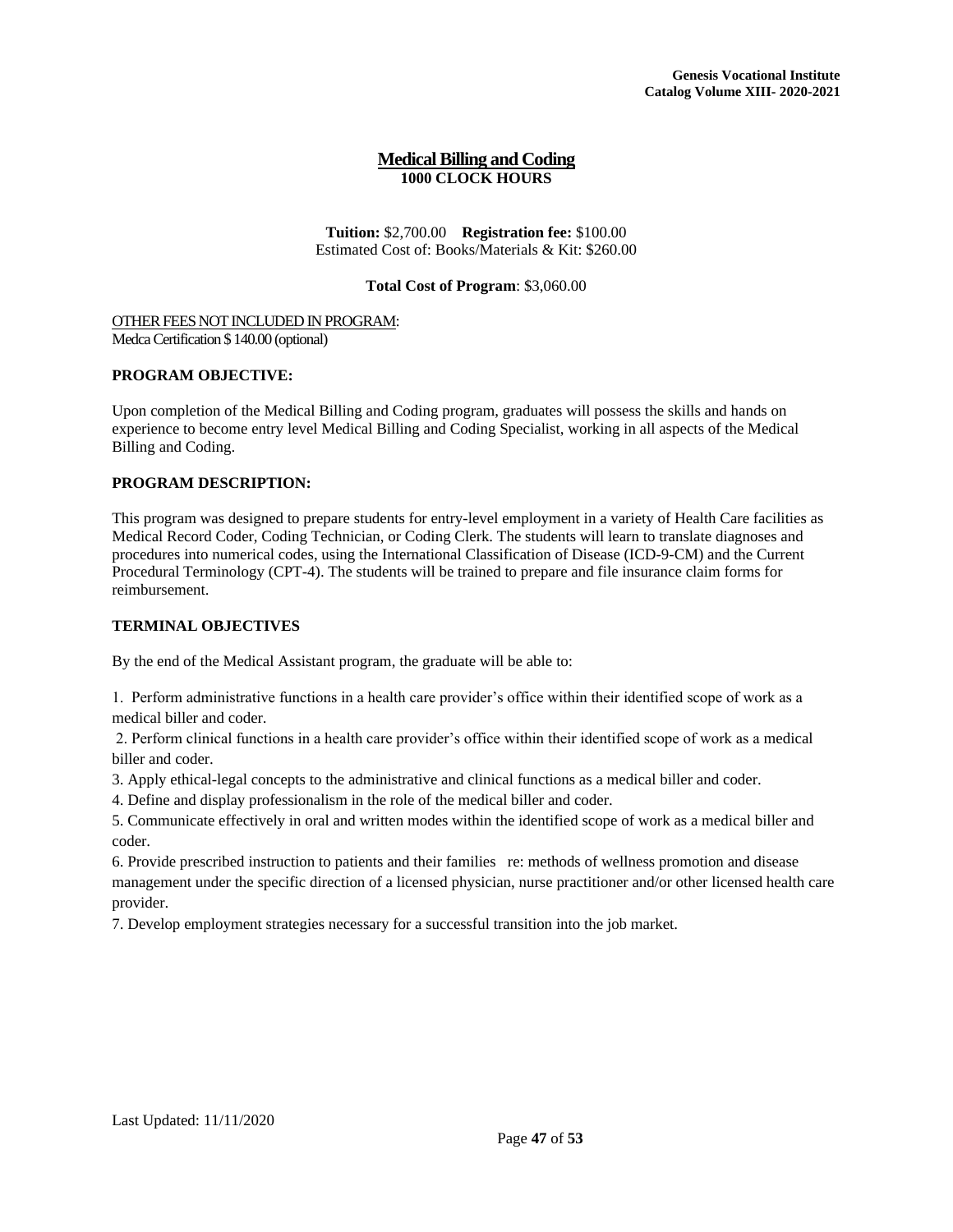| <b>COURSE</b><br><b>CODE</b> | <b>COURSE TITLE</b>                                  | <b>Theory</b><br><b>Hours</b> | Lab<br><b>Hours</b> | <b>Externship</b><br><b>Hours</b> | <b>Total</b><br><b>Clock</b><br><b>Hours</b> |
|------------------------------|------------------------------------------------------|-------------------------------|---------------------|-----------------------------------|----------------------------------------------|
| <b>COM 100</b>               | Computer<br>Applications                             | 20                            | 52                  | $\Omega$                          | 72                                           |
| <b>MAT 100</b>               | <b>Basic Math</b>                                    | 48                            | $\Omega$            | $\Omega$                          | 48                                           |
| <b>HSC 100</b>               | <b>Health Science</b><br>Core<br><b>Fundamentals</b> | 82                            | $\Omega$            | $\Omega$                          | 82                                           |
| <b>HSC 104</b>               | <b>General Anatomy</b><br>&<br>Physiology            | 72                            | $\Omega$            | $\Omega$                          | 72                                           |
| <b>HSC 105</b>               | Medical<br>Terminology                               | 60                            | $\Omega$            | $\Omega$                          | 60                                           |
| <b>HSC 106</b>               | <b>Human Diseases</b>                                | 60                            | $\Omega$            | $\Omega$                          | 60                                           |
| <b>MAT 102</b>               | Pharmacology                                         | 54                            | $\Omega$            | $\Omega$                          | 54                                           |
| <b>MCB 101</b>               | Introduction to<br><b>Medical Coding</b>             | 30                            | 96                  | $\Omega$                          | 126                                          |
| <b>MCB</b> 102               | Medical Coding II                                    | 30                            | 96                  | $\Omega$                          | 126                                          |
| <b>MCB 103</b>               | <b>Health Information</b><br>Technology              | 78                            | $\Omega$            | $\Omega$                          | 78                                           |
| <b>MCB 104</b>               | <b>Health Insurance</b><br><b>Billing</b>            | 30                            | 60                  | $\Omega$                          | 90                                           |
| <b>HSC 107</b>               | <b>Career Preparation</b>                            | 12                            | $\Omega$            | $\Omega$                          | 12                                           |
| <b>MCB</b> 105               | <b>Medical Billing</b><br>and Coding<br>Externship   | $\theta$                      | $\Omega$            | 120                               | 120                                          |
|                              | <b>Total</b>                                         | 576                           | 304                 | 120                               | 1000                                         |

# **PROGRAM OUTLINE**

Full-time students will complete this program in 47 weeks. 11 months Upon completion of the program the student will receive a Diploma.

# **DISCLOSURE: Students may begin working in their field of training as soon as the diploma is received. COURSE DESCRIPTIONS**

# **COM 100 Computer Applications**

20 Theory Hours/52 Lab Hours/0 Externship Hours/72 Clock Hours

This course provides the fundamental skills needed to operate a computer and popular software titles. Students will learn how to care and maintain computers, run diagnostic software, use a word processor, spreadsheet software, presentations software and database management. Students will also learn how to navigate the Internet and use e-mail programs.

#### **HSC 100 Health Science Core Fundamentals**

82 Theory Hours/0 Lab Hours/0 Externship Hours/82 Clock Hours

The Health Science Core offers students a foundation in medical career skills. Students learn the structure and function of the human body, its chemical processes, the pathology of diseases and medical terminology. Students will demonstrate knowledge of the healthcare delivery system, and health occupations, basic infection control procedures, HIPPA guidelines, and the general laws and ethical responsibilities of healthcare workers. Students will learn to respond to emergency situations, practice safety and security procedures, apply basic math and science skills. Apply interpersonal communications skills and concepts. Understand the developmental principles of the life cycle, medical terminology and many other essential foundational areas.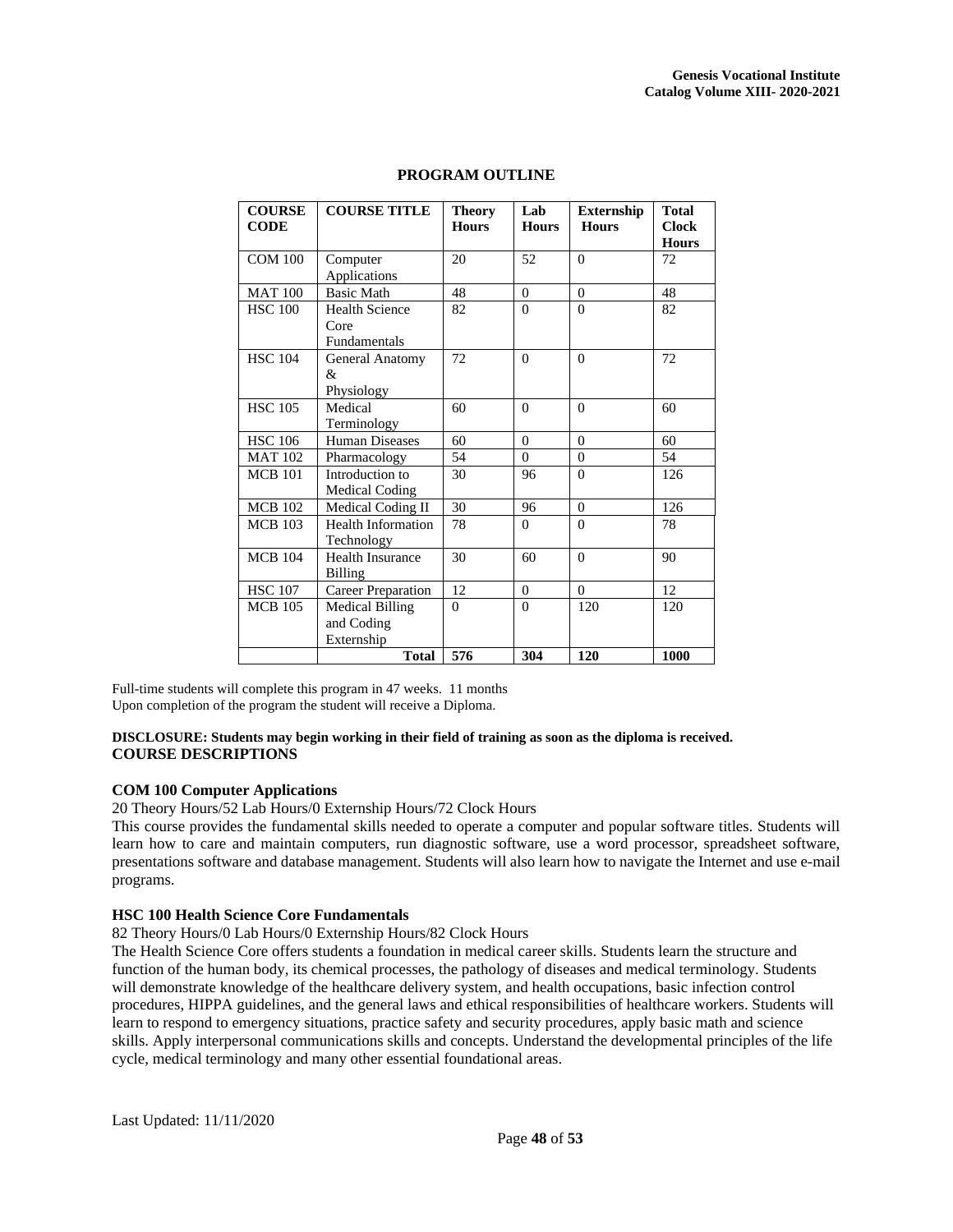#### **HSC 104 General Anatomy & Physiology**

72 Theory Hours/0 Lab Hours/0 Externship Hours/72 Clock Hours

Upon completion of this course students will have learned all of the body systems, pathology of diseases, and related medical terminology.

# **HSC 105 Medical Terminology**

60 Theory Hours/0 Lab Hours/0 Externship Hours/60 Clock Hours

This course introduces medical elements and their applications to body systems and medical specialties. The student will be introduced to medical terms, including suffixes, roots, prefixes and anatomical terms. The basic body components will also be introduced and associated with the proper terminology. These terms will be applied to common medical specialties.

# **HSC 106 Human Diseases**

60 Theory Hours/0 Lab Hours/0 Externship Hours/60 Clock Hours

Upon completion of this course students will have learned about any harmful change that interferes with the normal appearance, structure, or function of the body or any of its parts.

# **MAT 100 Basic Math**

48 Theory Hours/0 Lab Hours/0 Externship Hours/48 Clock Hours Students will study basic mathematical concepts including addition, subtraction, division, multiplication, basic algebra, fractions, percentages, decimals, exponents and other basic operations.

# **MAT 102 Pharmacology**

54 Theory Hours/0 Lab Hours/0 Externship Hours/54 Clock Hours

Dosage and calculations are the base concepts of this course. Students will develop the knowledge needed to understand basic dosage orders, as well as measure and record calculations for such dosages

# **MCB 101 Introduction to Medical Coding**

30 Theory Hours/96 Lab Hours/0 Externship Hours/126 Clock Hours

This course will provide students with an overview of the historical development of medical nomenclature and classification systems including ICD-9-CM, CPT Coding and HCPCS Level II. This course concentrates on the coding of diseases, operative procedures and abstracting clinical diagnostic data from medical information.

# **MCB 102 Medical Coding II**

30 Theory Hours/96 Lab Hours/0 Externship Hours/126 Clock Hours

This course is the continuation of Introduction to Medical Coding and will provide to students with an overview of the historical development of medical nomenclature and classification systems including ICD-9-CM and CPT Coding. This course concentrates on the coding of diseases, operative procedures and abstraction clinical diagnostic data from medical information.

# **MCB 103 Health Information Technology**

78 Theory Hours/0 Lab Hours/0 Externship Hours/78 Clock Hours

This course will provide students with comprehensive management of medical information and its secure exchange between health care consumers and providers.

Also students will learn how to:

- Improve health care quality.
- Prevent medical errors.
- Reduce health care costs.
- Increase administrative efficiencies.
- Decrease paperwork.
- Expand access to affordable care.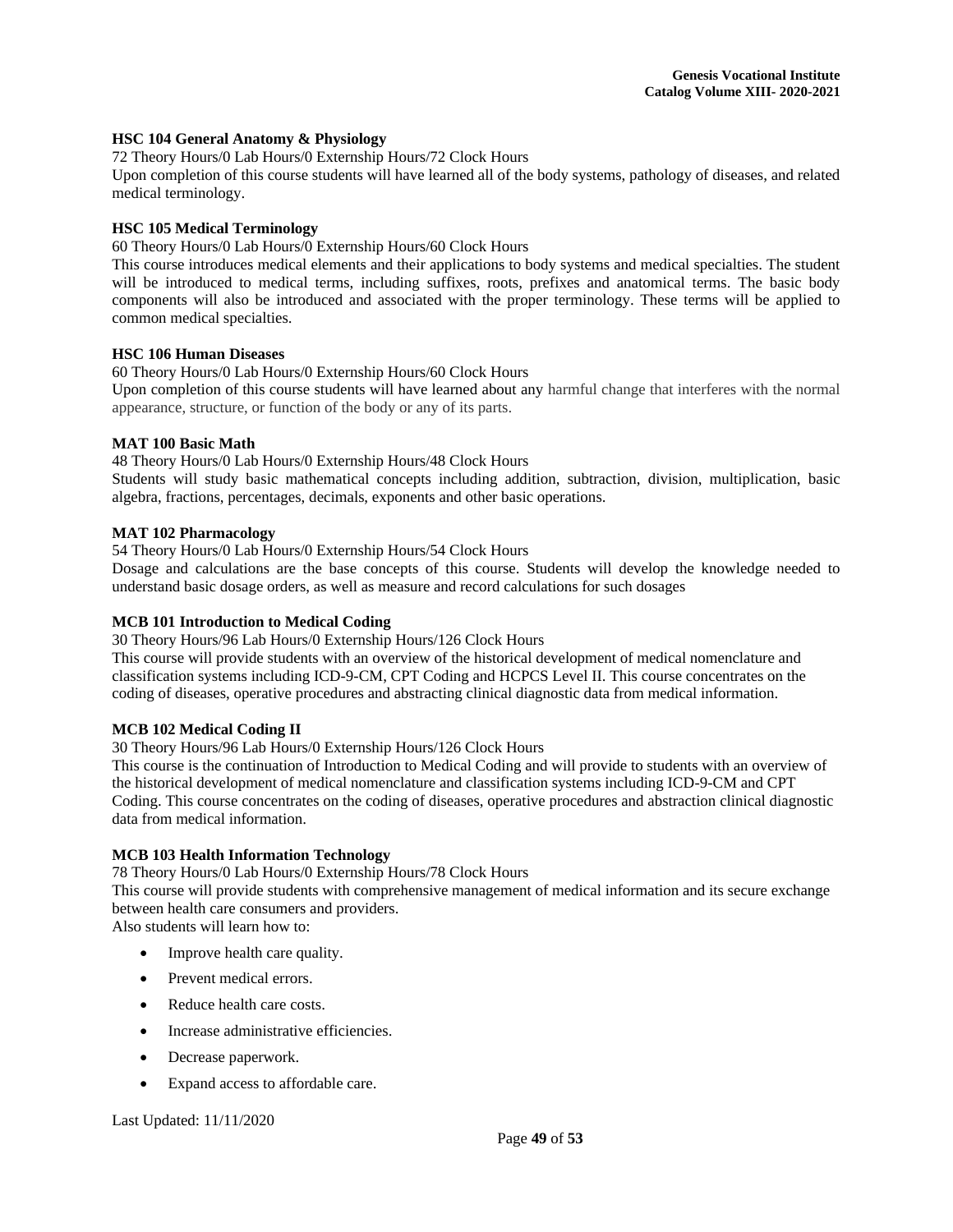#### **MCB 104 Health Insurance Billing**

30 Theory Hours/60 Lab Hours/0 Externship Hours/90 Clock Hours

Upon completion of this course students will have learned introductory concepts, examples, and application exercises designed to show the students the basics of insurance billing. The student will become familiar with health insurance terminology, understand the legal implications of insurance billing and accurately complete insurance claim forms.

# **HSC 107 Career Preparation**

12 Theory Hours/0 Lab Hours/0 Externship Hours/12 Clock Hours

In this course students will prepare for their career in the aspect of professional development. Students will learn the importance of professional behavior, attitudes, workplace dynamics, communication and professional image. Students will prepare for the job hunt by preparing a professional resume, and learn job search skills that will help maximize their search results.

# **MCB 105 Medical Billing and Coding Externship**

0 Theory Hours/0 Lab Hours/120 Externship Hours/ 120 Clock Hours

Prerequisite: All courses must be taken prior to engaging in externship

The externship component is the student's opportunity to develop their skills in the actual work environment. Students will be assigned to their clinical assignments where they will work performing the clinical and administrative skills learned in the Medical Billing and Coding program. Externship hours may vary per week depending on the actual sites assigned. Students must complete a total of 120 clock hours of externship to complete the course. Externship hours in one week will not exceed 40 hours.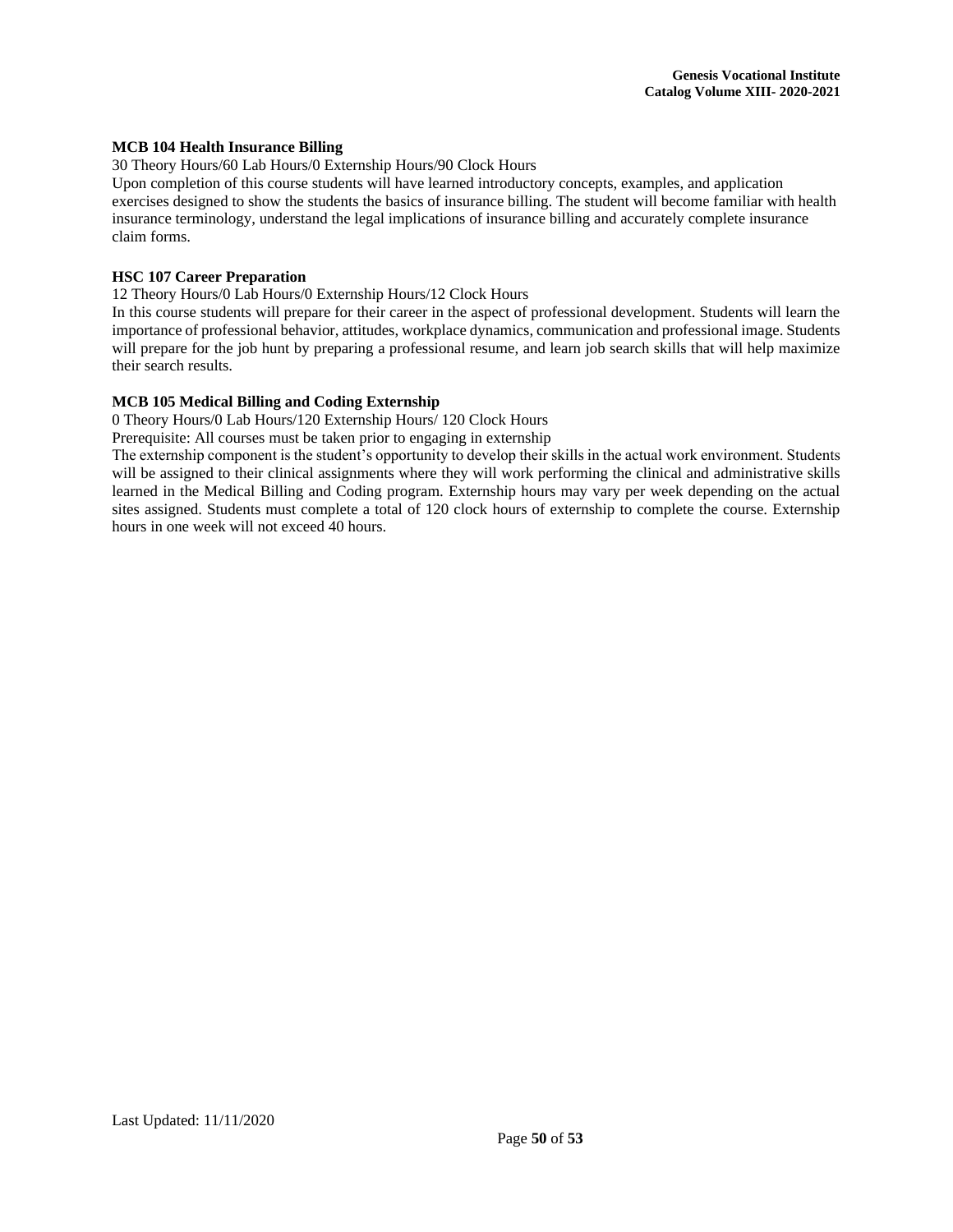#### <span id="page-51-0"></span>**Course Numbering**

Because Genesis Vocational Institute is currently a clock hour school, all courses will be considered as first level courses. The prefixes contain letters found in the course title. The numbering system will be 100. The course codes are based on program and related topic. Those are defined as follows:

HSC: Health Science Core NAT: Nursing Assistant Courses HHA: Home Health Aide PBY: Phlebotomy Courses EKG: Electrocardiograph Courses PCT: Patient Care Technician Courses MAS: Medical Assistant Courses MAT: Math or related Courses COM: Computer Courses CPR: Cardiopulmonary Resuscitation Course HAE: HIV/AIDS Education Courses MCB: Medical Billing and Coding Courses

#### <span id="page-51-1"></span>**Licensing/Approval Agencies**

**Genesis Vocational Institute** "Licensed by the Commission for Independent Education, Florida Department of Education. Additional information regarding this institution may be obtained by contacting the Commission at 325 West Gaines Street, Suite 1414, Tallahassee, FL 32399-0400, toll-free telephone number 1(888) 224-6684"

**Genesis Vocational Institute** is approved for Veterans Training by the State of Florida, Department of Veterans Affairs, St. Petersburg, Florida 33731, (727) 319-7402. http://www.floridavets.org/

Genesis Vocational Institute is approved by the Florida Board of Nursing to offer the Nursing Assistant program. License # CNAP1835, 4050 Bald Cypress Way, Bin #C06, Tallahassee, Fl. 32399-3256.

**Genesis Vocational Institute** is approved by the National Healthcareer Association, 7 Ridgedale Avenue, Suite 230, Cedar Knolls, NJ 07927, for the following programs. Medical Assistant Patient Care Technician Phlebotomy Technician EKG Technician Medical Billing and Coding Test site code # FL 115

**Genesis Vocational Institute** is approved by the American Registry of Medical Assistant, 69 Southwick Rd., Westfield, MA 01085

**Genesis Vocational Institute** is approved by the American Medical Technologist, for the following programs: Medical Assistant Phlebotomy Technician

**Genesis Vocational Institute** is approved by the American Medical Certification Association as a testing Center, for the following programs: Phlebotomy Technician and Electrocardiograph Technician.

**Genesis Vocational Institute** is approved by The Department of Defense's expanded Military Spouse Career Advancement Accounts program (MyCAA) for the following courses: Medical Assistant, Medical Billing and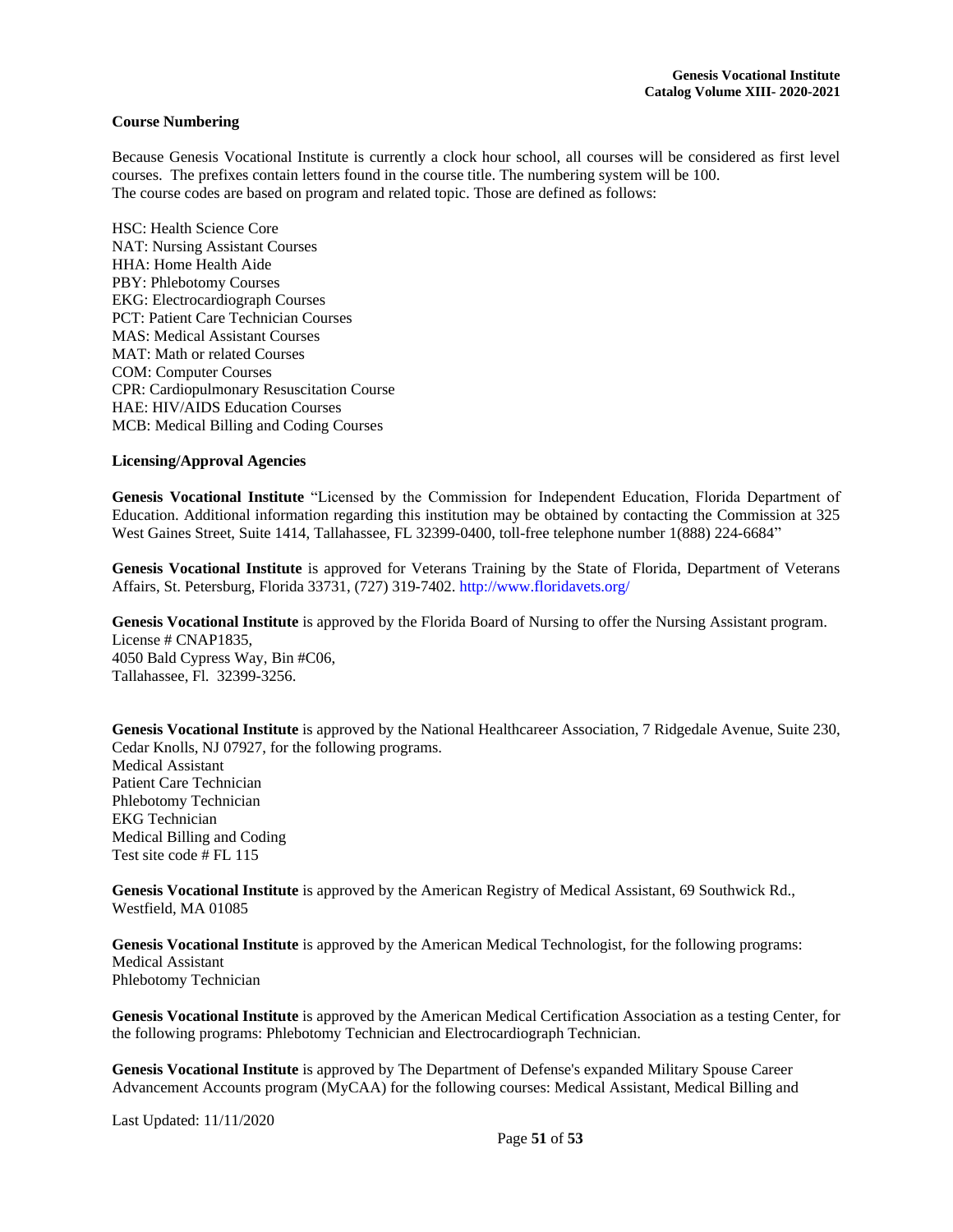Coding, Patient Care Technician, Phlebotomy Technician, Electrocardiograph Technician, Nursing Assistant and Home Health Aide.

**Genesis Vocational Institute** is approved by the Medical Association Certification as a testing Center, for the following programs: Phlebotomy Technician, Electrocardiograph Technician, Medical Assistant and Medical Billing and Coding.

**Genesis Vocational Institute** is currently not an accredited institution.

# <span id="page-52-0"></span>**Attachment A CALENDAR: Anticipated Start & End Dates for Programs offered in 2020-2021**

| <b>Nursing Assistant</b>     |                 | <b>Home Health Aide</b>               |                 |  |
|------------------------------|-----------------|---------------------------------------|-----------------|--|
| <b>Start Date</b>            | End date        | <b>Start Date</b><br><b>End Date</b>  |                 |  |
| 06/22/2020                   | 09/04/2020      | 06/20/2020                            | 07/13/2020      |  |
| 07/06/2020                   | 9/18/2020       | 07/04/2020                            | 8/3/2020        |  |
| 07/20/2020                   | 11/05/2020      | 07/18/2020                            | 8/17/2020       |  |
| 08/03/2020                   | 10/09/2020      | 8/1/2020                              | 8/24/2020       |  |
| 8/17/2020                    | 10/20/2020      | 8/15/2020                             | 9/7/2020        |  |
| 8/31/2020                    | 11/6/2020       | 8/29/2020                             | 9/21/2020       |  |
| 9/14/2020                    | 11/20/2020      | 9/12/2020                             | 10/5/2020       |  |
| 9/25/2020                    | 11/20/2020      | 9/26/2020                             | 10/19/2020      |  |
| 10/12/2020                   | 12/11/2020      | 10/10/2020                            | 11/2/2020       |  |
| 10/26/2020                   | 12/18/2020      | 10/24/2020                            | 11/14/2020      |  |
| 11/09/2020                   | 1/31/2021       | 11/07/2020                            | 11/30/2020      |  |
| 11/20/2020                   | 2/07/2021       | 11/21/2020                            | 12/14/2020      |  |
| 12/4/2020                    | 2/23/2021       | 12/5/2020                             | 1/18/2021       |  |
| 12/18/2020                   | 3/9/2021        | 12/19/2020                            | 1/25/2021       |  |
| 1/8/2021                     | 3/16/2021       | 1/9/2021                              | 1/31/2021       |  |
| 1/22/2021                    | 3/30/2021       | 1/23/2021                             | 2/15/2021       |  |
| 2/5/2021                     | 4/13/2021       | 2/6/2021                              | 3/1/2021        |  |
| 2/21/2021                    | 4/27/2021       | 2/20/2021                             | 3/15/2021       |  |
| 3/5/2021                     | 5/11/2021       | 3/6/2021                              | 3/29/2021       |  |
| 3/19/2021                    | 5/25/2021       | 3/20/2021                             | 4/12/2021       |  |
| 4/2/2021                     | 6/8/2021        | 4/3/2021                              | 4/26/2021       |  |
| 4/16/2021                    | 6/22/2021       | 4/17/2021                             | 5/10/2021       |  |
| 4/30/2021                    | 7/6/2021        | 5/1/2021                              | 5/24/2021       |  |
| <b>Phlebotomy Technician</b> |                 | <b>Electrocardiography Technician</b> |                 |  |
| <b>Start Date</b>            | <b>End Date</b> | <b>Start Date</b>                     | <b>End Date</b> |  |
| 07/10/2020                   | 9/6/2020        | 07/11/2020                            | 9/7/2020        |  |
| 9/11/2020                    | 11/1/2020       | 9/12/2020                             | 11/2/2020       |  |
| 11/6/2020                    | 12/20/2020      | 11/07/2020                            | 12/21/2020      |  |
| 1/8/2021                     | 2/28/2021       | 1/9/2021                              | 3/1/2021        |  |
| 3/5/2021                     | 4/25/2021       | 3/6/2021                              | 4/26/2021       |  |
| 4/30/2021                    | 6/21/2021       | 5/1/2021                              | 6/22/2021       |  |
|                              |                 |                                       |                 |  |